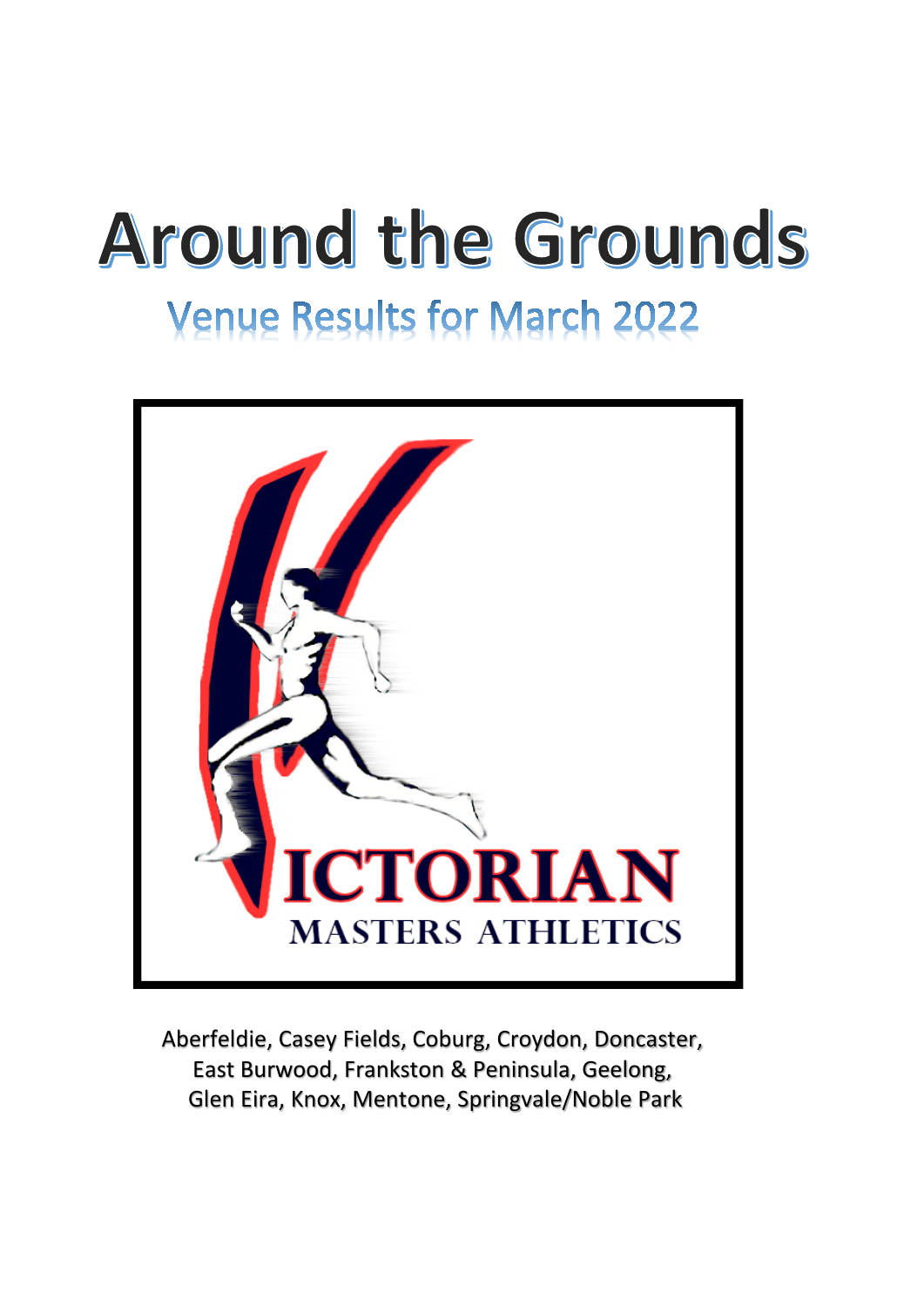#### **ABERFELDIE March 2nd 2022**

| 100m                     | Age |       | <b>Time Age-grade</b> | <b>Bill Ristevski</b>             | 57         | 26:20 | 45.9%                 |
|--------------------------|-----|-------|-----------------------|-----------------------------------|------------|-------|-----------------------|
| <b>Tony Bradford</b>     | 82  | 20.0  | 73.5%                 | 3000m                             |            |       |                       |
| <b>Graham Eadie</b>      | 70  | 16.4  | 75.7%                 | Andrea Draper                     | 45         | 19:30 | 47.2%                 |
| <b>Cheryl Beveridge</b>  | 57  | 16.4  | 80.2%                 | 2000m                             |            |       |                       |
| Michael Orelli           | 77  | 28.8  | 47.2%                 | Stephen Barker                    | 78         | 13:54 | 52.9%                 |
| <b>Ruby Beveridge</b>    | 20  | 19.2  | 55.2%                 | Ruby Beveridge                    | 20         | 10:56 | 49.0%                 |
| 1500m                    | Age |       | <b>Time Age-grade</b> | Matthew Goodger                   | 44         | 11:58 | 43.0%                 |
| <b>Stephen Barker</b>    | 78  | 08:47 | 60.8%                 | Trevor Hawksworth                 | 75         | 13:30 | 51.4%                 |
| Michael Orelli           | 77  | 08:39 | 60.5%                 | <b>Marlon Cummings</b>            | 44         | 09:59 | 51.6%                 |
| David Jones              | 71  | 06:44 | 70.5%                 | <b>Shane Draper</b>               | 48         | 08:24 | 63.2%                 |
| <b>Trevor Hawksworth</b> | 75  | 08:34 | 58.8%                 |                                   |            |       |                       |
| 200m                     | Age |       | <b>Time Age-grade</b> | <b>ABERFELDIE March 16th 2022</b> |            |       |                       |
| <b>Graham Eadie</b>      | 70  | 36.2  | 71.3%                 | 100m                              | Age        |       | <b>Time Age-grade</b> |
| <b>Tony Bradford</b>     | 82  | 43.6  | 72.8%                 | Michael Orelli                    | 77         | 30.6  | 44.4%                 |
| <b>Marlon Cummings</b>   | 44  | 26.2  | 81.9%                 | <b>Tony Bradford</b>              | 82         | 19.6  | 75.0%                 |
| 5000m                    | Age |       | <b>Time Age-grade</b> | <b>Marlon Cummings</b>            | 44         | 13.2  | 79.9%                 |
| <b>Stephen Barker</b>    | 78  | 30:47 | 63.8%                 | 1500m                             | Age        |       | <b>Time Age-grade</b> |
| <b>Bill Ristevski</b>    | 57  | 37:03 | 41.3%                 | Michael Orelli                    | 77         | 09:23 | 55.7%                 |
| 4000m                    |     |       |                       | Stephen Barker                    | 78         | 08:19 | 64.2%                 |
| Andrea Draper            | 44  | 26:04 | 47.3%                 | <b>Bill Ristevski</b>             | 57         | 08:56 | 46.5%                 |
| 3000m                    |     |       |                       | <b>Maggie Armstrong</b>           | 59         | 07:40 | 67.9%                 |
| John Dean                | 77  | 24:10 | 46.3%                 | Andrea Draper                     | 45         | 09:23 | 46.2%                 |
| <b>Ruby Beveridge</b>    | 20  | 17:45 | 47.1%                 | <b>Stephen Murphy</b>             | 61         | 08:22 | 51.4%                 |
| <b>Cheryl Beveridge</b>  | 57  | 21:41 | 49.6%                 | 200m                              | Age        |       | <b>Time Age-grade</b> |
| <b>Marlon Cummings</b>   | 44  | 14:48 | 54.0%                 | <b>Tony Bradford</b>              | 82         | 42.4  | 74.9%                 |
| Michael Orelli           | 77  | 17:55 | 62.4%                 | Michael Orelli                    | 77         | 62.3  | 46.3%                 |
| <b>Graham Eadie</b>      | 70  | 16:00 | 62.6%                 | <b>Marlon Cummings</b>            | 44         | 27.8  | 77.2%                 |
| <b>Trevor Hawksworth</b> | 75  | 19:50 | 54.3%                 | <b>Maggie Armstrong</b>           | 59         | 41.5  | 67.5%                 |
| Ash McDowall             | 50  | 21:40 | 38.7%                 | 5000m                             | <b>Nom</b> |       | <b>Time Age-grade</b> |
| <b>Maggie Armstrong</b>  | 59  | 18:03 | 61.3%                 | Stephen Barker                    | 78         | 31:45 | 61.8%                 |
| <b>Shane Draper</b>      | 48  | 11:34 | 71.3%                 | <b>Bill Ristevski</b>             | 57         | 31:44 | 48.2%                 |
| David Jones              | 71  | 16:41 | 60.8%                 | 3000m                             |            |       |                       |
|                          |     |       |                       |                                   |            |       |                       |

## **ABERFELDIE March 9th 2022**

| 80m                     | Age | <b>Time</b> |                       | John Dean                        | 77  | 22:34 | 49.5%                 |
|-------------------------|-----|-------------|-----------------------|----------------------------------|-----|-------|-----------------------|
| Michael Orelli          | 77  | 25.0        |                       | <b>Stephen Murphy</b>            | 61  | 20:30 | 44.9%                 |
| <b>Matthew Goodger</b>  | 44  | 14.6        |                       | <b>Shane Draper</b>              | 48  | 12:30 | 66.0%                 |
| Tony Bradford           | 82  | 16.1        |                       |                                  |     |       |                       |
| <b>Ruby Beveridge</b>   | 20  | 15.0        |                       | <b>ABERFELDIE March23rd 2022</b> |     |       |                       |
| Cheryl Beveridge        | 57  | 13.5        |                       | 100m                             | Age |       | <b>Time Age-grade</b> |
| 1000m                   | Age |             | <b>Time Age-grade</b> | Michael Orelli                   | 77  | 31.5  | 43.1%                 |
| Michael Orelli          | 77  | 06:26       | 51.8%                 | <b>Marlon Cummings</b>           | 44  | 13.7  | 77.0%                 |
| Stephen Barker          | 78  | 05:40       | 59.8%                 | <b>Ruby Beveridge</b>            | 20  | 18.9  | 56.1%                 |
| <b>Maggie Armstrong</b> | 59  | 04:54       | 64.2%                 | <b>Cheryl Beveridge</b>          | 57  | 16.9  | 77.8%                 |
| Trevor Hawksworth       | 75  | 06:28       | 50.0%                 | Janice Hodgart                   | 59  | 18.6  | 72.1%                 |
| Andrea Draper           | 45  | 06:26       | 41.3%                 | 400m                             | Age |       | <b>Time Age-grade</b> |
| <b>Bill Ristevski</b>   | 57  | 05:56       | 45.1%                 | <b>Marlon Cummings</b>           | 44  | 63.7  | 74.6%                 |
| 400m                    | Age |             | Time Age-grade        | <b>Cheryl Beveridge</b>          | 57  | 91.8  | 67.6%                 |
| Cheryl Beveridge        | 57  | 93.2        | 66.6%                 | <b>Bill Ristevski</b>            | 57  | 136.8 | 37.9%                 |
| Maggie Armstrong        | 59  | 98.4        | 64.3%                 |                                  |     |       |                       |
| <b>Marlon Cummings</b>  | 44  | 59.8        | 79.5%                 |                                  |     |       |                       |

| 4000m                    | Age |       | <b>Time Age-grade</b> |
|--------------------------|-----|-------|-----------------------|
| <b>Bill Ristevski</b>    | 57  | 26:20 | 45.9%                 |
| 3000m                    |     |       |                       |
| Andrea Draper            | 45  | 19:30 | 47.2%                 |
| 2000m                    |     |       |                       |
| <b>Stephen Barker</b>    | 78  | 13:54 | 52.9%                 |
| <b>Ruby Beveridge</b>    | 20  | 10:56 | 49.0%                 |
| <b>Matthew Goodger</b>   | 44  | 11:58 | 43.0%                 |
| <b>Trevor Hawksworth</b> | 75  | 13:30 | 51.4%                 |
| <b>Marlon Cummings</b>   | 44  | 09:59 | 51.6%                 |
| <b>Shane Draper</b>      | 48  | 08:24 | 63.2%                 |

### **200m Age Time Age-grade ABERFELDIE March 16th 2022**

| 100m                    | Age        |       | <b>Time Age-grade</b> |
|-------------------------|------------|-------|-----------------------|
| Michael Orelli          | 77         | 30.6  | 44.4%                 |
| <b>Tony Bradford</b>    | 82         | 19.6  | 75.0%                 |
| <b>Marlon Cummings</b>  | 44         | 13.2  | 79.9%                 |
| 1500m                   | Age        |       | <b>Time Age-grade</b> |
| Michael Orelli          | 77         | 09:23 | 55.7%                 |
| Stephen Barker          | 78         | 08:19 | 64.2%                 |
| <b>Bill Ristevski</b>   | 57         | 08:56 | 46.5%                 |
| Maggie Armstrong        | 59         | 07:40 | 67.9%                 |
| Andrea Draper           | 45         | 09:23 | 46.2%                 |
| <b>Stephen Murphy</b>   | 61         | 08:22 | 51.4%                 |
| 200m                    | Age        |       | <b>Time Age-grade</b> |
| <b>Tony Bradford</b>    | 82         | 42.4  | 74.9%                 |
| Michael Orelli          | 77         | 62.3  | 46.3%                 |
| <b>Marlon Cummings</b>  | 44         | 27.8  | 77.2%                 |
| <b>Maggie Armstrong</b> | 59         | 41.5  | 67.5%                 |
| 5000m                   | <b>Nom</b> |       | <b>Time Age-grade</b> |
| Stephen Barker          | 78         | 31:45 | 61.8%                 |
| <b>Bill Ristevski</b>   | 57         | 31:44 | 48.2%                 |
| 3000m                   |            |       |                       |
| Michael Orelli          | 77         | 19:27 | 57.5%                 |
| Andrea Draper           | 45         | 20:30 | 44.9%                 |
| John Dean               | 77         | 22:34 | 49.5%                 |
| <b>Stephen Murphy</b>   | 61         | 20:30 | 44.9%                 |
| <b>Shane Draper</b>     | 48         | 12:30 | 66.0%                 |

#### **ABERFELDIE March23rd 2022**

| <b>l</b> 100m           | Age |       | <b>Time Age-grade</b> |
|-------------------------|-----|-------|-----------------------|
| Michael Orelli          | 77  | 31.5  | 43.1%                 |
| <b>Marlon Cummings</b>  | 44  | 13.7  | 77.0%                 |
| <b>Ruby Beveridge</b>   | 20  | 18.9  | 56.1%                 |
| <b>Cheryl Beveridge</b> | 57  | 16.9  | 77.8%                 |
| Janice Hodgart          | 59  | 18.6  | 72.1%                 |
| 400m                    | Age |       | <b>Time Age-grade</b> |
| <b>Marlon Cummings</b>  | 44  | 63.7  | 74.6%                 |
| <b>Cheryl Beveridge</b> | 57  | 91.8  | 67.6%                 |
| <b>Bill Ristevski</b>   | 57  | 136.8 | 37.9%                 |
|                         |     |       |                       |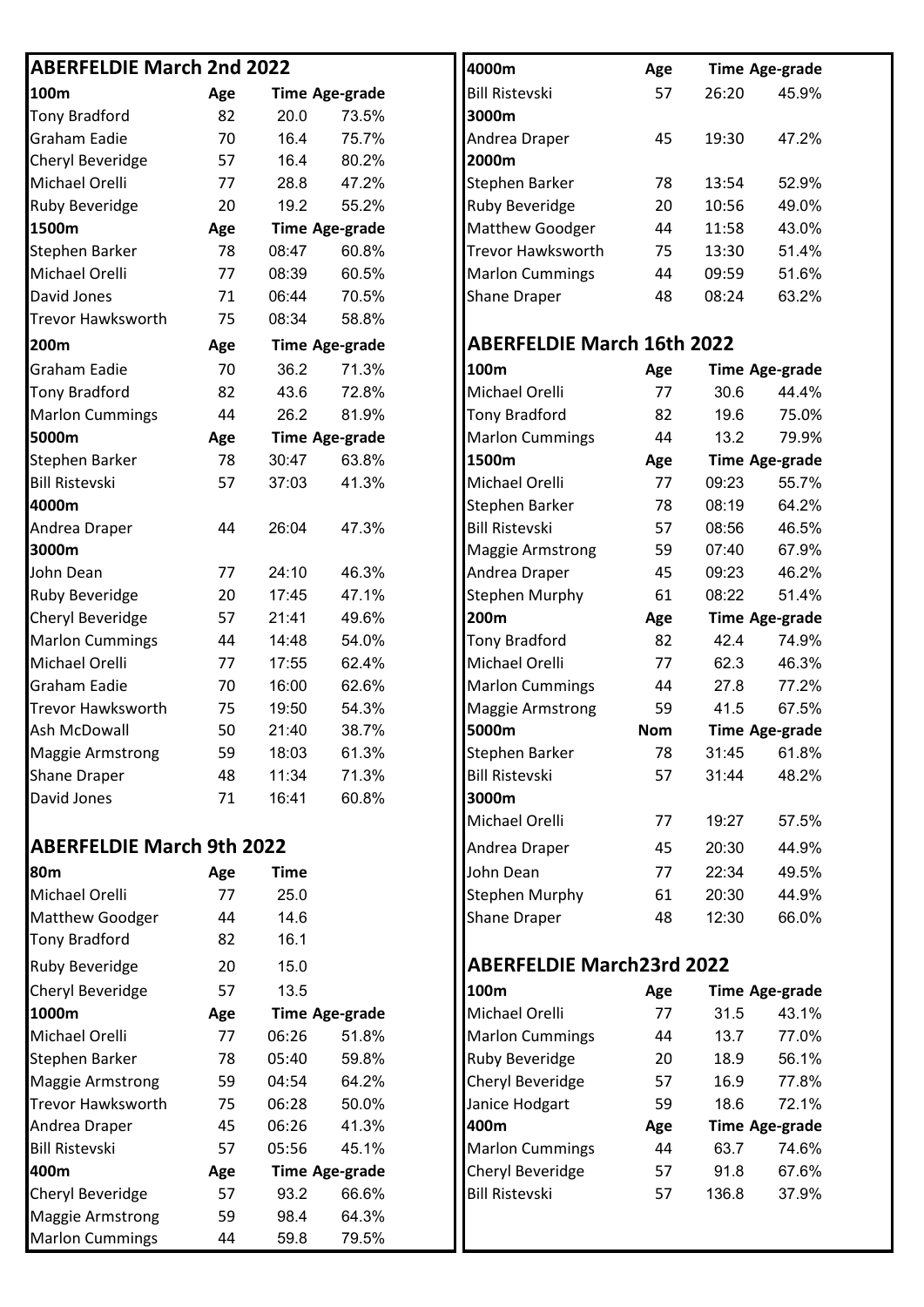| <b>ABERFELDIE March 23rd 2022 (cont)</b> |            |             |                       |
|------------------------------------------|------------|-------------|-----------------------|
| 1200m                                    | Age        | <b>Time</b> |                       |
| <b>Bill Ristevski</b>                    | 57         | 06:46       |                       |
| Stephen Barker                           | 78         | 06:50       |                       |
| Michael Orelli                           | 77         | 07:29       |                       |
| Matthew Goodger                          | 44         | 05:51       |                       |
| Andrea Draper                            | 45         | 07:29       |                       |
| lan Newey                                | 62         | 05:37       |                       |
| <b>Maggie Armstrong</b>                  | 59         | 06:04       |                       |
| 3000m                                    | <b>Nom</b> |             | <b>Time Age-grade</b> |
| Matthew Goodger                          | 44         | 20:54       | 38.3%                 |
| Stephen Barker                           | 78         | 18:04       | 63.2%                 |
| <b>Ruby Beveridge</b>                    | 20         | 17:03       | 49.0%                 |
| Janice Hodgart                           | 59         | 15:13       | 72.8%                 |
| lan Newey                                | 62         | 15:00       | 61.9%                 |
| Andrea Draper                            | 45         | 18:47       | 49.0%                 |
| <b>Marlon Cummings</b>                   | 44         | 15:38       | 51.2%                 |
| Shane Draper                             | 48         | 12:13       | 67.5%                 |
| <b>Bill Ristevski</b>                    | 57         | 18:04       | 49.2%                 |
|                                          |            |             |                       |
| <b>ABERFELDIE March 23rd 2022 (cont)</b> |            |             |                       |
| 1500m                                    | Age        |             | <b>Time Age-grade</b> |
| Michael Orelli                           | 78         | 0.4         | 51.5%                 |
| lan Newey                                | 62         | 0.3         | 64.0%                 |
| <b>Bill Ristevski</b>                    | 57         | 0.4         | 43.7%                 |
| 200m                                     | Age        |             | <b>Time Age-grade</b> |
| lan Newey                                | 62         | 34.7        | 70.1%                 |
| <b>Maggie Armstrong</b>                  | 60         | 44.6        | 63.5%                 |
| <b>Graham Eadie</b>                      | 70         | 38.8        | 66.5%                 |
| 2000m                                    | <b>Nom</b> |             | Time Age-grade        |
| <b>Trevor Hawksworth</b>                 | 75         | 11:59       | 57.9%                 |
| 4000m                                    |            |             |                       |
| Graham Eadie                             | 70         | 23:12       | 58.7%                 |
| lan Newey                                | 62         | 20:22       | 61.9%                 |
| <b>Bill Ristevski</b>                    | 57         | 23:56       | 50.5%                 |
|                                          |            |             |                       |
|                                          |            |             |                       |
|                                          |            |             |                       |
|                                          |            |             |                       |
|                                          |            |             |                       |
|                                          |            |             |                       |
|                                          |            |             |                       |
|                                          |            |             |                       |
|                                          |            |             |                       |
|                                          |            |             |                       |
|                                          |            |             |                       |
|                                          |            |             |                       |
|                                          |            |             |                       |
|                                          |            |             |                       |
|                                          |            |             |                       |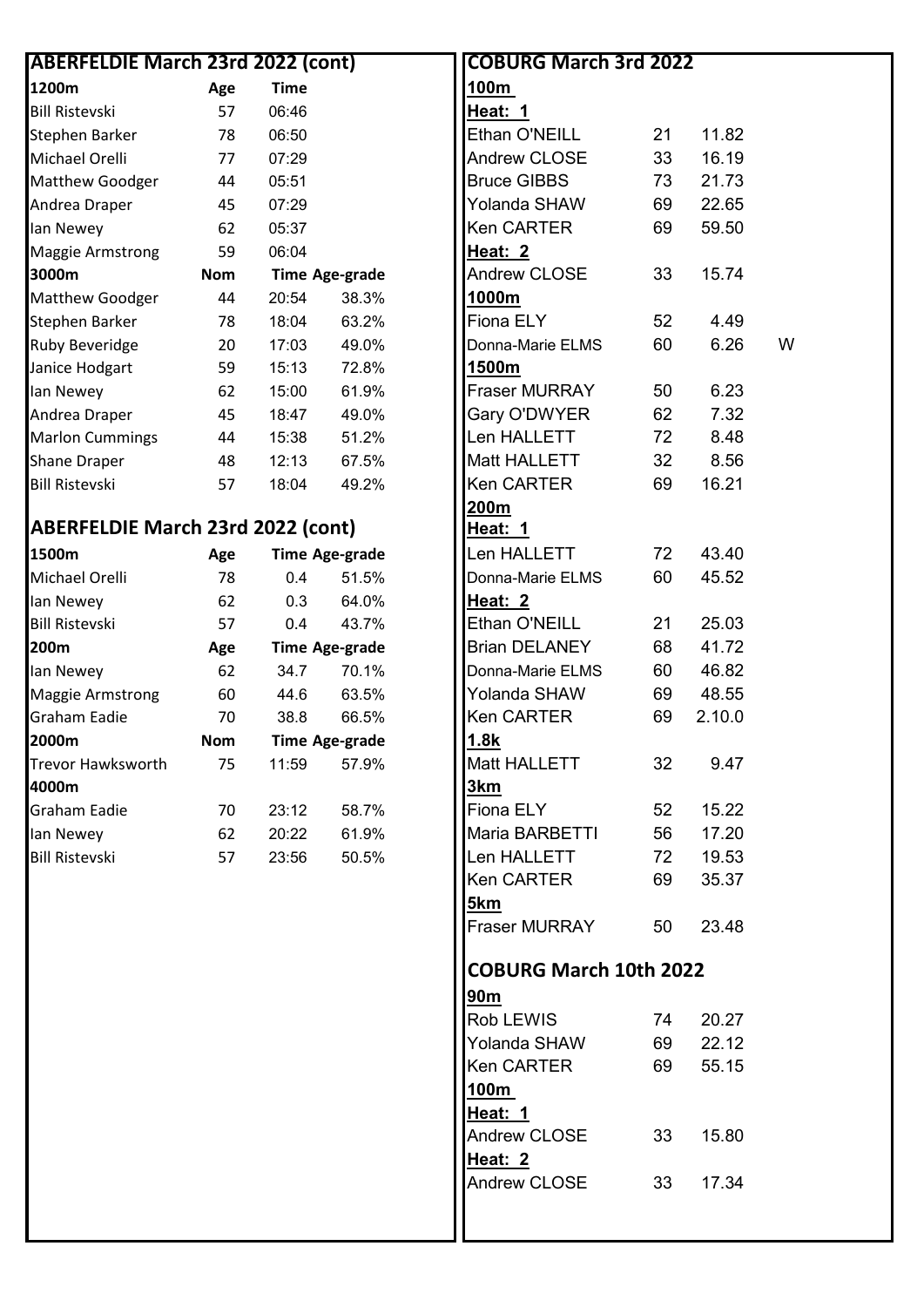| <b>COBURG March 10th 2022 (cont)</b> |    |            | 800m                                     |
|--------------------------------------|----|------------|------------------------------------------|
| Heat: 3                              |    |            | 8.16<br>Rob DAVEY<br>82                  |
| Ethan O'NEILL                        | 21 | 12.58      | 1600m                                    |
| Andrew CLOSE                         | 33 | 16.13      | Gary O'DWYER<br>62<br>9.01               |
| 1000m                                |    |            | 2.4km                                    |
| <b>Fraser MURRAY</b>                 | 50 | 4.29.7     | Michael MEANEY<br>12.45<br>66            |
| Maria BARBETTI                       | 56 | 4.54.0     | Matt HALLETT<br>13.11<br>32 <sub>2</sub> |
| Len HALLETT                          | 72 | 5.21.0     | Tracy COLBERT<br>52<br>13.16             |
| <b>Ken CARTER</b>                    |    | 69 11.32.0 | Len HALLETT<br>13.44<br>72               |
| 400m                                 |    |            | Fiona ELY<br>52<br>20.10                 |
| Yolanda SHAW                         | 69 | 2.04       | 69<br>Ken CARTER<br>24.19                |
| Rob LEWIS                            | 74 | 2.09       | 4 <sub>km</sub>                          |
| <b>Bruce GIBBS</b>                   | 73 | 2.31       | Fraser MURRAY<br>19.03<br>50             |
| <b>Ken CARTER</b>                    | 69 | 4.54       | Maria BARBETTI<br>56<br>22.40            |
| 2km                                  |    |            | <b>COBURG March 24th 2022</b>            |
| Matt HALLETT                         | 32 | 10.48      | 80m                                      |
| Len HALLETT                          | 72 | 11.24      | <b>Bruce GIBBS</b><br>16.03<br>73        |
| Rob DAVEY                            |    | 18.44      | <b>Ken CARTER</b><br>69                  |
|                                      | 82 |            | 39.82                                    |
| <b>Ken CARTER</b>                    | 69 | 24.19      | 100m<br>16.03                            |
| <u>4km</u>                           |    | 16.30      | Andrew CLOSE<br>33                       |
| Fraser MURRAY                        | 50 |            | Teams 3 x 100m Relay                     |
| Maria BARBETTI                       | 56 | 22.29      | 33<br>Andrew CLOSE                       |
|                                      |    |            | <b>Brian DELANEY</b><br>67               |
| <b>COBURG March 17th 2022</b>        |    |            | Maria BARBETTI<br>56<br>56.05            |
| <u>110m</u>                          |    |            | Michael MEANEY<br>66                     |
| Ethan O'NEILL                        | 21 | 13.08      | Tracy COLBERT<br>52                      |
| <b>Patrick GAME</b>                  | 16 | 14.29      | <b>Bruce GIBBS</b><br>73<br>1.05.5       |
| Rob LEWIS                            | 74 | 25.63      | Fiona ELY<br>52                          |
| Yolanda SHAW                         | 69 | 26.94      | 82<br>Rob DAVEY                          |
| <b>Ken CARTER</b>                    | 69 | 1.05.0     | Frank BRADLEY<br>66<br><u>1.11.9</u>     |
| 1200m                                |    |            | Gary O'DWYER<br>62                       |
| <b>Bruce GIBBS</b>                   | 73 | 10.48      | <b>Ken CARTER</b><br>69                  |
| Yolanda SHAW                         | 69 | 12.24      | Len HALLETT<br>72<br>1.26.9              |
| Fiona ELY                            | 52 | 12.24      | 1200m                                    |
| 1600m                                |    |            | Michael MEANEY<br>66<br>5.47             |
| Fraser MURRAY                        | 50 | 7.20       | Gary O'DWYER<br>6.05<br>62               |
| Michael MEANEY                       | 66 | 7.35       | Maria BARBETTI<br>56<br>6.11             |
| <b>Matt HALLETT</b>                  | 32 | 8.00       | Fiona ELY<br>52<br>6.21                  |
| Gary O'DWYER                         | 62 | 8.03       | Len HALLETT<br>72<br>6.51                |
| Maria BARBETTI                       | 56 | 8.45       | Rob DAVEY<br>82<br>10.31                 |
| Len HALLETT                          | 72 | 9.46       | Ken CARTER<br>69<br>13.16                |
| <b>Ken CARTER</b>                    | 69 | 18.04      | 1 <sub>km</sub>                          |
| 200m                                 |    |            | Gary O'DWYER<br>5.29<br>62               |
| Ethan O'NEILL                        | 21 | 26.53      | <u>2km</u>                               |
| 300m                                 |    |            | Rob DAVEY<br>82<br>18.40                 |
| <b>Patrick GAME</b>                  | 16 | 43.25      | <u>3km</u>                               |
| Gary O'DWYER                         | 62 | 57.90      | Michael MEANEY<br>66<br>15.13            |
| Michael MEANEY                       | 66 | 1.09.4     | Fiona ELY<br>52<br>15.26                 |
| Rob LEWIS                            | 74 | 1.34.3     | <b>Tracy COLBERT</b><br>16.28<br>52      |
| <b>Bruce GIBBS</b>                   | 73 | 1.39.4     | Maria BARBETTI<br>16.36<br>56            |
| Rob DAVEY                            | 82 | 2.03.4     | Len HALLETT<br>18.21<br>72               |
| <b>Ken CARTER</b>                    | 69 | 3.22.6     | <b>Ken CARTER</b><br>69<br>35.16         |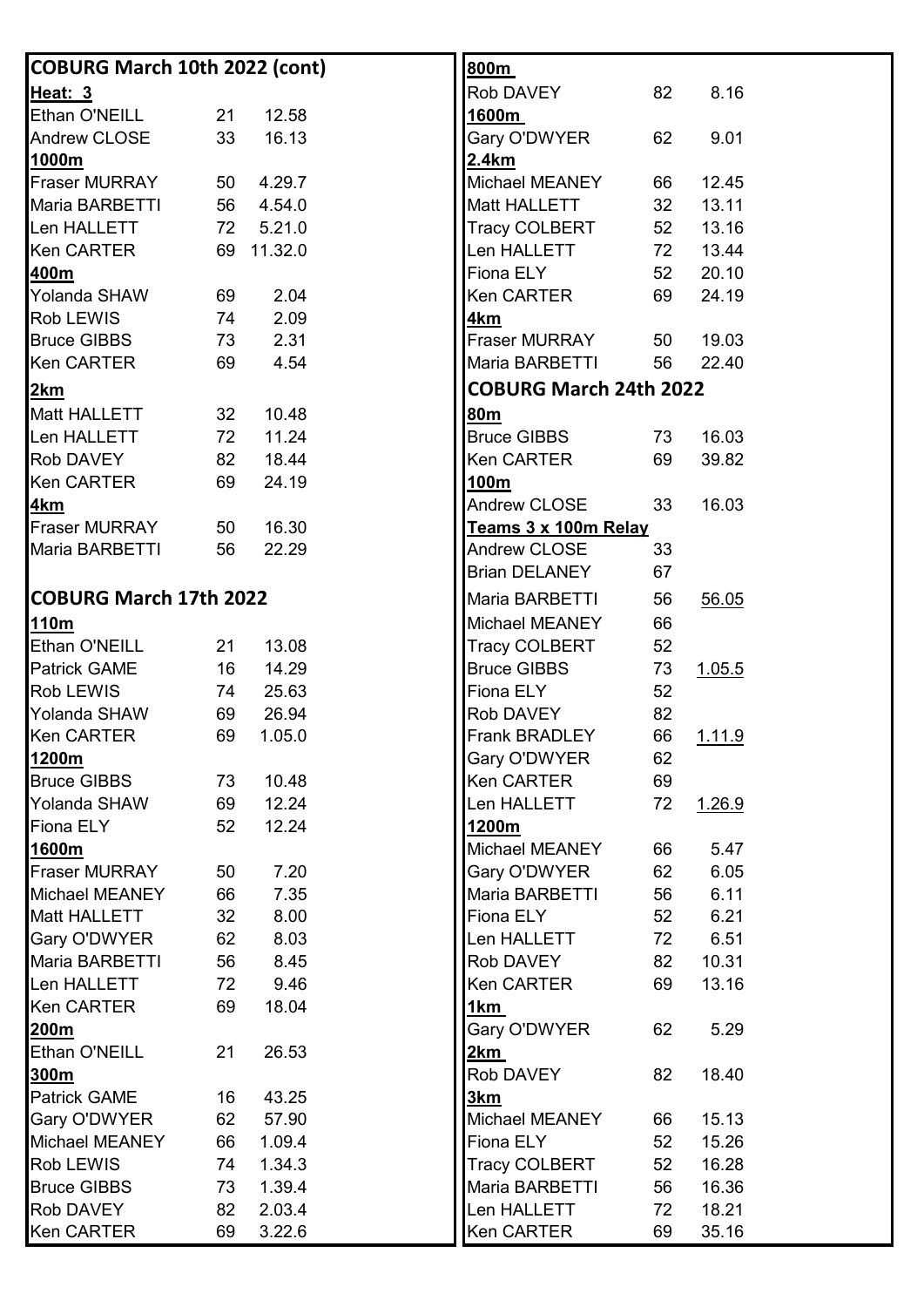| <b>COBURG March 31st 2022</b> |    |         | <b>CROYDON March 1st 2022</b>                  |               |
|-------------------------------|----|---------|------------------------------------------------|---------------|
| 100m Teams Championship       |    |         | <b>Clock</b><br>1400m WALK N.O.T.              | Nom.          |
| Heat: 1                       |    |         | Gunther ILGOUTZ<br>10.02<br>83                 | 11.00         |
| <b>Frank BRADLEY</b>          | 66 | 19.75   | Lyn BATCHELOR<br>73<br>11.56                   | 11.55         |
| Len HALLETT                   | 72 | 20.03   | Phyllis GOSBELL<br>83<br>11.59                 | 12.15         |
| <b>Tracy COLBERT</b>          | 52 | 20.89   | <b>Gary TURNER</b><br>68<br>12.18              | 12.30         |
| Rob LEWIS                     | 74 | 21.12   | Colin WILLIAMS<br>72<br>13.57                  |               |
| Rob DAVEY                     | 82 | 30.61   | 60<br>13.59<br>Andrew EGGINTON                 |               |
| <b>Ken CARTER</b>             | 69 | 1.00.0  | Rob STAGG<br>55<br>14.00                       |               |
| Heat: 2                       |    |         | Allan WOOD<br>15.14<br>84                      | 14.35         |
| <b>Andrew CLOSE</b>           | 33 | 14.68   | Peter WILLMOTT<br>15.15<br>55                  |               |
| Michael MEANEY                | 66 | 17.82   | Ron SMITH<br>73<br>17.28                       | 15.06         |
| <b>Fiona ELY</b>              | 52 | 17.83   | <b>Barrie WICKS</b><br>81<br>17.32             | 15.20         |
| <b>Bruce GIBBS</b>            | 73 | 20.31   | 60 METRE SPRINT                                |               |
| Donna-Marie ELMS              | 60 | 21.88   | Heat 1:                                        |               |
| 1000m Walk                    |    |         | <b>Russell OAKLEY</b><br>11.2<br>82            |               |
| Donna-Marie ELMS              | 60 | 6.30.3  | Allan WOOD<br>11.8<br>84                       |               |
| Rob LEWIS                     | 74 | 9.56.0  | <b>Gary TURNER</b><br>68<br>12.4               |               |
| Fiona ELY                     | 52 | 9.57.0  | <b>Andrew FRASER</b><br>17.0<br>80             |               |
| <b>Tracy COLBERT</b>          | 52 | 9.57.9  | 18.8<br>Ron SMITH<br>73                        |               |
| 1600m                         |    |         | Heat 2:                                        |               |
| Gary O'DWYER                  | 63 | 8.16.6  | 8.8<br>Rob STAGG<br>55                         |               |
| Michael MEANEY                | 66 | 8.17.0  | 9.3<br>Paul DURRANT<br>60                      |               |
| Maria BARBETTI                | 56 | 8.36.7  | Colin WILLIAMS<br>11.4<br>72                   |               |
| Len HALLETT                   | 72 | 10.06.0 | 800 METRE RUN                                  |               |
| <b>Ken CARTER</b>             | 69 | 17.30.0 | Peter WILLMOTT<br>3.15<br>55                   |               |
| 500m                          |    |         | 67<br>3.18<br><b>Colin PAGE</b>                |               |
| <b>Bruce GIBBS</b>            | 73 | 3.38    | <b>150 METRE SPRINT</b>                        |               |
| <b>Ken CARTER</b>             | 69 | 5.41    | Rob STAGG<br>22.2<br>55                        |               |
| <u>2km</u>                    |    |         | Paul DURRANT<br>22.7<br>60                     |               |
| Michael MEANEY                | 66 | 10.00   | <b>Russell OAKLEY</b><br>82<br>29.0            |               |
| Gary O'DWYER                  | 63 | 10.33   | Allan WOOD<br>31.7<br>84                       |               |
| Len HALLETT                   | 72 | 12.16   | <b>Andrew FRASER</b><br>38.5<br>80             |               |
| Fiona ELY                     | 52 | 14.28   | 10 MINUTE RUN/WALK<br><b>Laps</b>              | <b>Metres</b> |
| <b>Ken CARTER</b>             | 69 | 23.10   | Colin PAGE<br>5<br>67                          | run           |
| <u>4km</u>                    |    |         | Gunther ILGOUTZ<br>83<br>3                     | 100<br>walk   |
| Maria BARBETTI                | 56 | 23.39   | Lyn BATCHELOR<br>$\overline{2}$<br>73          | 320<br>walk   |
|                               |    |         | <b>Phyllis GOSBELL</b><br>$\overline{2}$<br>83 | 300<br>walk   |
|                               |    |         | Colin WILLIAMS<br>$\overline{2}$<br>72         | run-6min      |
|                               |    |         | <b>DISCUS THROW</b>                            |               |
|                               |    |         | Paul DURRANT<br>31.75<br>60                    |               |
|                               |    |         | Peter WILLMOTT<br>55<br>18.25                  |               |
|                               |    |         | <b>Andrew FRASER</b><br>80<br>13.50            |               |
|                               |    |         | <b>CROYDON March 8th 2022</b>                  |               |
|                               |    |         | 120 METRES SPRINT                              |               |
|                               |    |         | Heat 1:                                        |               |
|                               |    |         | <b>Russell OAKLEY</b><br>23.3<br>82            |               |
|                               |    |         | Veronica BROWN<br>23.8<br>56                   |               |
|                               |    |         | Heat 2:                                        |               |
|                               |    |         | Mark PORTBURY<br>17.4<br>55                    |               |
|                               |    |         | Paul DURRANT<br>17.8<br>60                     |               |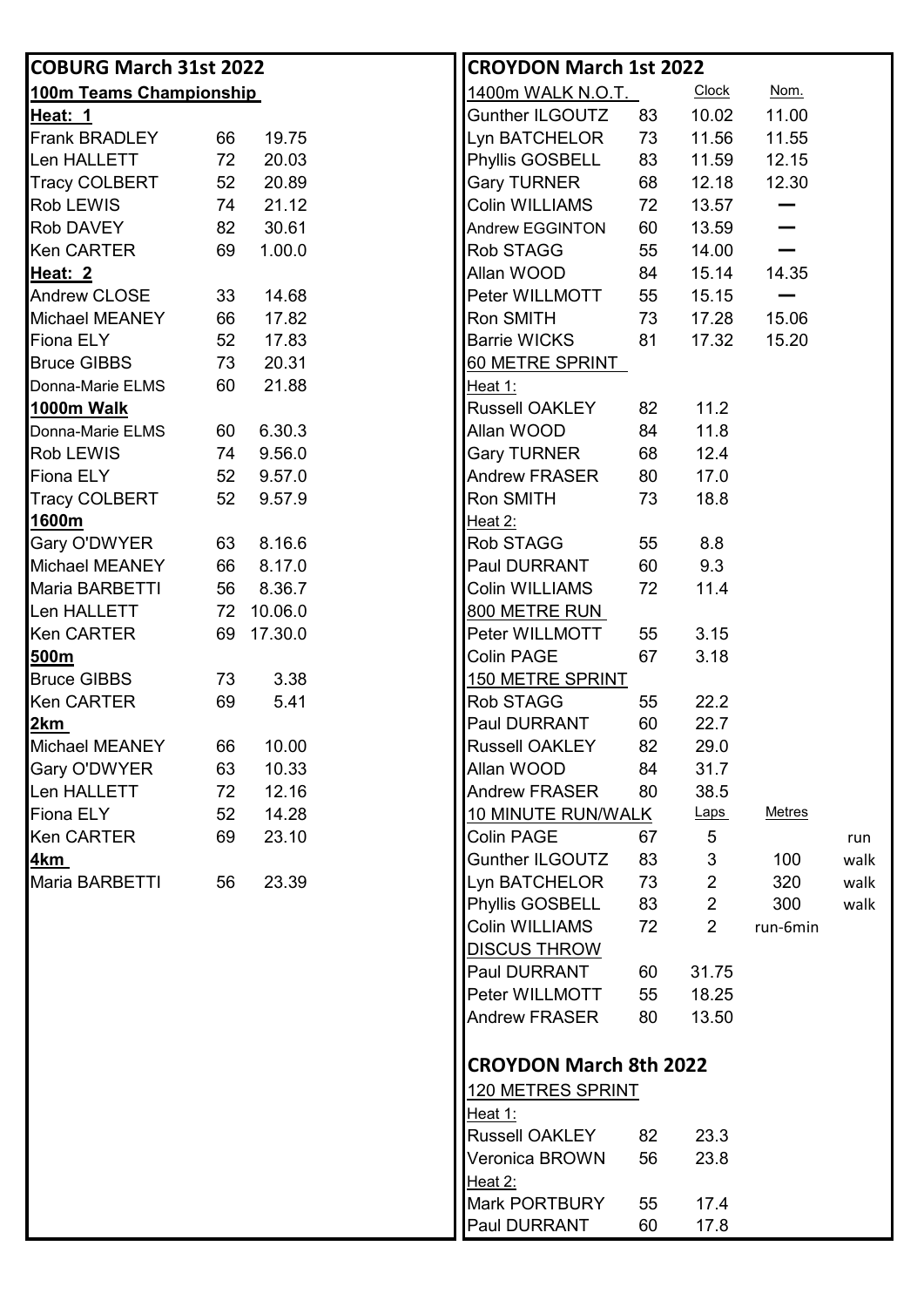| <b>CROYDON March 8th 2022 (cont)</b> |    |              |           |        | <u>1500m WALK_N.O.T.</u>       |    | <b>Clock</b> | Nom.     |        |
|--------------------------------------|----|--------------|-----------|--------|--------------------------------|----|--------------|----------|--------|
| 1000 METRE WALK                      |    |              |           |        | Paul MORITZ                    | 62 | 10.08        | 10.20    |        |
| <b>Gunther ILGOUTZ</b>               | 83 | 6.55         |           |        | <b>Gunther ILGOUTZ</b>         | 83 | 10.08        |          |        |
| Veronica BROWN                       | 56 | 7.56         |           |        | Debbie VOOGT **                | 56 | 11.42        | 11.45    | winner |
| Phyllis GOSBELL                      | 83 | 8.21         |           |        | Lyn BATCHELOR                  | 73 | 12.50        | 13.13    |        |
| Lyn BATCHELOR                        | 73 | 8.34         |           |        | Phyllis GOSBELL                | 83 | 12.57        | 13.45    |        |
| Peter WILLMOTT                       | 55 | 8.45         |           |        | Andrew EGGINTON                | 60 | 13.06        | 14.35    |        |
| Colin WILLIAMS                       | 72 | 9.14         |           |        | Colin WILLIAMS                 | 73 | 14.01        | 15.00    |        |
| <b>Mark CHALLEN</b>                  | 64 | 9.14         |           |        | Ron SMITH                      | 73 | 18.06        | 14.00    |        |
| <b>Gary TURNER</b>                   | 68 | 9.15         |           |        | <b>Barrie WICKS</b>            | 81 | 18.09        | 19.00    |        |
| Rob STAGG                            | 55 | 9.19         |           |        | 1500 METRE RUN                 |    |              |          |        |
| <b>Andrew EGGINTON</b>               | 60 | 9.19         |           |        | Mark PORTBURY                  | 55 | 5.45         |          |        |
| Rob SMITH                            | 73 | 11.45        |           |        | John CHERUBIN                  | 63 | 7.18         |          |        |
| <b>Barrie WICKS</b>                  | 81 | 12.13        |           |        | Colin PAGE                     | 68 | 7.21         |          |        |
| 1300m RUN N.O.T.                     |    | <b>Clock</b> | Nom.      |        | 280 METRE SPRINT               |    |              |          |        |
| Mark PORTBURY                        | 55 | 4.55         | 4.50      | winner | <b>Grant MURFETT</b>           | 54 | 43.3         |          |        |
| John CHERUBIN                        | 63 | 6.03         | 7.10      |        | Mark PORTBURY                  | 55 | 45.0         |          |        |
| 300m SPRINT N.O.T.                   |    | <b>Clock</b> | Nom.      |        | <b>Andrew EGGINTON</b>         | 60 | 53.7         |          |        |
| Mark PORTBURY                        | 55 | 50.9         | 45.0      |        | Colin PAGE                     | 68 | 56.1         |          |        |
| Andrew EGGINTON                      | 60 | 57.0         | 54.0      |        | Ron CRACKNELL                  | 75 | 65.1         |          |        |
| <b>Russell OAKLEY</b>                | 82 | 67.4         | 73.0      |        | Allan WOOD                     | 84 | 79.3         |          |        |
| <b>Andrew FRASER</b>                 | 80 | 168.6        |           |        | <b>5 LAPS WALK</b>             |    |              |          |        |
| 1 OR 3 KM WALK                       |    |              |           |        | Paul MORITZ                    | 62 | 14.48        |          |        |
| 1 km:                                |    |              |           |        | <b>Tania NEALE</b>             | 43 | 15.16        |          |        |
| <b>Gunther ILGOUTZ</b>               | 83 | 7.14         |           |        | Phyllis GOSBELL                | 83 | 18.22        |          |        |
| Lyn BATCHELOR                        | 73 | 8.11         |           |        | Debbie VOOGT                   | 56 | 19.12        |          |        |
| Phyllis GOSBELL                      | 83 | 9.17         |           |        | 5 OR 9 LAPS RUN                |    |              |          |        |
| 3 km:                                |    |              |           |        | 5 laps:                        |    |              |          |        |
| Paul MORITZ                          | 62 | 21.51        |           |        | Andrew EGGINTON                | 60 | 10.27        |          |        |
| Veronica BROWN                       | 56 | 24.58        |           |        | 9 laps:                        |    |              |          |        |
| 3 OR 5 KM RUN                        |    |              |           |        | Colin PAGE                     | 68 | 18.24        |          |        |
| <u>3 km:</u>                         |    |              |           |        | John CHERUBIN                  | 63 | 19.16        |          |        |
| John CHERUBIN                        | 63 | 15.35        |           |        |                                |    |              |          |        |
| Mark CHALLEN                         | 64 | 17.21        |           |        | <b>CROYDON March 22nd 2022</b> |    |              |          |        |
| 5 km:                                |    |              |           |        | 60 METRE SPRINT                |    |              |          |        |
| <b>Colin PAGE</b>                    | 68 | 24.14        |           |        | Paul DURRANT                   | 60 | 9.2          |          |        |
| <u>Also:</u>                         |    |              |           |        | Rob STAGG                      | 55 | 14.5         |          |        |
| Mark PORTBURY                        | 55 | 10.32        | 1800m run |        | 1 KM WALK                      |    |              |          |        |
| Andrew EGGINTON                      | 60 | 10.59        | 2600m run |        | Carolyn ROSENBROOK             | 60 | 6.05         |          |        |
| <b>SHOT PUT</b>                      |    |              |           |        | Paul MORITZ                    | 62 | 6.42         |          |        |
| Paul DURRANT                         | 60 | 9.10         |           |        | <b>Gunther ILGOUTZ</b>         | 83 | 6.58         |          |        |
| Peter WILLMOTT                       | 55 | 8.20         |           |        | Julie CHALLEN                  | 64 | 7.13         |          |        |
| Veronica BROWN                       | 56 | 4.55         |           |        | Phyllis GOSBELL                | 83 | 8.44         |          |        |
|                                      |    |              |           |        | Andrew EGGINTON                | 60 | 11.00        |          |        |
| <b>CROYDON March 15th 2022</b>       |    |              |           |        |                                |    |              |          |        |
|                                      |    |              |           |        | Rob STAGG                      | 55 | 11.01        |          |        |
| 80 METRE SPRINT                      |    |              |           |        | <b>Barrie WICKS</b>            | 81 | 11.33        |          |        |
| <b>Grant MURFETT</b>                 | 54 | 12.1         |           |        | 200 METRE SPRINT               |    |              |          |        |
| Mark PORTBURY                        | 55 | 12.9         |           |        | Mark PORTBURY                  | 55 | 29.0         |          |        |
| <b>Ron CRACKNELL</b>                 | 75 | 17.8         |           |        | Paul DURRANT                   | 60 | 30.1         |          |        |
| John CHERUBIN                        | 63 | 16.3         |           |        | Rob STAGG                      | 55 | 43.7         |          |        |
| Allan WOOD                           | 84 | 17.8         |           |        | Gunther ILGOUTZ                | 83 | 16.1         | 60m walk |        |
|                                      |    |              |           |        |                                |    |              |          |        |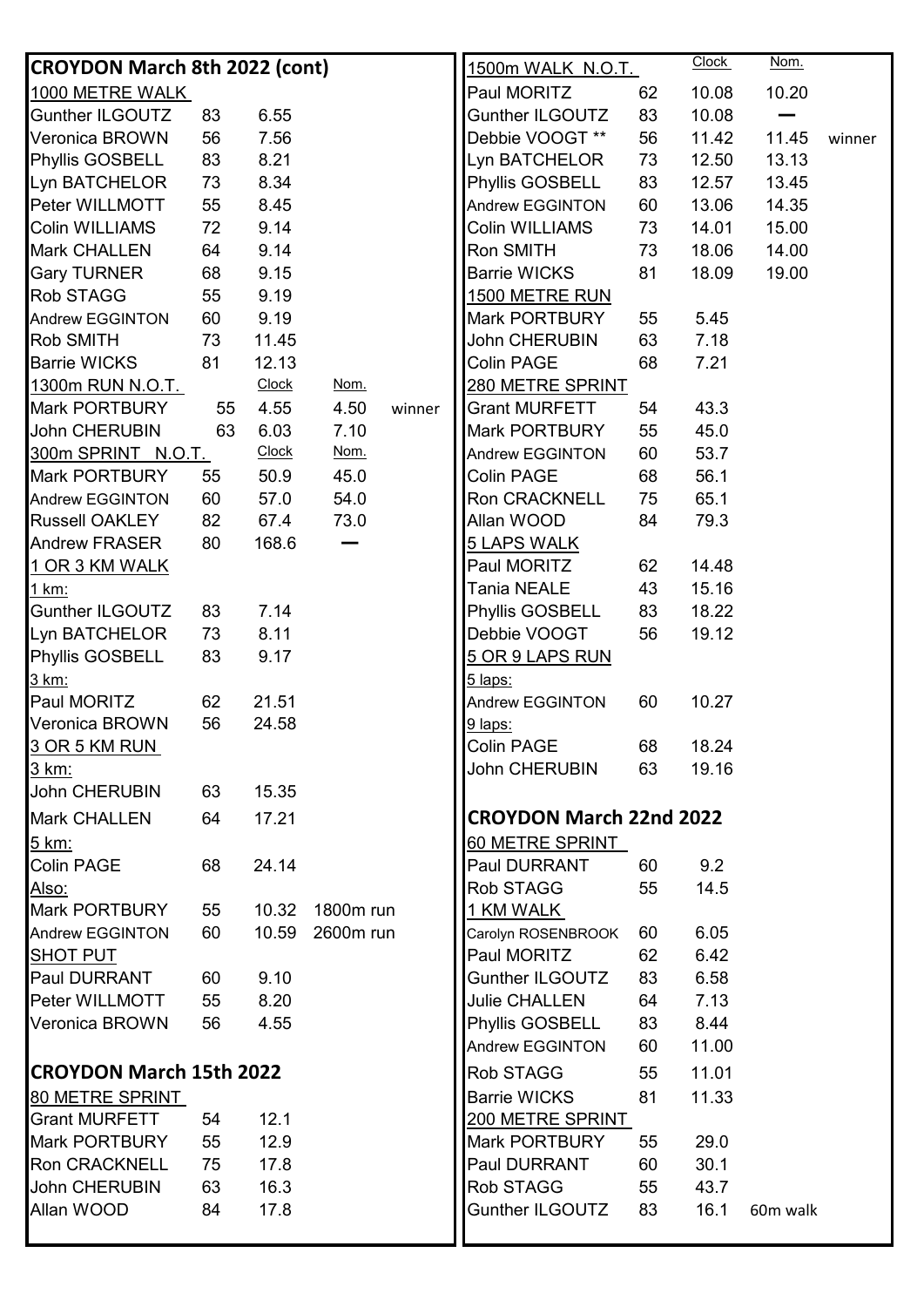| CROYDON March 22nd 2022 (cont)   |           |                   |                            |        | 60 metres (ET)                       |         | <b>Clock</b> | E/T      | <b>Diff</b> |
|----------------------------------|-----------|-------------------|----------------------------|--------|--------------------------------------|---------|--------------|----------|-------------|
| 1 KM WALK                        |           |                   |                            |        | Gerald Brown                         | (59)    | 9.10         | 9.0      | 0.10        |
| <b>Julie CHALLEN</b>             | 64        | 7.58              |                            |        | Jason Merrett                        | (49)    | 10.30        | 10.2     | 0.10        |
| <b>Mark CHALLEN</b>              | 64        | 8.35              |                            |        | Kathy Skultety                       | (80)    | 12.80        |          |             |
| Phyllis GOSBELL                  | 83        | 8.53              |                            |        | Marla Trautman                       | (49)    | 23.12        | 31       | $-7.88$     |
| <b>Andrew EGGINTON</b>           | 60        | 10.56             |                            |        | 100 metres                           |         |              |          |             |
| 2 KM RUN                         |           |                   |                            |        | Gerald Brown                         | (59)    | 14.70        |          |             |
| <b>Rob STAGG</b>                 | 55        | 12.55             |                            |        | Jason Merrett                        | (49)    | 16.40        |          |             |
| <b>Mark PORTBURY</b>             | 55        | 12.56             |                            |        | Kathy Skultety                       | (80)    | 20.72        |          |             |
| <b>Colin PAGE</b>                | 68        | 12.58             |                            |        | <b>Maggie Armstrong</b>              | (59)    | 22.00        |          |             |
|                                  |           |                   |                            |        | 400 metres                           |         |              |          |             |
|                                  |           |                   |                            |        | Jameson Perrine                      | (42)    | 01:15.5      |          |             |
| <b>DONCASTER March 7th 2022</b>  |           |                   |                            |        | David McConnell                      | (69)    | 01:18.0      |          |             |
| 1200 metres walk                 |           |                   |                            |        | <b>Maggie Armstrong</b>              | (59)    | 01:33.6      |          |             |
| <b>Frank Prowse</b>              | (70)      | 07:36.3           | (record)                   |        | Marla Trautman                       | (49)    | 02:57.8      |          |             |
| David Armstrong                  | (66)      | 08:13.0           |                            |        | $1/3/5$ km                           |         |              |          |             |
| 8 x 100 relay                    |           |                   |                            |        | Jameson Perrine                      | (42)    | 03:48.1      | 1km      |             |
| Doncaster                        |           | 02:35.1           |                            |        | Jason Merrett                        | (49)    | 03:48.2      | 1km      |             |
| 600 metres (NOST)                |           |                   |                            |        | Gerald Brown                         | (59)    | 04:20.1      | 1km      |             |
| <b>Bev Learmont</b>              |           | $(-0.45)$ 04:24.7 | 03:39.7                    | (DQ)   | Tom Leong                            | (80)    | 09:03.8      | 1km walk | record      |
| Jeffrey Sim                      |           | $(-2.00)$ 04:55.8 | 02:55.8                    | (DQ)   | <b>Frank Prowse</b>                  | (70)    | 32:11.6      | 5km walk | record      |
| <b>Frank Prowse</b>              | $(-1.10)$ | 04:56.1           | 03:46.1                    | (DQ)   |                                      |         |              |          |             |
| David McConnell                  |           | $(-2.00)$ 04:57.5 | 02:57.5                    |        | (Winner)   DONCASTER March 21st 2022 |         |              |          |             |
| Jason Merrett                    |           | $(-2.55)$ 05:02.2 | 02:07.2                    |        | 100 metres                           |         |              |          |             |
| Darryl Kilmartin                 | $(-2.45)$ | 04:59.3           | 02:14.3                    |        | Jameson Perrine                      | (42)    | 13.7         |          |             |
| Marla Trautman                   |           | [Scratch 05:26.5  | 05:26.5                    |        | <b>Andrew Close</b>                  | (32)    | 15.3         |          |             |
| 200 metres                       |           |                   |                            |        | Jason Merrett                        | (49)    | 15.8         |          |             |
| Jameson Perrine                  | (42)      | 28.10             |                            |        | Jeffrey Sim                          | (59)    | 16.6         |          |             |
| David McConnell                  | (69)      | 32.70             |                            |        | <b>Barry Dorr</b>                    | (83)    | 20.7         |          |             |
| Darryl Kilmartin                 | (55)      | 36.16             |                            |        | 1500 metres                          |         |              |          |             |
| Jeffrey Sim                      | (59)      | 36.34             |                            |        | Jameson Perrine                      | (42)    | 05:30.4      |          |             |
| John Aughey                      | (84)      | 47.02             |                            |        | Jason Merrett                        | (49)    | 06:05.1      |          |             |
| Kathy Skultety                   | (80)      | 48.36             |                            |        | Bernie McLoughlan                    | (69)    | 06:49.1      |          |             |
| Carolyn Aughey                   | (79)      | 52.32             |                            |        | Tom Leong                            | (80)    | 09:39.5      |          |             |
| 2000 metres                      |           |                   |                            |        | Marla Trautman                       | (49)    | 15:45.0      |          |             |
| Jason Merrett                    | (49)      | 08:33.4           |                            |        | 400 metres                           |         |              | ET       | Diff        |
| <b>Frank Prowse</b>              | (70)      |                   | 10:13.3 1 mile walk record |        | Jameson Perrine                      | (42)    | 65.3         | 60.0     | 5.30        |
| David Armstrong                  | (66)      |                   | 11:16.2 1 mile walk        |        | Jason Merrett                        | (49)    | 80.3         |          | 80.30       |
|                                  |           |                   |                            |        | Jeffrey Sim                          | (59)    | 88.9         | 85.0     | 3.90        |
| <b>DONCASTER March 14th 2022</b> |           |                   |                            |        | Bernie McLoughlan                    | (69)    | 92.8         | 90.0     | 2.80        |
| Doncaster 800 metres (handicap)  |           |                   |                            |        | <b>Barry Dorr</b>                    | (83)    | 132.5        | 120.0    | 12.50       |
| <b>Frank Prowse</b>              |           | $(-1.00)$ 05:59.0 | 04:59.0                    | record |                                      |         |              |          |             |
| Jason Merrett                    | $(-3.05)$ | 06:01.0           | 02:56.0                    |        | <b>DONCASTER March 28th 2022</b>     |         |              |          |             |
| <b>Maggie Armstrong</b>          |           | $(-2.20)$ 06:10.0 | 03:50.0                    |        | Doncaster Gift (120 handicap)        |         |              |          |             |
| Jameson Perrine                  | $(-2.45)$ | 06:36.0           | 03:51.0                    |        | Bernie McLoughlan                    | $(-32)$ | 14.70        |          |             |
| David McConnell                  | $(-2.45)$ | 06:36.0           | 03:51.0                    |        | Jeffrey Sim                          | $(-30)$ | 14.92        |          |             |
| Marla Trautman                   | $(-0.00)$ | 07:37.0           | 07:37.0                    |        | <b>Barry Dorr</b>                    | $(-40)$ | 16.02        |          |             |
|                                  |           |                   |                            |        | John Aughey                          | $(-46)$ | 16.96        |          |             |
|                                  |           |                   |                            |        | Carolyn Aughey                       | $(-50)$ | 18.13        |          |             |
|                                  |           |                   |                            |        | <b>Maggie Armstrong</b>              | $(-45)$ | 18.76        |          |             |
|                                  |           |                   |                            |        |                                      |         |              |          |             |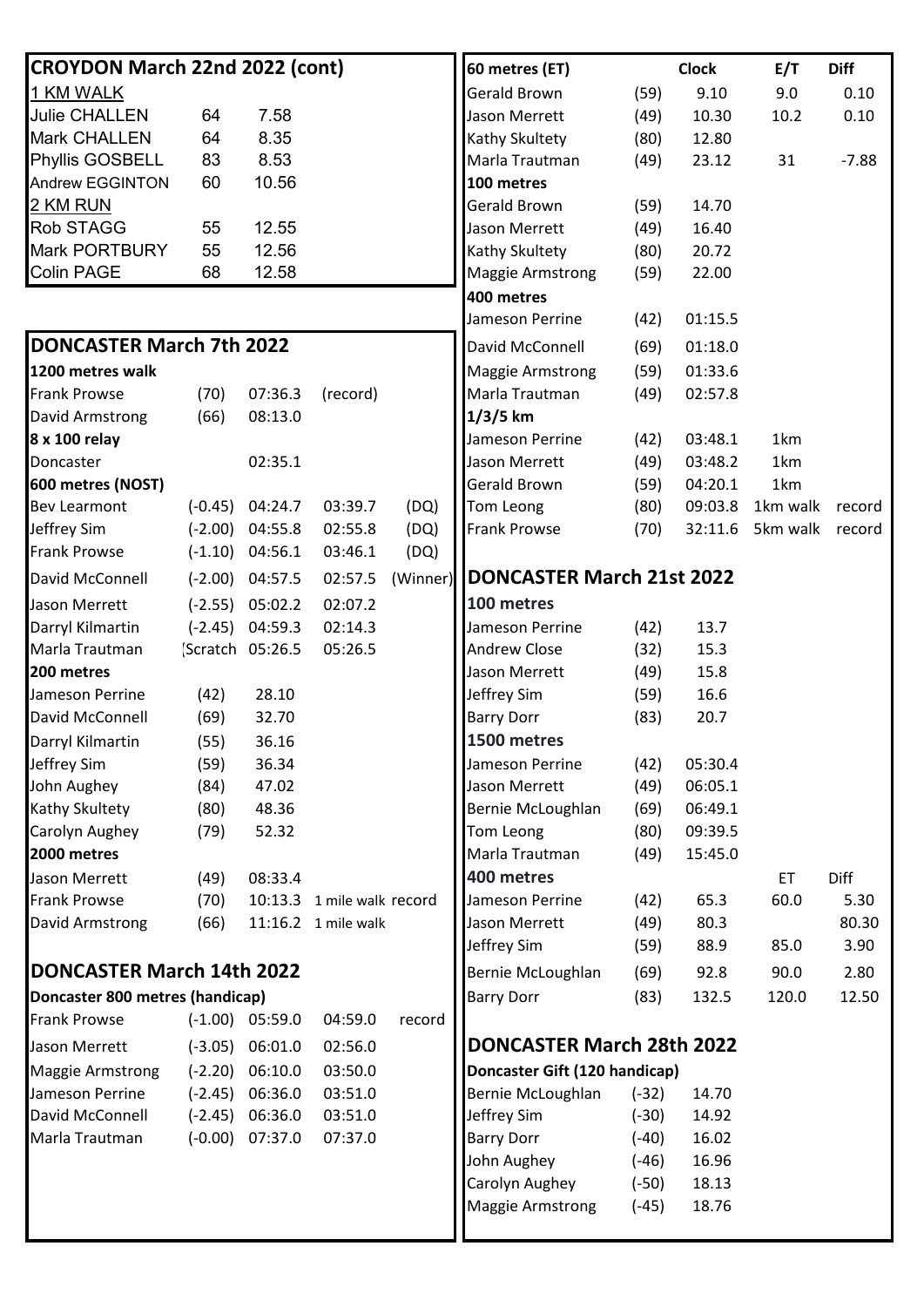| DONCASTER March 28th 2022 (cont)                                                     |      |         |                            |             | <b>EAST BURWOOD March 3rd 2022</b> |    |              |               |
|--------------------------------------------------------------------------------------|------|---------|----------------------------|-------------|------------------------------------|----|--------------|---------------|
| 800 metres                                                                           |      |         |                            |             | 60 METRE SPRINT                    |    |              |               |
| Bernie McLoughlan                                                                    | (69) | 03:24.5 |                            |             | Heat 1:                            |    |              |               |
| <b>Maggie Armstrong</b>                                                              | (60) | 03:51.2 |                            |             | <b>Barry DORR</b>                  | 83 | 11.6         |               |
| Katrina Philip                                                                       | (60) | 04:04.9 |                            |             | Ann HOLCOMBE                       | 74 | 11.6         |               |
| 60 metres                                                                            |      |         |                            |             | <b>Andrew FRASER</b>               | 80 | 13.4         |               |
| Jeffrey Sim                                                                          | (59) | 12.03   | 70 metres                  |             | Allan WOOD                         | 84 | 13.4         |               |
| Bernie McLoughlan                                                                    | (69) | 12.85   | 70 metres                  |             | Shirley COPPOCK                    | 85 | 13.8         |               |
| John Aughey                                                                          | (84) | 13.38   |                            |             | Lloyd NICHOLS                      | 80 | 14.8         |               |
| Carolyn Aughey                                                                       | (79) | 14.74   |                            |             | Heat 2:                            |    |              |               |
| 300 metres                                                                           |      | E/T     | <b>Clock</b>               | <b>Diff</b> | Zac MATTERS                        | 15 | 9.2          |               |
| Jeffrey Sim                                                                          | (59) | 57.0    | 56.20                      | 0.80        | Chris ROBINSON                     | 63 | 9.4          |               |
| <b>Graham Ford</b>                                                                   | (72) | 56.0    | 57.90                      | $-1.90$     | Arthur KAPOULITSA                  | 74 | 9.4          |               |
| <b>Elizabeth Grover</b>                                                              | (58) |         | 72.70                      |             | Donna CLARKE                       | 68 | 9.8          |               |
| <b>Katrina Philip</b>                                                                | (60) |         | 81.70                      |             | Christopher WORSNOP                | 64 | 11.2         |               |
| 2000 metres                                                                          |      |         |                            |             | 800 OR 1600 METRE RUN              |    |              |               |
| Bernie McLoughlan                                                                    | (69) | 09:20.1 |                            |             | 800 metres:                        |    |              |               |
| <b>Elizabeth Grover</b>                                                              | (58) | 09:22.6 |                            |             | Perry BIRKETT                      | 59 | 2.51         |               |
| Tom Leong                                                                            | (80) |         | 10:17.2 (1600 metres)      |             | Bernie McLOUGHLAN                  | 69 | 3.19         |               |
| <b>Frank Prowse</b>                                                                  | (70) |         | 10:51.6 (1600 metres walk) |             | Chris ROBINSON                     | 63 | 3.31         |               |
| Katrina Philip                                                                       | (60) | 10:52.6 |                            |             | Donna CLARKE                       | 68 | 3.54         |               |
|                                                                                      |      |         |                            |             | 1600 metres:                       |    |              |               |
| Sunday March 06 Victorian Pentathlon Championship                                    |      |         |                            |             | Dean SCIACCA                       | 55 | 6.08         |               |
| 1st David Featherston (47) 2813 (gold)                                               |      |         |                            |             | Christopher WORSNOP                | 64 | 8.02         |               |
| Long 4.90 (512) Jav 38.44 (515) 200 27.46 (576) Disc 27.02 (515) 1500 5:04.3 (695)   |      |         |                            |             | 400 METRES RUN                     |    |              |               |
| 2nd Mike Clapper (69) 2593 (gold)                                                    |      |         |                            |             | Zac MATTERS                        | 15 | 1.14         |               |
| Long 4.23 (679) Jav 21.54 (351) 200 31.95 (557) Disc 22.07 (380) 1500 6:23.6 (626)   |      |         |                            |             | <b>Barry DORR</b>                  | 83 | 2.03         |               |
| 3rd Bev Learmont (73) 2047 (silver)                                                  |      |         |                            |             | 800 METRES HANDICAP WALK           |    |              |               |
| Long 2.62 (441) Javelin 13.45 (443) 100 19.66 (521) Shot 4.92 (473) 800 5:03.26 (66) |      |         |                            |             |                                    |    | <b>Clock</b> | <b>Actual</b> |
| 4th Barry Dorr (80) 1683 (gold)                                                      |      |         |                            |             | Leo WATSON                         | 80 | 7.53         | 6.08          |
| Long 2.02 (207) Jav 17.08 (381) 200 41.24 (403) Disc 15.02 (361) 1500 9:41.9 (331)   |      |         |                            |             | Peter BATTRICK                     | 78 | 7.53         | 7.53          |
| 5th Bernie McLoughlan (69) 1502 (bronze)                                             |      |         |                            |             | Paul MORITZ                        | 62 | 7.54         | 5.14          |
| Long 2.62 (201) Jav 18.71 (288) 200 43.42 (48) Disc 21.07 (358) 1500 6:27.72 (607)   |      |         |                            |             | <b>Phyllis GOSBELL</b>             | 83 | 7.54         | 6.24          |
| eq 6th Angela Edwards (55) 1239 (bronze)                                             |      |         |                            |             | Zac MATTERS                        | 15 | 7.57         | 3.42          |
| Long 2.32 (124) Javelin 19.55 (445) 100 20.74 (161) Shot 6.54 (462) 800 4:36.12 (47) |      |         |                            |             | Christopher WORSNOP                | 64 | 7.57         | 5.17          |
| eq 6th Kim Peak (55) 1239 (bronze)                                                   |      |         |                            |             | Janet HOLMES                       | 68 | 8.10         | 5.10          |
| Long 2.17 (91) Javelin 12.04 (241) 100 18.81 (331) Shot 5.59 (377) 800 4:03.06 (190) |      |         |                            |             | Donna CLARKE                       | 68 | 8.25         | 7.35          |
| 7th Tom Leong (80) 1057 (DNF)                                                        |      |         |                            |             | <b>Gerald BURKE</b>                | 82 | 8.31         | 8.06          |
| Long 2.58 (405) Javelin 15.00 (319) 200 0 Discus 14.13 (333) 1500 0                  |      |         |                            |             | Arthur KAPOULITSA                  | 74 | 8.36         | 7.01          |
| 8th Lou Jenkins (77) 879 (gold)                                                      |      |         |                            |             | <b>3 KM SPIRAL HANDICAP RUN</b>    |    |              |               |
| Long 1.93 (126) Jav 19.85 (407) 200 49.20 (0) Disc 18.25 (389) 1500 10:39.28 (0)     |      |         |                            |             | <u>SSS SERIES HEAT</u> 4           |    | <b>Clock</b> | <b>Actual</b> |
| 9th Frank Prowse (70) 864 (gold)                                                     |      |         |                            |             | Bernie McLOUGHLAN                  | 69 | 17.04        | 14.09         |
| Long 2.07 (118) Jav 15.29 (239) 200 49.20 (1) Disc 11.32 (170) 1500 8:04.91 (336)    |      |         |                            |             | <b>Geoff WHEELER</b>               | 65 | 17.09        | 15.09         |
|                                                                                      |      |         |                            |             | Janet HOLMES                       | 68 | 17.13        | 16.43         |
|                                                                                      |      |         |                            |             | Sam DEFANIS                        | 73 | 17.30        | 15.25         |
|                                                                                      |      |         |                            |             | Paul EARLE                         | 58 | 17.34        | 12.59         |
|                                                                                      |      |         |                            |             | Michael COLLINS                    | 55 | 17.35        | 12.40         |
|                                                                                      |      |         |                            |             | Stephen DAY                        | 51 | 17.51        | 12.51         |
|                                                                                      |      |         |                            |             | Dean SCIACCA                       | 55 | 17.53        | 11.48         |
|                                                                                      |      |         |                            |             | Christopher WORSNOP                | 64 | 18.17        | 16.12         |
|                                                                                      |      |         |                            |             |                                    |    |              |               |
|                                                                                      |      |         |                            |             |                                    |    |              |               |
|                                                                                      |      |         |                            |             |                                    |    |              |               |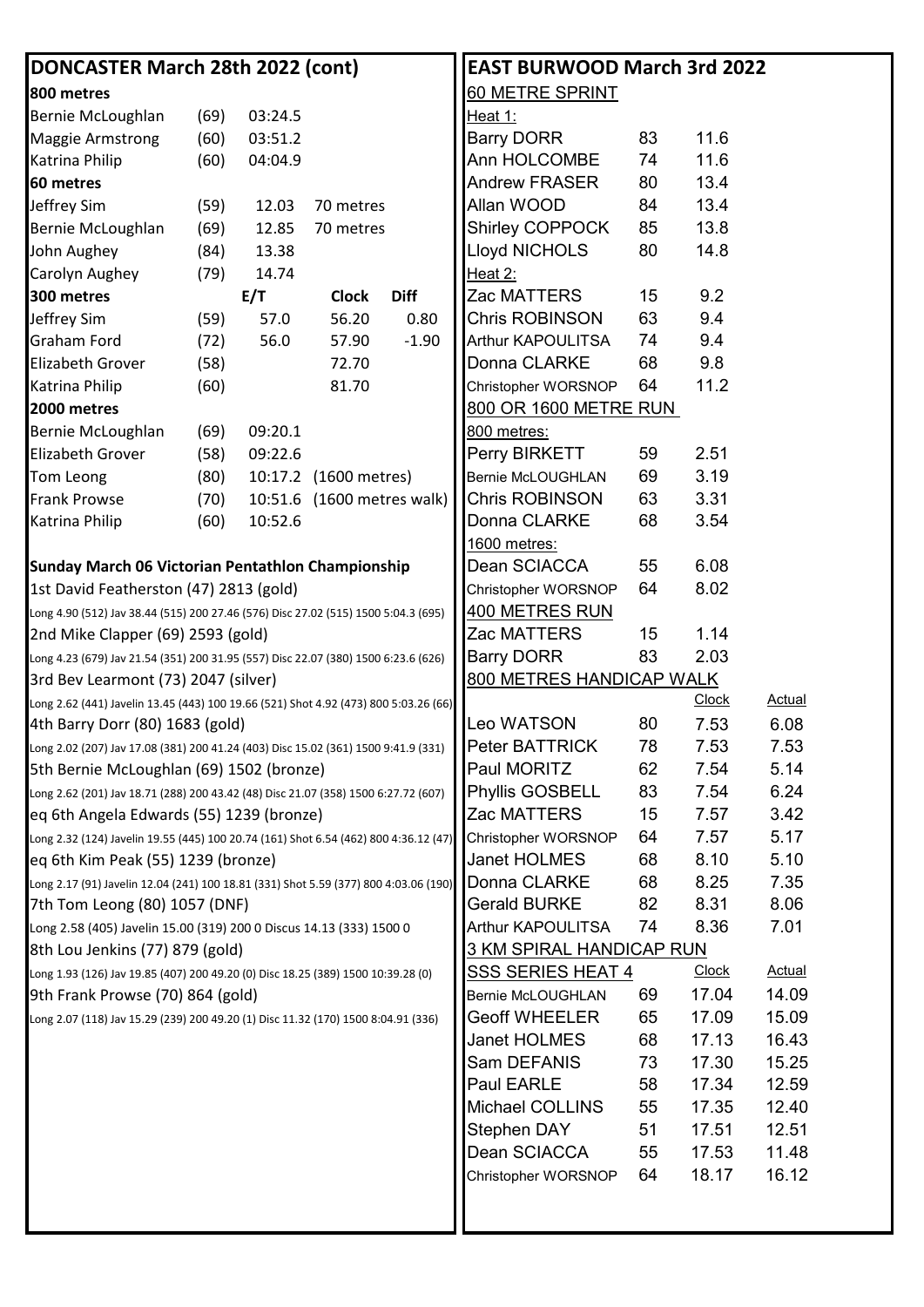| <b>EAST BURWOOD March 3rd 2022 (cont)</b> |    |             |                   | Heat 2:                                                       |        |
|-------------------------------------------|----|-------------|-------------------|---------------------------------------------------------------|--------|
| 100 METRE HANDICAP SPRINT                 |    |             |                   | 8.7<br>15<br>Zac MATTERS                                      |        |
| <b>GWEN DAVIDSON MEMORIAL</b>             |    |             | HEAT <sub>4</sub> | 8.9<br>Paul DURRANT<br>60                                     |        |
| Heat 1:                                   |    |             | <b>H'cp Mtrs</b>  | 9.4<br>Peter WILLMOTT<br>55                                   |        |
| Arthur KAPOULITSA                         | 74 | 13.2        | 23                | 10.4<br><b>Arthur KAPOULITSA</b><br>74                        |        |
| <b>Paul DURRANT</b>                       | 60 | 13.7        | $9\,$             | 80<br>16.4<br><b>Andrew FRASER</b>                            |        |
| Ann HOLCOMBE                              | 74 | 13.9        | 32                | 800 METRE RUN N.O.T.<br><b>Clock</b><br>Nom.                  |        |
| Christopher WORSNOP                       | 64 | 14.7        | 24                | Perry BIRKETT<br>2.56<br>2.50<br>59                           |        |
| <b>Bernie McLOUGHLAN</b>                  | 69 | 15.7        | 20                | Chris ROBINSON **<br>63<br>4.48<br>4.45                       | winner |
| Lloyd NICHOLS                             | 80 | 16.0        | 73                | <b>Clock</b><br>Nom.<br><u>1 KM WALK N.O.T.</u>               |        |
| Heat 2:                                   |    |             |                   | 4.54<br>4.45<br>Zac MATTERS<br>15                             |        |
| <b>Andrew FRASER</b>                      | 80 | 12.9        | 39                | Janet HOLMES<br>68<br>6.26<br>7.15                            |        |
| Donna CLARKE                              | 68 | 13.3        | 24                | Leo WATSON<br>80<br>7.54<br>7.37                              |        |
| Allan WOOD                                | 84 | 13.6        | 34                | 9.19<br>9.20<br>Arthur KAPOULITSA *<br>74                     | winner |
| <b>Shirley COPPOCK</b>                    | 85 | 13.9        | 42                | <b>Gerald BURKE</b><br>82<br>9.35<br>10.00                    |        |
| Leo WATSON                                | 80 |             | 40                | <b>Andrew FRASER</b><br>80<br>9.37                            |        |
| <b>Stephen DAY</b>                        | 51 |             | 12                | Peter BATTRICK<br>10.20<br>10.20<br>78                        |        |
| <b>Barry DORR</b>                         | 83 |             | 27                | 82<br>10.20<br><b>Jack FREDRICKSON</b>                        |        |
| <b>SHOT PUT HANDICAP</b>                  |    | <b>Best</b> | <b>Adjusted</b>   | Donna CLARKE<br>15.00<br>68<br>12.01                          |        |
| <b>Barry DORR</b>                         | 83 | 7.49        | 12.64             | Peter WILLMOTT<br>12.02<br>55                                 |        |
| Allan WOOD                                | 84 | 6.58        | 12.23             | <b>150 METRE SPRINT</b>                                       |        |
| Donna CLARKE                              | 68 | 5.99        | 12.13             | Heat 1:                                                       |        |
| <b>Jack FREDRICKSON</b>                   | 83 | 5.41        | 12.06             | Anne HOLCOMBE<br>29.1<br>74                                   |        |
| <b>Chris ROBINSON</b>                     | 63 | 6.54        | 11.99             | <b>Janet HOLMES</b><br>68<br>29.8                             |        |
| <b>Paul DURRANT</b>                       | 60 | 9.37        | 11.87             | 37.6<br><b>Andrew FRASER</b><br>80                            |        |
| <b>Bernie McLOUGHLAN</b>                  | 69 | 7.77        | 11.87             | Gordon ONLEY<br>53.2<br>87                                    |        |
| Dean SCIACCA                              | 55 | 7.34        | 11.84             | <b>Lloyd NICHOLS</b><br>120.2<br>80                           |        |
| <b>Andrew FRASER</b>                      | 80 | 5.80        | 11.80             | Heat 2:                                                       |        |
| Peter WILLMOTT                            | 55 | 7.81        | 11.51             | Paul DURRANT<br>60<br>22.3                                    |        |
|                                           |    |             |                   | 29.3<br>Arthur KAPOULITSA<br>74                               |        |
| <b>MANAGER'S PENTATHLON FEBRUARY 2022</b> |    |             |                   | Leo WATSON<br>80<br>35.2                                      |        |
| AGE GRADED RESULTS Age Graded Total       |    |             |                   | <b>Brian HOLCOMBE</b><br>76<br>36.3                           |        |
| Allan WOOD                                | 84 | 285.81      |                   | <b>Shirley COPPOCK</b><br>38.2<br>85                          |        |
| Paul DURRANT                              | 60 | 267.56      |                   | 100 METRE SPRINT                                              |        |
| <b>Barry DORR</b>                         | 83 | 260.08      |                   | Paul DURRANT<br>14.6<br>60                                    |        |
| <b>Chris ROBINSON</b>                     | 63 | 259.09      |                   | Anne HOLCOMBE<br>19.2<br>74                                   |        |
| Bernie McLOUGHL/                          | 69 | 254.27      |                   | 23.8<br><b>Brian HOLCOMBE</b><br>76                           |        |
| Donna CLARKE                              | 68 | 235.81      |                   | Shirley COPPOCK<br>24.7<br>85                                 |        |
| <b>Andrew FRASER</b>                      | 80 | 220.32      |                   | Lloyd NICHOLS<br>76.5<br>80                                   |        |
| Peter WILLMOTT                            | 55 | 216.05      |                   | 5 KM SEALED HANDICAP RUN                                      |        |
|                                           |    |             |                   | <b>Adjusted</b><br><b>FRANK TUTCHENER RUN</b><br><b>Clock</b> |        |
| <b>EAST BURWOOD March 10th 2022</b>       |    |             |                   | Michael COLLINS<br>55<br>21.18<br>29.43                       |        |
| 60 METRE SPRINT                           |    | 10.3.2022   |                   | Paul EARLE<br>58<br>21.51<br>29.56                            |        |
| Heat 1:                                   |    |             |                   | Dean SCIACCA<br>55<br>19.43<br>30.08                          |        |
| Ann HOLCOMBE                              | 74 | 11.8        |                   | <b>Geoff WHEELER</b><br>65<br>26.07<br>30.17                  |        |
| <b>Shirley COPPOCK</b>                    | 85 | 13.2        |                   | Sam DEFANIS<br>73<br>27.03<br>30.53                           |        |
| <b>Brian HOLCOMBE</b>                     | 76 | 13.8        |                   | 51<br>30.58<br>Stephen DAY<br>22.18                           |        |
| Gordon ONLEY                              | 87 | 18.6        |                   | LONG JUMP                                                     |        |
| Horacio DIAZ                              | 77 | 19.0        |                   | Peter WILLMOTT<br>3.15<br>55                                  |        |
| Lloyd NICHOLS                             | 80 | 39.6        |                   | Donna CLARKE<br>68<br>1.73                                    |        |
|                                           |    |             |                   |                                                               |        |
|                                           |    |             |                   |                                                               |        |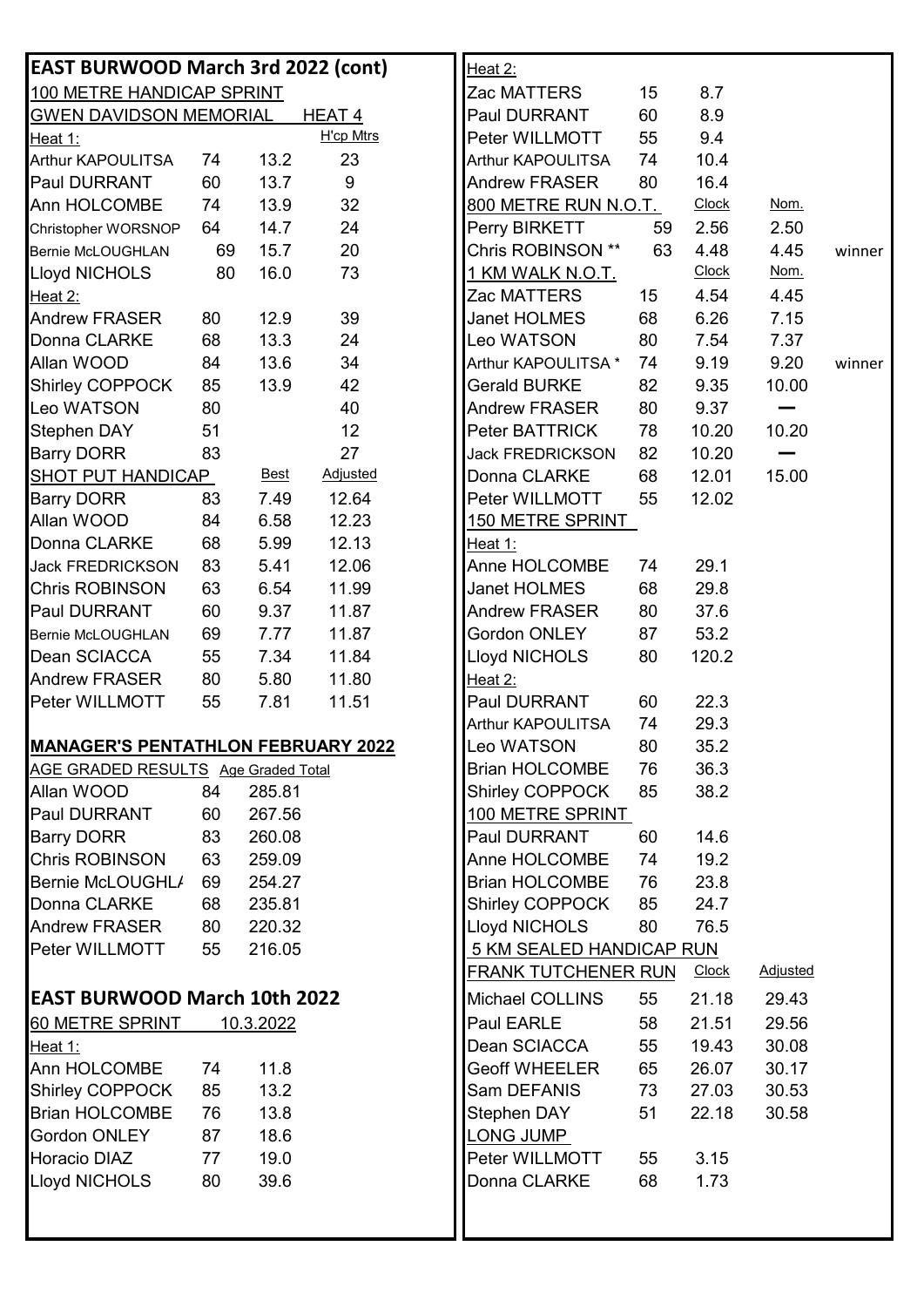| <b>EAST BURWOOD March 17th 2022</b> |    |                  |               | <u>2 KM HANDICAP RUN</u>                                            |  |  |  |  |  |
|-------------------------------------|----|------------------|---------------|---------------------------------------------------------------------|--|--|--|--|--|
| 60 METRE SPRINT                     |    |                  |               | TERRIFIC TETRA<br><b>Clock</b><br><b>Actual</b><br>HEA <sup>-</sup> |  |  |  |  |  |
| Zac MATTERS                         | 15 | 8.9              |               | 11.21<br>9.46<br>Sam DEFANIS<br>74                                  |  |  |  |  |  |
| Peter WILLMOTT                      | 55 | 9.3              |               | Paul EARLE<br>8.03<br>58<br>11.23                                   |  |  |  |  |  |
| Christopher WORSNOP                 | 64 | 12.0             |               | <b>Geoff WHEELER</b><br>65<br>11.30<br>9.50                         |  |  |  |  |  |
| Allan WOOD                          | 84 | 13.5             |               | Michael COLLINS<br>8.11<br>55<br>11.31                              |  |  |  |  |  |
| Shirley COPPOCK                     | 85 | 14.5             |               | 9.28<br>69<br>11.38<br>Bernie McLOUGHLAN                            |  |  |  |  |  |
| Leo COFFEY                          | 91 | 19.9             |               | Stephen DAY<br>51<br>11.47<br>8.22                                  |  |  |  |  |  |
| <b>Lloyd NICHOLS</b>                | 80 | 37.8             |               | 10.25<br>12.00<br>Christopher WORSNOP<br>64                         |  |  |  |  |  |
| 1500 METRE RUN AGE GRADED           |    |                  | Age %         | Leonie GILLIES<br>64<br>12.16<br>12.16                              |  |  |  |  |  |
| Perry BIRKETT                       | 59 | 5.48             | 72.90         | <u>Also:</u>                                                        |  |  |  |  |  |
| <b>Bernie McLOUGHLAN</b>            | 69 | 6.34             | 70.56         | Zac MATTERS<br>15<br>11.22<br>7.17                                  |  |  |  |  |  |
| Christopher WORSNOP                 | 64 | 7.32             | 58.67         | Series Winners:                                                     |  |  |  |  |  |
| 800m HANDICAP WALK                  |    | Clock            | <b>Actual</b> | Sam DEFANIS                                                         |  |  |  |  |  |
| Maggie HAWKES                       | 66 | 7.11             | 7.11          | Paul EARLE                                                          |  |  |  |  |  |
| <b>Arthur KAPOULITSA</b>            | 74 | 7.30             | 7.09          | <b>Geoff WHEELER</b>                                                |  |  |  |  |  |
| Chris JOSEPH                        | 54 | 7.39             | 7.09          | <b>Adjusted</b><br><b>DISCUS THROW H/C</b><br><b>Best</b>           |  |  |  |  |  |
| <b>Jack FREDRICKSON</b>             | 83 | 7.41             | 7.41          | Donna CLARKE<br>41.05<br>68<br>12.55                                |  |  |  |  |  |
| Leo WATSON                          | 80 | 7.53             | 6.03          | Leo WATSON<br>80<br>11.67<br>40.67                                  |  |  |  |  |  |
| <b>Janet HOLMES</b>                 | 68 | 7.54             | 4.59          | Leo COFFEY<br>7.78<br>40.43<br>91                                   |  |  |  |  |  |
| Peter BATTRICK                      | 78 | 7.59             | 7.54          | Chris ROBINSON<br>62<br>16.90<br>40.35                              |  |  |  |  |  |
| <b>Gerald BURKE</b>                 | 82 | 8.01             | 7.41          | <b>Trevor JUPP</b><br>81<br>16.61<br>40.26                          |  |  |  |  |  |
| Christopher WORSNOP                 | 64 | 8.04             | 5.29          | <b>Andrew FRASER</b><br>80<br>13.60<br>39.40                        |  |  |  |  |  |
| Leonie GILLIES                      | 64 | 8.08             | 5.58          | 69<br>19.10<br>39.25<br>Bernie McLOUGHLAN                           |  |  |  |  |  |
| Phyllis GOSBELL                     | 83 | 8.22             | 6.52          | Toni MATTERS<br>54<br>28.01<br>39.21                                |  |  |  |  |  |
| Zac MATTERS                         | 15 | 8.31             | 4.16          | Peter WILLMOTT<br>55<br>19.50<br>39.15                              |  |  |  |  |  |
| Donna CLARKE                        | 68 | 8.33             | 8.03          | 11.87<br><b>Jack FREDRICKSON</b><br>83<br>39.07                     |  |  |  |  |  |
| 100 METRE HANDICAP SPRINT           |    |                  |               | Allan WOOD<br>30.79<br>84<br>13.44                                  |  |  |  |  |  |
| <b>GWEN DAVIDSON MEMORIAL</b>       |    |                  | <b>FINAL</b>  |                                                                     |  |  |  |  |  |
|                                     |    | <b>H'cp Mtrs</b> |               | <b>EAST BURWOOD March 24th 2022</b>                                 |  |  |  |  |  |
| Allan WOOD                          | 84 | 34               |               | 60 METRE SPRINT                                                     |  |  |  |  |  |
| <b>Paul DURRANT</b>                 | 60 | 9                |               | Heat 1:                                                             |  |  |  |  |  |
| Donna CLARKE                        | 68 | 24               |               | Ann HOLCOMBE<br>11.9<br>74                                          |  |  |  |  |  |
| Leo WATSON                          | 80 | 40               |               | 13.1<br>Don McLEAN<br>88                                            |  |  |  |  |  |
| <b>Stephen DAY</b>                  | 51 | 12               |               | <b>Shirley COPPOCK</b><br>14.4<br>86                                |  |  |  |  |  |
| <b>Toni MATTERS</b>                 | 54 | 20               |               | Leo COFFEY<br>91<br>18.8                                            |  |  |  |  |  |
| <b>Andrew FRASER</b>                | 80 | 38               |               | Lloyd NICHOLS<br>38.1<br>80                                         |  |  |  |  |  |
| <b>Bernie McLOUGHLAN</b>            | 69 | 20               |               | Heat 2:                                                             |  |  |  |  |  |
| 110 METRE SPRINT                    |    |                  |               | 68<br>10.7<br>Donna CLARKE                                          |  |  |  |  |  |
| <b>Paul DURRANT</b>                 | 60 | 15.5             |               | 12.4<br>64<br>Christopher WORSNOP                                   |  |  |  |  |  |
| Peter WILLMOTT                      | 55 | 16.0             |               | <b>Andrew FASER</b><br>12.7<br>80                                   |  |  |  |  |  |
| <b>Janet HOLMES</b>                 | 68 | 22.1             |               | Allan WOOD<br>12.9<br>84                                            |  |  |  |  |  |
| <b>Shirley COPPOCK</b>              | 85 | 28.2             |               | Heat 3:                                                             |  |  |  |  |  |
| Lloyd NICHOLS                       | 80 | 80.9             |               | <b>Bill LIOULIAKIAS</b><br>52<br>8.5                                |  |  |  |  |  |
| 800 METRE WALK                      |    |                  |               | Peter WILLMOTT<br>55<br>8.9                                         |  |  |  |  |  |
| Peter WILLMOTT                      | 55 | 6.05             |               | Chris JOSEPH<br>54<br>9.1                                           |  |  |  |  |  |
|                                     |    |                  |               | Paul DURRANT<br>60<br>9.4                                           |  |  |  |  |  |
|                                     |    |                  |               | 1200 METRE RUN                                                      |  |  |  |  |  |
|                                     |    |                  |               | 4.06<br>Zac MATTERS<br>15                                           |  |  |  |  |  |
|                                     |    |                  |               | 5.32<br>69<br>Bernie McLOUGHLAN                                     |  |  |  |  |  |
|                                     |    |                  |               | 6.06<br>Christopher WORSNOP<br>64                                   |  |  |  |  |  |
|                                     |    |                  |               | 10.29<br>60<br>Maggie ARMSTRONG                                     |  |  |  |  |  |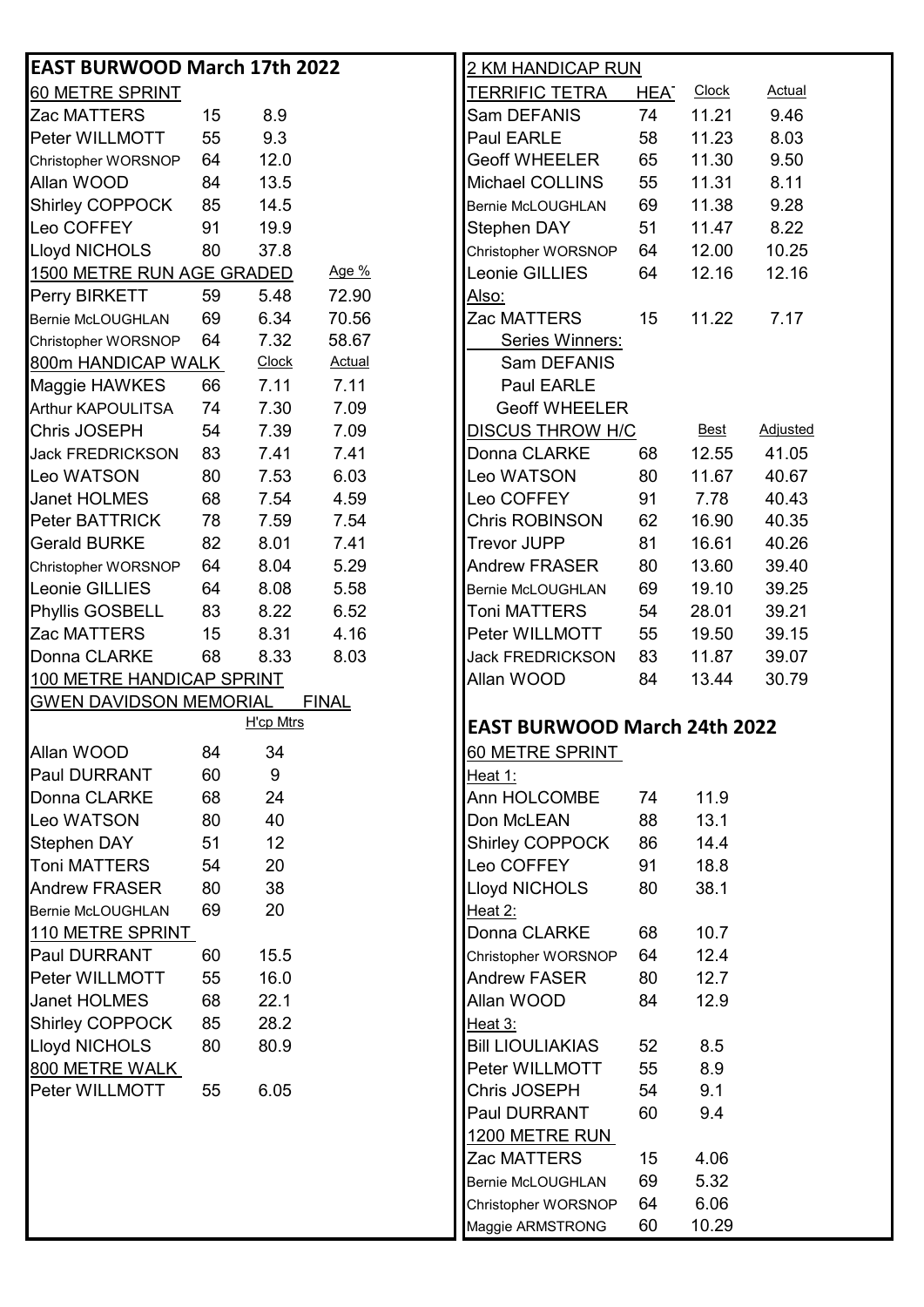| <b>EAST BURWOOD March 28th 2022 (cont)</b> |    |              |       |  |
|--------------------------------------------|----|--------------|-------|--|
| 1200 METRE WALK N.O.T.                     |    |              |       |  |
|                                            |    | <b>Clock</b> | Nom.  |  |
| Zac MATTERS                                | 15 | 6.48         | 6.00  |  |
| Janet HOLMES **                            | 68 | 7.50         | 7.50  |  |
| Christopher WORSNOP                        | 64 | 8.11         | 8.10  |  |
| Phyllis GOSBELL                            | 83 | 10.01        | 10.18 |  |
| Donna CLARKE                               | 68 | 11.13        | 13.00 |  |
| <b>Jack FREDRICKSON</b>                    | 83 | 11.29        | 11.45 |  |
| <b>Gerald BURKE</b>                        | 82 | 11.30        | 11.30 |  |
| ** Winner - Janet Holmes                   |    |              |       |  |
| 4 x 200 METRE RELAY                        |    | 24.3.2022    |       |  |
| Ann HOLCOMBE                               | 74 |              |       |  |
| <b>Janet HOLMES</b>                        | 68 |              |       |  |
| Peter WILLMOTT                             | 55 |              |       |  |
| Zac MATTERS                                | 15 | 2.23         |       |  |
| Allan WOOD                                 | 84 |              |       |  |
| Maggie ARMSTRONG                           | 60 |              |       |  |
| <b>Bill LIOULIAKIS</b>                     | 52 |              |       |  |
| Paul DURRANT                               | 60 | 2.29         |       |  |
| Donna CLARKE                               | 68 |              |       |  |
| <b>Andrew FRASER</b>                       | 80 |              |       |  |
| Chris JOSEPH                               | 54 |              |       |  |
| Christopher WORSNOP                        | 64 | 2.50         |       |  |
| <b>150 METRE RUN</b>                       |    |              |       |  |
| <u>Heat 1:</u>                             |    |              |       |  |
| Ann HOLCOMBE                               | 74 | 29.8         |       |  |
| <b>Andrew FRASER</b>                       | 80 | 32.6         |       |  |
| Maggie ARMSTRONG                           | 60 | 33.3         |       |  |
| Shirley COPPOCK                            | 86 | 40.9         |       |  |
| Leo COFFEY                                 | 91 | 69.9         |       |  |
| <b>Lloyd NICHOLS</b>                       | 80 | 109.4        |       |  |
| Heat 2:                                    |    |              |       |  |
| Zac MATTERS                                | 15 | 21.6         |       |  |
| Paul DURRANT                               | 60 | 22.7         |       |  |
| Chris JOSEPH                               | 64 | 23.7         |       |  |
| <b>Bill LIOULIAKIS</b>                     | 52 | 24.9         |       |  |
| <u>4 KM RUN</u>                            |    |              |       |  |
| Dean SCIACCA                               | 55 | 16.32        |       |  |
| <b>Stephen DAY</b>                         | 51 | 18.15        |       |  |
| Bernie McLOUGHLAN                          | 69 | 19.29        |       |  |
| Sam DEFANIS                                | 74 | 20.13        |       |  |
| <b>Geoff WHEELER</b>                       | 65 | 20.25        |       |  |
| Julie PIAO                                 | 49 | 21.52        |       |  |
| Christopher WORSNOP                        | 64 | 22.35        |       |  |
|                                            |    |              |       |  |
|                                            |    |              |       |  |
|                                            |    |              |       |  |
|                                            |    |              |       |  |
|                                            |    |              |       |  |
|                                            |    |              |       |  |
|                                            |    |              |       |  |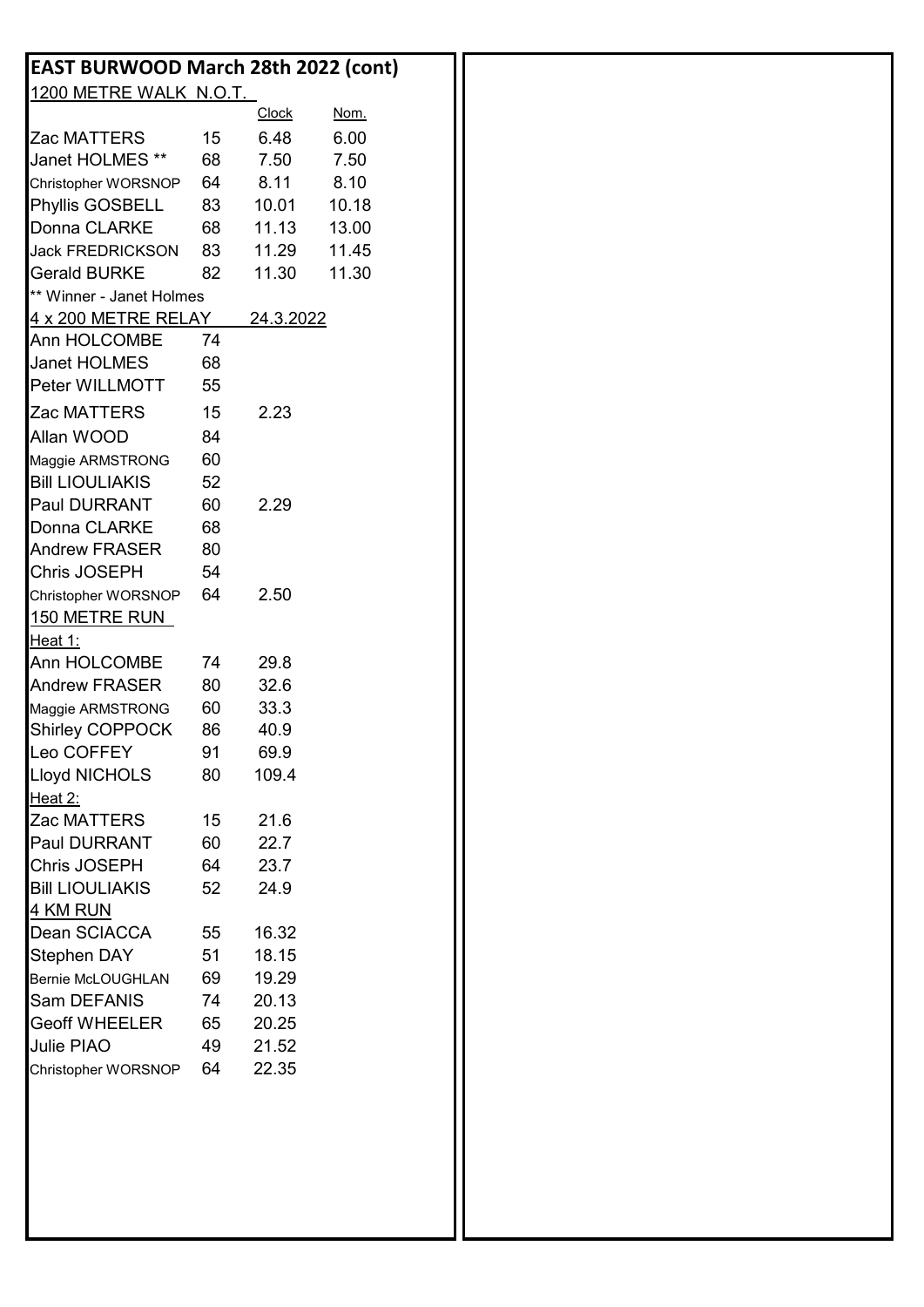| <b>Frankston &amp; Peninsula March 2nd 2022</b>  |          |              |                | 1 lap in the park - walk                                 |
|--------------------------------------------------|----------|--------------|----------------|----------------------------------------------------------|
| <b>Frankston stairs run</b>                      |          |              |                | <b>Greg Lovejoy</b><br>79<br>15.38                       |
| <b>Various distances</b>                         |          |              |                | John Sutton<br>16.16<br>79                               |
| <b>Frances Halton</b>                            | 60       | 24.44        |                | John Hallo<br>79<br>19.59                                |
| David Dodson                                     | 63       | 24.44        |                | Iewetta Paldus<br>60<br>19.59                            |
| John Hallo                                       | 78       | 24.45        |                | 2 laps in the park - run                                 |
| Carol Johnston                                   | 72       | 24.45        |                | Andrew Moldrich<br>38<br>18.45                           |
| John Sutton                                      | 79       | 24.45        |                | Rob Taylor<br>53<br>18.50                                |
| Rob Taylor                                       | 53       | 34.55        |                | Charlie Mallia<br>73<br>22.45                            |
| <b>Russell Dow</b>                               | 62       | 39.00        |                | <b>Gary Meyer</b><br>67<br>23.12                         |
| Chris Sheedy                                     | 53       | 48.12        |                | Fran Halton<br>28.00<br>60                               |
| Charlie Mallia                                   | 73       | 49.18        |                | 2 laps in the park - walk                                |
| <b>Gary Meyer</b>                                | 67       | 49.27        |                | Dave Sutherland<br>67<br>26.40                           |
| Greg Lovejoy                                     | 79       | 49.54        |                | Frankston & Peninsula March 17th 2022                    |
|                                                  |          |              |                | 200m                                                     |
| <b>Frankston &amp; Peninsula March 10th 2022</b> |          |              |                | <b>Mesh Prasad</b><br>30.69<br>47                        |
| 100m                                             |          | time         |                | Andrew Moldrich<br>31.39                                 |
| Chris Sheedy                                     | Age      |              |                | 38<br>53<br>31.63                                        |
|                                                  | 53       | 14.97        |                | <b>Chris Sheedy</b><br><b>Bill Carr</b><br>72<br>32.78   |
| Andrew Moldrich                                  | 38       | 15.52        |                |                                                          |
| Rob Taylor                                       | 53       | 15.59        |                | 600m walk<br>time<br>age                                 |
| Mesh Prasad                                      | 47       | 16.58        |                | <b>Heather Carr</b><br>72<br>3.36                        |
| <b>Bill Carr</b>                                 | 72       | 16.78        |                | Greg Lovejoy<br>79<br>4.53                               |
| 200m                                             | Age      | <b>Time</b>  |                | John Sutton<br>79<br>5.09                                |
| Rob Taylor                                       | 53       | 31.19        |                | Carol Johnston<br>73<br>5.54                             |
| Mesh Prasad                                      | 47       | 32.47        |                | 72<br>7.11<br>Lindsay Beaton                             |
| Chris Sheedy                                     | 53       | 32.56        |                | <b>600m</b> run                                          |
| <b>Bill Carr</b>                                 | 72       | 33.44        |                | <b>Mesh Prasad</b><br>1.57<br>47                         |
| Andrew Moldrich                                  | 38       | 35.97        |                | Andrew Moldrich<br>2.04<br>38                            |
| 800m run ag%                                     | Age      | <b>Time</b>  | ag%            | <b>Chris Sheedy</b><br>53<br>2.13                        |
| Mesh Prasad                                      | 47       | 2.37         | 72.15          | <b>Russ Dow</b><br>2.16<br>62                            |
| <b>Bronwyn Hanns</b>                             | 58       | 3.37         | 65.22          | Rob Taylor<br>53<br>2.17                                 |
| Charlie Mallia                                   | 73       | 3.43         | 65.03          | <b>Bronwyn Hanns</b><br>2.33<br>58                       |
| <b>Andrew Moldich</b>                            | 38       | 2.47         | 62.48          | <b>Gary Meyer</b><br>67<br>2.36                          |
| Rob Taylor                                       | 53       | 3.17         | 60.53          | David Dodson<br>63<br>2.44                               |
| David Dodson<br>Fran Halton                      | 63<br>60 | 4.02<br>5.08 | 53.39<br>47.34 | Charlie Mallia<br>2.51<br>73<br>Nonie Chan<br>2.55       |
|                                                  |          |              |                | 36                                                       |
| 800m walk ag%                                    | Age      | <b>Time</b>  | ag%            | <b>Bill Carr</b><br>3.04<br>72                           |
| Greg Lovejoy                                     | 79       | 6.29         | 73.70          | <b>Chris Sheedy Surprise challenge Hares v Tortoises</b> |
| Dave Sutherland                                  | 67       | 5.10         | 72.53          | Hares 6 lap spiral staring from 300m mark (2396 metres)  |
| Chris Sheedy<br>Iewetta Pauldus                  | 53       | 5.09         | 67.72          | <b>Mesh Prasad</b><br>9.11<br>47                         |
|                                                  | 60       | 6.18         | 52.09          | <b>Andrew Moldrich</b><br>38<br>9.23                     |
| 1 lap in the park - run                          |          |              |                | Rob Taylor<br>53<br>10.37                                |
|                                                  | Age      | <b>Time</b>  |                | <b>Russ Dow</b><br>62<br>10.47                           |
| Mesh Prasad                                      | 47       | 11.15        |                | 58<br><b>Bronwyn Hanns</b><br>11.35                      |
| <b>Bronwyn Hanns</b>                             | 58       | 11.26        |                | Charlie Mallia<br>73<br>12.25                            |
| Chris Sheedy                                     | 53       | 13.05        |                | David Dodson<br>63<br>12.57                              |
| David Dodson                                     | 63       | 14.05        |                | <b>Gary Meyer</b><br>67<br>13.16                         |
| <b>Bill Carr</b>                                 | 72       | 14.09        |                | Nonie Chan<br>36<br>14.39                                |
| Nonie Chan                                       | 36       | 21.32        |                | Greg Lovejoy<br>79<br>15.16                              |
|                                                  |          |              |                | Fran Halton<br>60<br>15.41                               |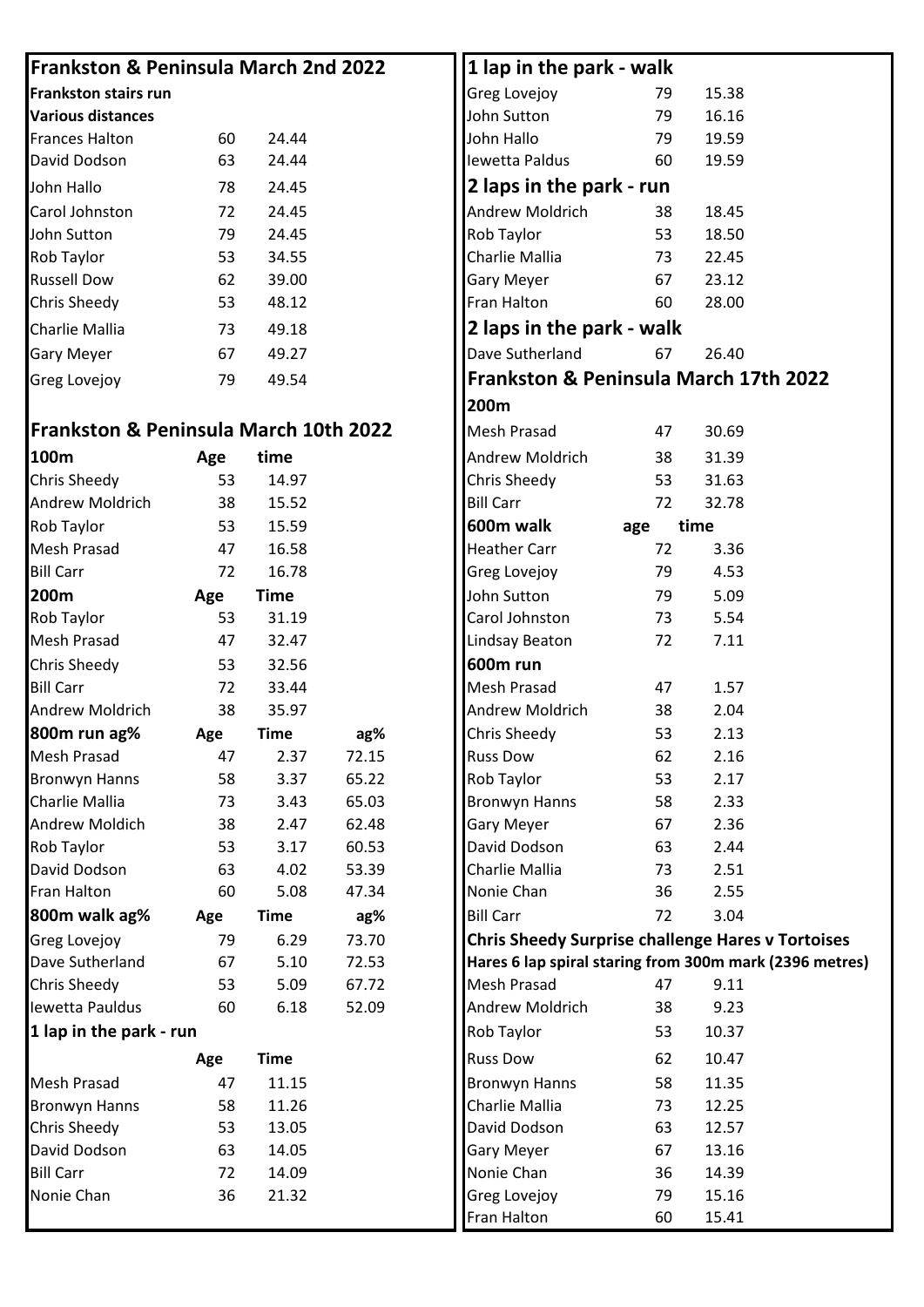| <b>Frankston &amp; Peninsula March 17th (cont)</b>      |          |                     | 5k Run                                      |            |               |
|---------------------------------------------------------|----------|---------------------|---------------------------------------------|------------|---------------|
| Tortoises 4 lap spiral starting 300m mark (1537 metres) |          | <b>Mesh Prashad</b> | 47                                          | 19.48      |               |
| <b>Heather Carr</b>                                     | 72       | 9.21                | Andrew Moldrich                             | 38         | 20.39         |
| Chris Sheedy                                            | 53       | 10.34               | Charlie Mallia                              | 73         | 26.52         |
| <b>Bill Carr</b>                                        | 73       | 10.39               | Liz Lowther                                 | 70         | 27.08         |
| John Sutton                                             | 79       | 12.50               | Greg Lovejoy                                | 79         | 28.23         |
| John Hallo                                              | 79       | 14.38               | Nonie Chan                                  | 36         | 31.38         |
|                                                         |          |                     | John Delaney                                | 73         | 33.28         |
| <b>Frankston &amp; Peninsula March 24th</b>             |          |                     | Rob Taylor                                  | 53         | 13.39 (3km)   |
| 80m Sprint                                              |          |                     | <b>Barry Jeffs</b>                          | 73         | 16.03 (3km)   |
| Chris Sheedy                                            | 53       | 11.31               |                                             |            |               |
| <b>Mesh Prashad</b>                                     | 47       | 12.56               | <b>Frankston &amp; Peninsula March 31st</b> |            |               |
| <b>Bill Carr</b>                                        | 72       | 12.35               | <b>500m Run</b>                             |            |               |
| <b>Andrew Moldrich</b>                                  | 38       | 14.28               | <b>NAME</b>                                 | <b>AGE</b> | <b>TIME</b>   |
| Mike Hall                                               | 83       | 15.05               | Charlie Mallia                              | 73         | 1.58          |
| John Delaney                                            | 73       | 20.88               | <b>Barry Jeffs</b>                          | 73         | 2.06          |
| 150m Sprint                                             |          |                     | <b>Bronwyn Hanns</b>                        | 58         | 2.11          |
| Rob Taylor                                              | 53       | 19.69               | Liz Lowther                                 | 70         | 2.11          |
| <b>Mesh Prashad</b>                                     | 47       | 23.06               | David Dodson                                | 63         | 2.29          |
| <b>Bill Carr</b>                                        | 72       | 23.47               | <b>Frances Halton</b>                       | 60         | 3.03          |
| <b>Andrew Moldrich</b>                                  | 38       | 26.63               | 500m Walk                                   |            |               |
|                                                         | 73       | 37.53               |                                             | 79         | 3.52          |
| John Delaney<br><b>1000m Run</b>                        |          |                     | <b>Greg Lovejoy</b><br>John Sutton          | 79         | 4.11          |
| <b>Mesh Prashad</b>                                     |          | 3.22                | John Hallo                                  |            | 4.26          |
| <b>Andrew Moldrich</b>                                  | 47       | 3.25                |                                             | 79<br>73   | 5.32          |
| Rob Taylor                                              | 38<br>53 | 3.39                | <b>Lindsay Beaton</b><br>2k Walk            |            |               |
| <b>Russell Dow</b>                                      | 62       | 4.01                | <b>NAME</b>                                 | <b>AGE</b> | <b>TIME</b>   |
| Chris Sheedy                                            | 53       | 4.06                | Carol Johnston                              | 72         | 11.49 (1200m) |
| <b>Bronwyn Hanns</b>                                    | 58       | 4.35                | <b>Russell Dow</b>                          | 62         | 18.48         |
| Liz Lowther                                             | 70       | 4.48                | 2k Run                                      |            |               |
| Charlie Mallia                                          | 73       | 4.49                | Gary Meyer                                  | 67         | 10.10         |
| Nonie Chan                                              | 36       | 5.06                | <b>Barry Jeffs</b>                          | 73         | 10.27         |
| <b>Barry Jeffs</b>                                      | 73       | 5.15                | David Dodson                                | 63         | 10.52         |
| David Dodson                                            | 63       | 5.23                | 4k Run                                      |            |               |
| John Delaney                                            | 73       | 5.30                | Charlie Mallia                              | 73         | 20.48         |
| David Sutherland                                        | 68       | 7.23                | Liz Lowther                                 | 70         | 20.59         |
| 1000m Walk                                              |          |                     | <b>Frances Halton</b>                       | 60         | 23.30         |
| Kylie Irshad                                            | 50       | 5.35                | 4k Walk                                     |            |               |
| <b>Heather Carr</b>                                     | 72       | 6.36                | Greg Lovejoy                                | 79         | 30.21         |
| <b>Marnie Grace</b>                                     | 47       | 6.49                | John Sutton                                 | 79         | 35.15         |
| Greg Lovejoy                                            | 79       | 7.36                |                                             |            |               |
| John Sutton                                             | 79       | 8.42                |                                             |            |               |
| John Hallo                                              | 78       | 9.14                |                                             |            |               |
| Carol Johnston                                          | 72       | 9.47                |                                             |            |               |
| 3k Walk                                                 |          |                     |                                             |            |               |
| Kylie Irshad                                            | 50       | 17.52               |                                             |            |               |
| <b>Heather Carr</b>                                     | 72       | 21.07               |                                             |            |               |
| Marnie Grace                                            | 47       | 21.11               |                                             |            |               |
| John Sutton                                             | 79       | 26.53               |                                             |            |               |
|                                                         |          |                     |                                             |            |               |
|                                                         |          |                     |                                             |            |               |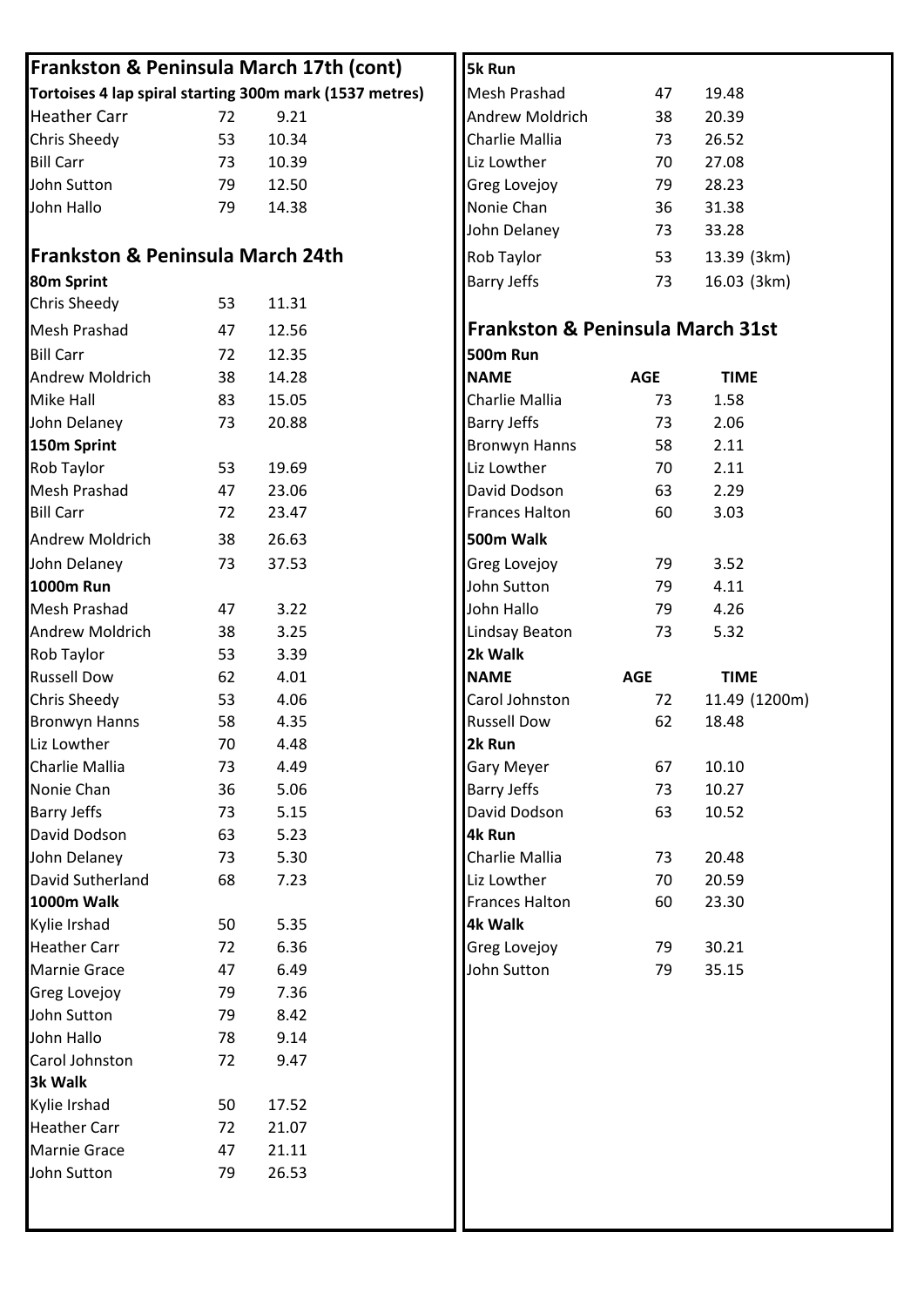#### **Geelong 2 March 2022 Alf Bluch 197:24 Alf Bluch** 07:24 **3km Cross Country Exercise Service Country Construction Cross Country Construction Construction Construction**

| JNIII VIUJJ VUUIIU Y     |       |  | INALII UIIVEI            | 07.JU |
|--------------------------|-------|--|--------------------------|-------|
| Phil Shay                | 11:57 |  | Frank Engelsman          | 07:39 |
| Charlie El Hage          | 14:07 |  | Jeff Walker              | 07:43 |
| Leo Pye                  | 14:12 |  | Daryl Hurst              | 07:49 |
| Daimin Mole              | 14:37 |  | <b>Gary Connor</b>       | 08:07 |
| Alf Bluch                | 14:45 |  |                          |       |
| Peter Lamb               | 16:04 |  | Geelong 16 March 2       |       |
| <b>Gerry Fitzpatrick</b> | 16:44 |  | <b>3km Cross Country</b> |       |
| Fiona Fitzpatrick        | 18:49 |  | Charlie El Hage          | 14:20 |
| Jill Coyte               | 19:42 |  | Daimin Mole              | 14:21 |
| John Moore               | 22:48 |  | Alf Bluch                | 15:17 |
| Dale Jennings            | 31:51 |  | Alan Jenkins             | 16:36 |
| <b>5km Cross Country</b> |       |  | <b>Gerry Fitzpatrick</b> | 17:27 |
| Dave Elward              | 21:14 |  | Jill Coyte               | 19:15 |
| Andy Bruschi             | 22:10 |  | John Moore               | 20:13 |
| Demetrius Churkovich     | 22:59 |  | <b>6km Cross Country</b> |       |
| <b>Paul Stewart</b>      | 23:05 |  | David Jenkins            | 24:21 |
| Michael Panckridge       | 23:11 |  | Dave Elward              | 25:07 |
| Jeff Walker              | 26:41 |  | Demetrius Churkovich     | 27:33 |
| Daryl Hurst              | 26:56 |  | <b>Paul Stewart</b>      | 27:36 |
| Frank Engelsman          | 28:16 |  | Michael Panckridge       | 27:43 |
| Kath Oliver              | 28:47 |  | Jeff Walker              | 31:51 |
|                          |       |  |                          |       |

# **Geelong 9 March 2022**

| <u> 99911</u>            |       | )しししい           |
|--------------------------|-------|-----------------|
| Luke Haines              | 45.90 | <b>Ron Ca</b>   |
| Daimin Mole              | 49.10 | Dan Wri         |
| Peter Lamb               | 52.20 | Peter Fu        |
| John Moore               | 58.90 | Michael         |
| <b>Gary Connor</b>       | 01:02 | Alf Bluch       |
| Alf Bluch                | 01:07 | Jeff Wall       |
| 2000m                    |       | <b>Frank Er</b> |
| Luke Haines              | 07:26 | <b>30 min</b>   |
| Dave Palmer              | 07:26 | <b>Mick Bir</b> |
| Dave Elward              | 07:55 | Darren F        |
| Sue Howell               | 07:58 | Daimin I        |
| Phil Shay                | 08:32 | 15 min          |
| <b>Paul Stewart</b>      | 08:44 | Kath Oliv       |
| Alf Bluch                | 09:51 | John Mc         |
| Jill Coyte               | 12:29 | Jill Coyte      |
| 4000m                    |       | <b>Fred Bar</b> |
| David Jenkins            | 14:58 |                 |
| Michael Panckridge 18:02 |       | 1600m           |
| Jeff Walker              | 20:34 | Peter La        |
| Daryl Hurst              | 21:07 |                 |
| Frank Engelsman          | 21:40 |                 |
| 1500m                    |       |                 |
| Daimin Mole              | 06:43 |                 |
| Paul Stewart             | 06:57 |                 |
| Peter Lamb               | 06:59 |                 |

| Alf Bluch          | 07:24 |
|--------------------|-------|
| Kath Oliver        | 07:36 |
| Frank Engelsman    | 07:39 |
| Jeff Walker        | 07:43 |
| Daryl Hurst        | 07:49 |
| <b>Gary Connor</b> | 08:07 |
|                    |       |

## Peter Lamb 16:04 **Geelong 16 March 2022**

| ƏKIII UTOSS UQUIILIY     |       |  |  |  |  |  |
|--------------------------|-------|--|--|--|--|--|
| Charlie El Hage          | 14:20 |  |  |  |  |  |
| Daimin Mole              | 14:21 |  |  |  |  |  |
| Alf Bluch                | 15:17 |  |  |  |  |  |
| Alan Jenkins             | 16:36 |  |  |  |  |  |
| <b>Gerry Fitzpatrick</b> | 17:27 |  |  |  |  |  |
| Jill Coyte               | 19:15 |  |  |  |  |  |
| John Moore               | 20:13 |  |  |  |  |  |
| <b>6km Cross Country</b> |       |  |  |  |  |  |
|                          |       |  |  |  |  |  |
| David Jenkins            | 24:21 |  |  |  |  |  |
| Dave Elward              | 25:07 |  |  |  |  |  |
| Demetrius Churkovich     | 27:33 |  |  |  |  |  |
| Paul Stewart             | 27:36 |  |  |  |  |  |
| Michael Panckridge       | 27:43 |  |  |  |  |  |
| Jeff Walker              | 31:51 |  |  |  |  |  |

#### **300m Geelong 23 March 2022** Luke Haines 45.90 **Ron Campbell 1 hour time trial**

| Luke Haines        | 45.90 | <b>ROM Campbell 1 nour time trial</b> |       |
|--------------------|-------|---------------------------------------|-------|
| Daimin Mole        | 49.10 | Dan Wright                            | 16400 |
| Peter Lamb         | 52.20 | Peter Fuller                          | 12805 |
| John Moore         | 58.90 | Michael Panckridge                    | 12220 |
| Gary Connor        | 01:02 | Alf Bluch                             | 11360 |
| Alf Bluch          | 01:07 | Jeff Walker                           | 10960 |
| 2000m              |       | Frank Engelsman                       | 10900 |
| Luke Haines        | 07:26 | 30 min time trial                     |       |
| Dave Palmer        | 07:26 | Mick Bird                             | 6780  |
| Dave Elward        | 07:55 | Darren Riviere                        | 6778  |
| Sue Howell         | 07:58 | Daimin Mole                           | 5800  |
| Phil Shay          | 08:32 | 15 min time trial                     |       |
| Paul Stewart       | 08:44 | Kath Oliver                           | 2830  |
| Alf Bluch          | 09:51 | John Moore                            | 2400  |
| Jill Coyte         | 12:29 | Jill Coyte                            | 2370  |
| 4000m              |       | <b>Fred Barnett</b>                   | 2310  |
| David Jenkins      | 14:58 |                                       |       |
| Michael Panckridge | 18:02 | 1600m                                 |       |
| Jeff Walker        | 20:34 | Peter Lamb                            | 07:48 |
| Daryl Hurst        | 21:07 |                                       |       |
| Frank Engelsman    | 21:40 |                                       |       |
| 1500m              |       |                                       |       |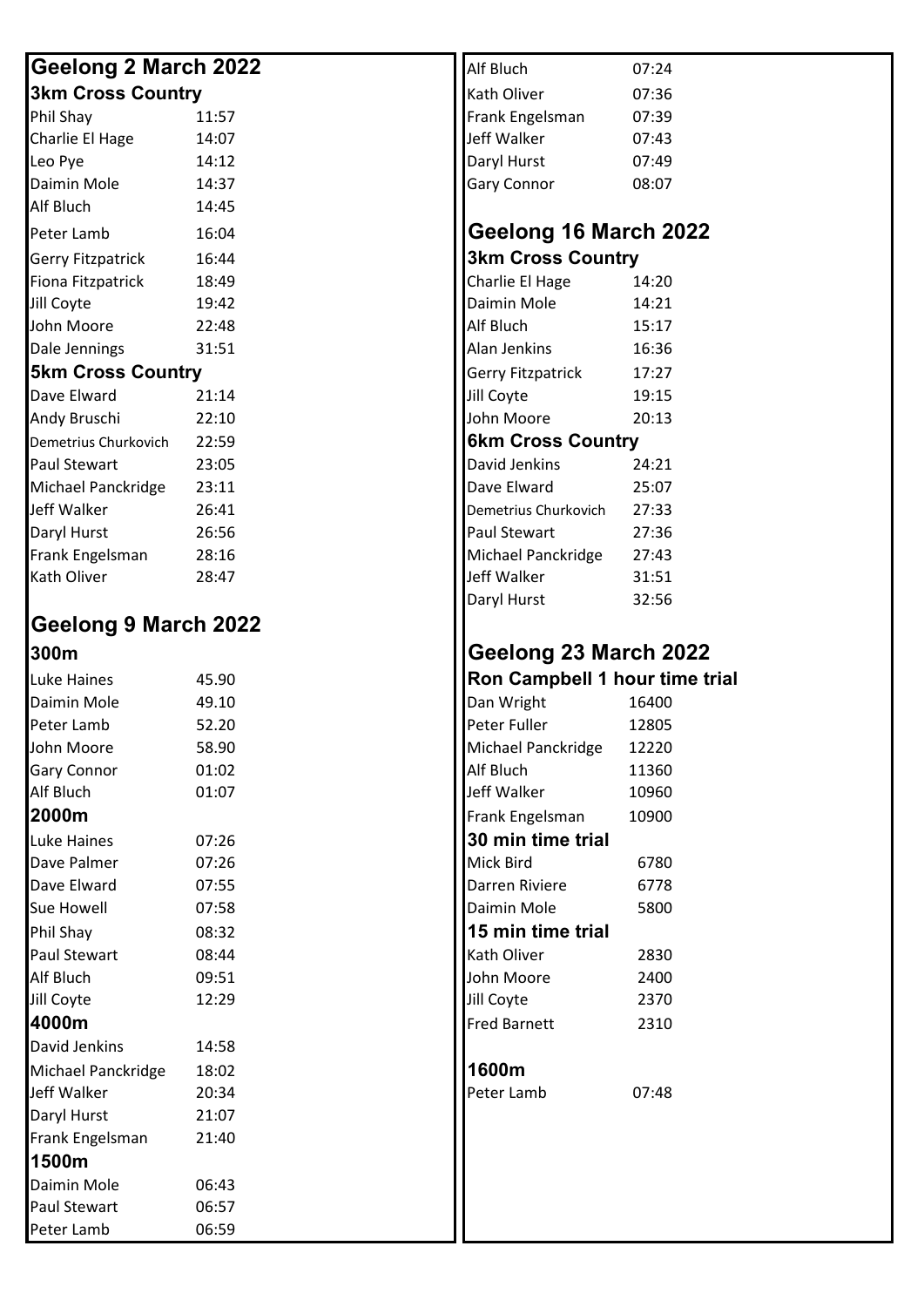| Geelong 30 March 2022    |       | <b>Glen Eira March 1st 2022</b> |    |              |           |                 |
|--------------------------|-------|---------------------------------|----|--------------|-----------|-----------------|
| <b>3km Cross Country</b> |       | Leo Charles 100m H/C            |    | <b>Clock</b> | $H/C$ (m) |                 |
| Dave Elward              | 12:24 | <b>Kurt Golonka</b>             | 52 | 14.19        | $-10.0$   |                 |
| Daimin Mole              | 14:27 | <b>Mike Clapper</b>             | 69 | 14.63        | scr       |                 |
| Alan Jenkins             | 15:45 | June Treweek                    | 60 | 14.64        | 8.0       |                 |
| Kath Oliver              | 16:13 | <b>Glad Wishart</b>             | 78 | 14.86        | 25.0      |                 |
| Jill Coyte               | 19:02 | Jo Whittle                      | 50 | 15.07        | 14.0      |                 |
| <b>Fred Barnett</b>      | 19:07 | <b>Bob Wishart</b>              | 80 | 15.11        | 5.0       |                 |
| John Moore               | 19:40 | Jim Rountree                    | 62 | 15.33        | 7.0       |                 |
|                          |       | Paul Lynch                      | 72 | 15.52        | 11        |                 |
| <b>7km Cross Country</b> |       | <b>Greg Hughes</b>              | 63 | 15.92        | 14        |                 |
| Demetrius Churkovich     | 32:32 | Michelle Edmonds                | 47 | 16.21        | 14.0      |                 |
| Michael Panckridge       | 32:39 | 800m H/C                        |    | <b>Clock</b> | H/C       | H/C time        |
| Alf Bluch                | 37:32 | Oscar Lorentzen                 | 10 | 2.45.6       | GO        | 2.45.6          |
| Jeff Walker              | 38:52 | Kathy Van Eede                  | 53 | 2.47.2       | 5.00      | 2.42.2          |
| Gerry Fitzpatrick        | 40:54 | Sarah Lorentzen                 | 43 | 2.50.7       | GO        | 2.50.7          |
| Fiona Fitzpatrick        | 46:47 | <b>Chris Stewart</b>            | 68 | 3.10.0       | GO        | 3.10.0          |
|                          |       | 200m H/C (Sealed)               |    | <b>Clock</b> | H/C time  | <b>Diff</b>     |
|                          |       | Oscar Lorentzen                 | 10 | 32.56        | 33.0      | $-0.44$         |
|                          |       | <b>Mike Clapper</b>             | 69 | 30.69        | 31.0      | $-0.31$         |
|                          |       | <b>June Treweek</b>             | 60 | 34.83        | 35.0      | $-0.17$         |
|                          |       | <b>Kurt Golonka</b>             | 53 | 27.97        | 27.0      | 0.97            |
|                          |       | <b>Jim Rountree</b>             | 62 | 35.46        | 34.0      | 1.46            |
|                          |       | Michelle Edmonds                | 47 | 43.93        | 41.0      | 2.93            |
|                          |       | Sandra Middleton 3k H/C         |    | <b>Clock</b> | H/C       | <b>H/C Time</b> |
|                          |       | John Zeleznikow                 | 71 | 29.23        | 0.55      | 28.28           |
|                          |       | Sandra Middleton                | 73 | 29.58        | 7.48      | 22.10           |
|                          |       | Des Middleton                   | 75 | 29.59        | 8.00      | 21.59           |
|                          |       | John Allan                      | 69 | 30.08        | 7.48      | 22.20           |
|                          |       | Conrad Hamann                   | 70 | 30.09        | 9.14      | 20.55           |
|                          |       | <b>Greg Hughes</b>              | 63 | 30.23        | 7.28      | 22.55           |
|                          |       | Karyn O'Neill                   | 67 | 30.30        | 8.50      | 21.40           |
|                          |       | Jim Berrington                  | 65 | 30.33        | 11.00     | 19.33           |
|                          |       | <b>Mark Cant</b>                | 60 | 30.38        | 11.48     | 18.50           |
|                          |       | <b>Gwen Steed</b>               | 79 | 31.28        | 9.14      | 22.14           |
|                          |       | <b>Mary Harper</b>              | 52 | 31.44        | 5.00      | 26.44           |
|                          |       | Michael Heffernan               | 87 | 31.54        | GO        | 31.54           |
|                          |       | <b>Tony Doran</b>               | 69 | 33.09        | 8.45      | 23.24           |
|                          |       | Ray Kemp 3k H/C                 |    | <b>Clock</b> | H/C       | H/C Time        |
|                          |       | <b>Chris Grafen</b>             | 58 | 19.06        | 5.46      | 13.20           |
|                          |       | Kathy Van Eede                  | 53 | 19.27        | 7.30      | 11.57           |
|                          |       | Merle Want                      | 61 | 19.34        | 2.45      | 16.49           |
|                          |       | <b>Terry O'Neill</b>            | 66 | 19.41        | 5.30      | 14.11           |
|                          |       | Janet Holmes                    | 68 | 19.41        | 2.50      | 16.51           |
|                          |       | Jo Cockwill                     | 69 | 19.46        | 2.30      | 17.16           |
|                          |       | Helen Van Der Nage              | 65 | 19.48        | 1.00      | 18.48           |
|                          |       | Sarah Lorentzen                 | 43 | 19.59        | 6.00      | 13.59           |
|                          |       | Simone O'Brien                  | 49 | 20.01        | 4.40      | 15.21           |
|                          |       | Janine McKerron                 | 61 | 20.04        | 4.30      | 15.34           |
|                          |       | <b>Mike Clapper</b>             | 69 | 20.12        | 5.15      | 14.57           |
|                          |       | Phil Urquhart                   | 77 | 20.13        | 0.30      | 19.43           |
|                          |       | Graham Stockdale                | 79 | 20.30        | 1.40      | 18.50           |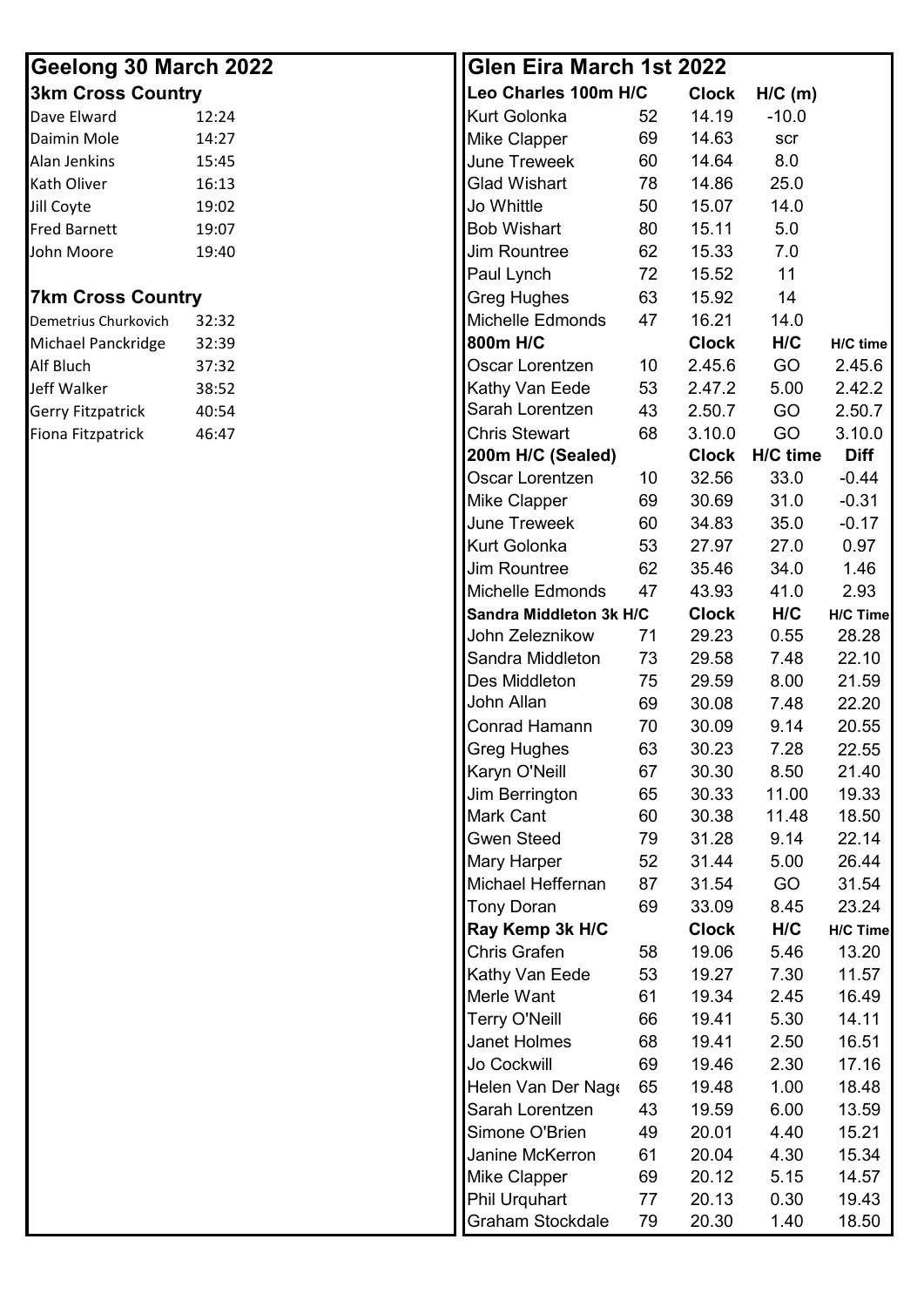| <b>Glen Eira March 1st (cont)</b> |    |              |          |                   | June Treweek              | 60 | 25.46        | 6.10                    | 19.36             |
|-----------------------------------|----|--------------|----------|-------------------|---------------------------|----|--------------|-------------------------|-------------------|
| James Kingston                    | 53 | 20.54        | 8.20     | 12.34             | <b>Graham Stockdale</b>   | 79 | 25.54        | 10.15                   | 15.39             |
| Jane Sturzaker                    | 69 | 21.03        | 2.00     | 19.03             | Jim Rountree              | 63 | 25.56        | 7.55                    | 18.01             |
| Karern Monohan                    | 55 | 21.18        | GO       | 21.18             | Sandra Middleton          | 73 | 26.07        | 7.25                    | 18.42             |
| Michelle Edmonds                  | 47 | 22.09        | 0.40     | 21.29             | Sarah Lorentzen           | 43 | 26.07        | 14.00                   | 12.07             |
| <b>Pete Battrick</b>              | 78 | 22.20        | $-10.00$ | 32.20             | Michael Heffernan         | 87 | 26.11        | 0.00                    | 26.11             |
|                                   |    |              |          |                   | <b>Tony Doran</b>         | 69 | 26.24        | 7.25                    | 18.59             |
| Glen Eira March 8th 2022          |    |              |          |                   | Des Middleton             | 75 | 26.31        | 7.40                    | 18.51             |
| 80m E/T                           |    | <b>Clock</b> | E/T      | <b>Difference</b> | Gerry O'Donnell           | 67 | 34.12        | 12.00                   | 22.12             |
| Yu Tang                           | 34 | 10.54        | 10.60    | 0.06              |                           |    |              |                         |                   |
| <b>Vivienne Cash</b>              | 70 | 13.57        | 13.40    | 0.17              | Glen Eira March 15th 2022 |    |              |                         |                   |
| <b>June Treweek</b>               | 60 | 13.06        | 12.80    | 0.26              | 4 x 100 Relay             |    | <b>Clock</b> |                         |                   |
| <b>Bob Wishart</b>                | 80 | 12.83        | 13.10    | 0.27              | <b>Glad Wishart</b>       | 78 |              |                         |                   |
| <b>Jim Rountree</b>               | 63 | 13.42        | 12.90    | 0.52              | Paul Lynch                | 72 |              |                         |                   |
| Paul Lynch                        | 72 | 14.14        | 14.95    | 0.81              | Jim Rountree              | 63 |              |                         |                   |
| <b>Kurt Golonka</b>               | 52 | 10.45        | 11.30    | 0.85              | <b>Mike Clapper</b>       | 69 | 67.4         |                         |                   |
| <b>Glad Wishart</b>               | 78 | 16.31        | 15.43    | 0.88              | <b>Michelle Edmonds</b>   | 47 |              |                         |                   |
| Sarah Johnson                     | 38 | 15.28        | 14.30    | 0.98              | Jo Whittle                | 50 |              |                         |                   |
| Michelle Edmonds                  | 47 | 15.93        | 14.50    | 1.43              | <b>June Treweek</b>       | 60 |              |                         |                   |
| 1200m E/T                         |    | <b>Clock</b> | E/T      | <b>Diff</b>       | <b>Bob Wishart</b>        | 80 | 68.1         |                         |                   |
| <b>Chris Stewart</b>              | 68 | 5.30.6       | 5.30     | 0.60              | 600m E/T                  |    | <b>Clock</b> | E/T                     | <b>Diff</b>       |
| <b>Mike Clapper</b>               | 69 | 4.53         | 5.00     | 7.00              | <b>Chris Brown</b>        | 66 | 2.35.8       | 2.40                    | 4.2               |
| Sarah Lorentzen                   | 43 | 4.50.1       | 5.00     | 9.90              | Sarah Lorentzen           | 43 | 2.03.7       | 2.10                    | 6.3               |
| Yu Tang                           | 34 | 4.45.2       | 5.00     | 14.80             | Jo Whittle                | 50 | 2.26.6       | 2.33                    | 6.4               |
| Kathy Van Eede                    | 53 | 4.14.2       | 4.50     | 35.8              | 400m H/C                  |    | <b>Clock</b> | H/C                     | H/C time          |
| 300m E/T                          |    | <b>Clock</b> | E/T      | <b>Diff</b>       | Michelle Edmonds          | 47 | 87.50        | GO                      | 87.50             |
| <b>Vivienne Cash</b>              | 70 | 59.35        | 59.0     | 0.35              | Kurt Golonka              | 52 | 87.70        | 27                      | 60.70             |
| <b>Kurt Golonka</b>               | 52 | 43.86        | 44.5     | 0.64              | Mike Clapper              | 69 | 88.70        | 19                      | 69.70             |
| Jim Rountree                      | 63 | 53.96        | 53.0     | 0.96              | Graham Stockdale          | 79 | 89.80        | $\overline{2}$          | 87.80             |
| June Treweek                      | 60 | 64.25        | 61.0     | 3.25              | Jim Rountree              | 63 | 95.30        | 14                      | 81.30             |
| Yu Tang                           | 34 | 51.10        | 55.0     | 3.90              | Jo Whittle                | 50 | 108.5        | $\overline{\mathbf{4}}$ | 104.5             |
| Michelle Edmonds                  | 47 | 79.37        | 73.0     | 6.37              | 2k Walk E/T               |    | <b>Clock</b> | E/T                     | <b>Difference</b> |
| <b>Alice Sephton</b>              | 40 | 92.00        | 100.0    | 8.00              | Karyn O'Neill             | 67 | 14.26        | 14.25                   |                   |
| <b>Shane Usher</b>                | 46 | 80.55        |          |                   | Conrad Hamann             | 70 | 14.07        | 14.00                   | $\overline{7}$    |
| Spiral H/C (6 laps) Walk/R        |    | <b>Clock</b> | H/C      | H/C TIME          | John Allan                | 69 | 16.07        | 16.00                   | $\overline{7}$    |
| <b>Michelle Edmonds</b>           | 47 | 24.32        | 8.45     | 15.47             | Jim Berrington            | 65 | 13.11        | 13.25                   | $-14$             |
| <b>Mary Harper</b>                | 52 | 24.45        | 8.20     | 16.25             | <b>Cynthia Ellery</b>     | 72 | 17.20        | 17.05                   | $-15$             |
| <b>Mark Cant</b>                  | 60 | 24.50        | 9.40     | 15.10             | Peter McGrath             | 82 | 21.16        | 21.40                   | $-24$             |
| Sarah Johnson                     | 38 | 24.59        | 10.55    | 14.04             | Sandra Middleton          | 73 | 14.50        | 14.15                   | 35                |
| <b>Phil Urquhart</b>              | 77 | 25.08        | 9.10     | 15.58             | John Zeleznikow           | 71 | 20.11        | 19.30                   | 41                |
| Conrad Hamann                     | 70 | 25.10        | 7.55     | 17.15             | Michael Heffernan         | 87 | 20.52        | 19.50                   | 62                |
| Simone O'Brien                    | 49 | 25.10        | 12.55    | 12.15             | Gerry O'Donnell           | 66 | 17.20        | 18.30                   | $-70$             |
| Karen Monohan                     | 55 | 25.16        | 7.55     | 17.21             | Des Middleton             | 75 | 16.06        | 18.00                   | $-114$            |
| James Kingston                    | 53 | 25.17        | 15.30    | 9.47              | 4k E/T                    |    | <b>Clock</b> | E/T                     | <b>Difference</b> |
| Janet Holmes                      | 68 | 25.17        | 11.35    | 13.42             | <b>Phil Urquhart</b>      | 77 | 26.00        | 26.17                   | 17                |
| Kathy Van Eede                    | 53 | 25.22        | 15.45    | 9.37              | Chris Brown               | 66 | 22.23        | 23.10                   | $-47$             |
| Merle Want                        | 61 | 25.22        | 11.25    | 13.57             | Karen Monohan             | 55 | 28.47        | 29.40                   | $-53$             |
| Jo Cockwill                       | 69 | 25.23        | 10.55    | 14.28             | <b>Chris Campbell</b>     | 73 | 21.42        | 23.00                   | $-78$             |
| Karyn O'Neill                     | 67 | 25.26        | 7.40     | 17.46             |                           |    |              |                         |                   |
| Jim Berrington                    | 65 | 25.28        | 9.25     | 16.03             |                           |    |              |                         |                   |
| <b>Terry O'Neill</b>              | 66 | 25.36        | 13.45    | 11.51             |                           |    |              |                         |                   |
| Jane Sturzaker                    | 69 | 25.38        | 9.50     | 15.48             |                           |    |              |                         |                   |
|                                   |    |              |          |                   |                           |    |              |                         |                   |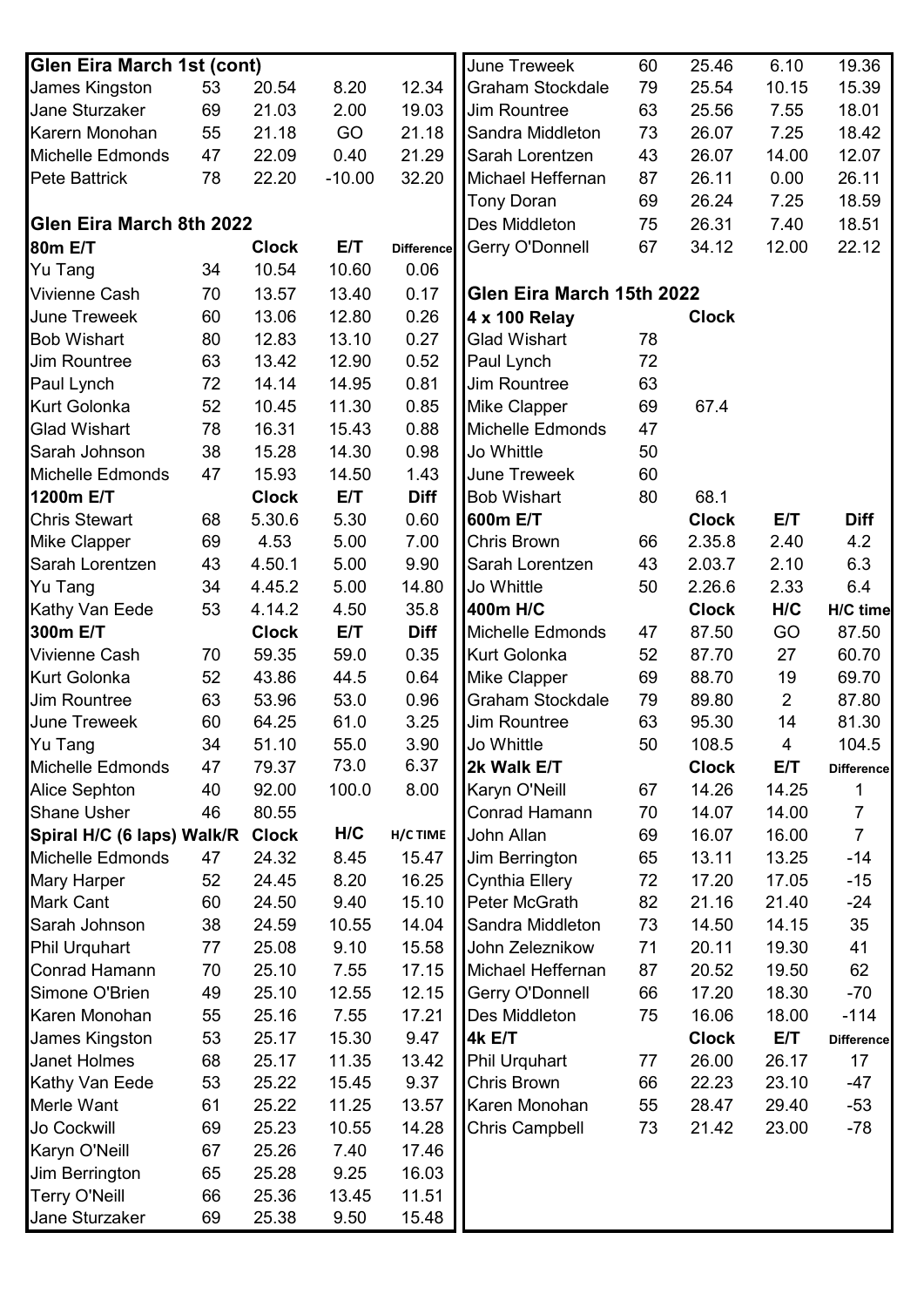| Glen Eira March 15th (cont) |    |              |       |                   | 3k walk E/T                          |    | <b>Clock</b> | E/T   | <b>Diff</b>       |
|-----------------------------|----|--------------|-------|-------------------|--------------------------------------|----|--------------|-------|-------------------|
| <b>2k E/T</b>               |    | <b>Clock</b> | E/T   | <b>Difference</b> | Sandra Middleton                     | 73 | 22.25        | 22.25 | $\boldsymbol{0}$  |
| <b>Terry O'Neill</b>        | 66 | 9.56         | 9.55  | 1                 | Karyn O'Neill                        | 67 | 21.35        | 21.35 | $\boldsymbol{0}$  |
| Merle Want                  | 61 | 13.08        | 13.00 | 8                 | Jim Berrington                       | 65 | 19.46        | 19.45 | $\mathbf{1}$      |
| Jo Cockwill                 | 69 | 11.09        | 11.00 | $\boldsymbol{9}$  | <b>Greg Hughes</b>                   | 63 | 26.37        | 26.42 | $-5$              |
| James Kingston              | 53 | 7.34         | 7.45  | $-11$             | John Zeleznikow                      | 71 | 29.52        | 29.45 | $\overline{7}$    |
| Sarah Johnson               | 38 | 10.59        | 10.45 | 14                | Des Middleton                        | 75 | 22.12        | 22.00 | 12                |
| Sarah Lorentzen             | 43 | 8.56         | 9.25  | $-29$             | Pete Battrick (1k)                   | 78 | 10.29        | 10.10 | 19                |
| Janet Holmes                | 68 | 10.38        | 11.10 | $-32$             | Jim Rountree                         | 63 | 21.32        | 21.08 | 24                |
| Jane Sturzaker              | 69 | 13.08        | 13.50 | $-42$             | <b>Tony Doran</b>                    | 69 | 22.55        | 22.30 | 25                |
| <b>Chris Stewart</b>        | 68 | 9.01         | 10.00 | $-59$             | Conrad Hamann                        | 70 | 21.05        | 21.35 | $-30$             |
| Janine McKerron             | 61 | 10.01        | 11.00 | $-59$             | Michael Heffernan                    | 87 | 29.59        | 31.00 | $-61$             |
| <b>Michelle Edmonds</b>     | 47 | 14.58        | 13.45 | 73                | Alice Sephton                        | 40 | 32.35        | 25.00 | 7.35              |
| Jo Whittle                  | 50 | 10.13        | 12.20 | $-127$            | 6k                                   |    | <b>Clock</b> | Age % |                   |
|                             |    |              |       |                   | Chris Grafen                         | 58 | 29.40        | 63.1  |                   |
| <b>Glen Eira March 22nd</b> |    |              |       |                   | <b>Terry O'Neill</b>                 | 66 | 30.09        | 66.7  |                   |
| <b>70m E/T</b>              |    | <b>Clock</b> | E/T   | <b>Diff</b>       | Syd Bone                             | 64 | 32.17        | 61.1  |                   |
| Michelle Edmonds            | 47 | 12.31        | 12.3  | 0.11              | <b>Chris Campbell</b>                | 73 | 33.18        | 65.4  |                   |
| <b>June Treweek</b>         | 60 | 11.21        | 11.0  | 0.21              | <b>Chris Brown</b>                   | 66 | 34.18        | 58.6  |                   |
| Jim Rountree                | 63 | 11.40        | 11.8  | 0.40              |                                      |    |              |       |                   |
| Chris Brown                 | 66 | 10.62        | 11.1  | 0.48              | Glen Eira March 29th 2022            |    |              |       |                   |
| Jo Whittle                  | 50 | 12.85        | 12.34 | 0.51              | <b>60m E/T</b>                       |    | <b>Clock</b> | E/T   | <b>Difference</b> |
| <b>Yu Tang</b>              | 34 | 9.72         | 9.0   | 0.72              | <b>Jim Rountree</b>                  | 63 | 9.76         | 9.80  | 0.04              |
| Sarah Johnson               | 38 | 13.02        | 12.0  | 1.02              | Michelle Edmonds                     | 47 | 11.02        | 11.10 | 0.08              |
| 500m E/T                    |    | <b>Clock</b> | E/T   | <b>Diff</b>       | Vivienne Cash                        | 70 | 9.84         | 10.20 | 0.36              |
| <b>Chris Stewart</b>        | 68 | 1.51.1       | 1.5   | 1.1               | <b>Bob Wishart</b>                   | 80 | 9.53         | 10.00 | 0.47              |
| Mike Clapper                | 69 | 1.32.1       | 1.34  | 1.9               | <b>Glad Wishart</b>                  | 78 | 11.35        | 12.10 | 0.75              |
| Sarah Lorentzen             | 43 | 1.42.2       | 1.40  | 2.2               |                                      | 61 |              |       | 0.87              |
| Jo Whittle                  | 50 |              | 2.07  | 3.3               | Hugh Stevenson<br><b>Greg Hughes</b> | 63 | 9.13         | 10.00 | 0.93              |
|                             |    | 2.03.7       | 1.40  |                   |                                      | 38 | 12.96        | 12.02 |                   |
| <b>Yu Tang</b>              | 34 | 1.35.2       |       | 4.8               | Sarah Johnson                        |    | 9.95         | 12.00 | 2.05              |
| <b>Greg Hughes</b>          | 63 | 2.15.6       | 2.06  | 9.6               | <b>Nola Rees</b>                     | 64 | 11.61        | 18.00 | 6.39              |
| James Kingston              | 53 | 1.30.2       | 1.45  | 14.8              | 700m H/C                             |    | <b>Clock</b> | H/C   | H/C time          |
| 150m E/T                    |    | <b>Clock</b> | E/T   | <b>Diff</b>       | James Kingston                       | 53 | 3.01.3       | 47    | 2.14.3            |
| <b>Glad Wishart</b>         | 78 | 33.14        | 33.3  | 0.19              | <b>Mike Clapper</b>                  | 69 | 3.04.3       | 40    | 2.24.3            |
| Jim Rountree                | 63 | 24.67        | 25.0  | 0.33              | <b>Chris Stewart</b>                 | 68 | 3.06.2       | 30    | 2.36.2            |
| <b>Bob Wishart</b>          | 80 | 24.87        | 24.2  | 0.67              | Sarah Lorentzen                      | 43 | 3.18.6       | 40    | 2.38.6            |
| Yu Tang                     | 34 | 20.22        | 19.5  | 0.72              | <b>Greg Hughes</b>                   | 63 | 3.26.9       | GO    | 3.26.9            |
| <b>June Treweek</b>         | 60 | 25.80        | 25.0  | 0.80              | 200m Age %                           |    | <b>Clock</b> | Age % |                   |
| <b>Michelle Edmonds</b>     | 47 | 30.12        | 31.5  | 1.38              | Vivienne Cash                        | 70 | 34.76        | 89.6  |                   |
| <b>Greg Hughes</b>          | 63 | 36.35        | 41.0  | 4.65              | <b>Bob Wishart</b>                   | 80 | 34.53        | 88.0  |                   |
| Jo Whittle                  | 50 | 28.55        | 34.2  | 5.65              | <b>Glad Wishart</b>                  | 78 | 44.16        | 78.2  |                   |
| 4k                          |    | <b>Clock</b> | Age % |                   | Oscar Lorentzen                      | 10 | 32.25        | 73.8  |                   |
| James Kingston              | 53 | 16.52        | 69.3  |                   | <b>Jim Rountree</b>                  | 63 | 33.77        | 72.5  |                   |
| Simon Lloyd                 | 66 | 19.06        | 68.5  |                   | <b>Hugh Stevenson</b>                | 61 | 34.24        | 70.5  |                   |
| <b>Steve Strelecky</b>      | 72 | 22.02        | 63.4  |                   | <b>Nola Rees</b>                     | 64 | 44.58        | 66.0  |                   |
| Jo Cockwill                 | 69 | 23.12        | 75.5  |                   | Michelle Edmonds                     | 47 | 41.22        | 59.7  |                   |
| Mike Clapper                | 69 | 23.12        | 58.1  |                   |                                      |    |              |       |                   |
| Janet Holmes                | 68 | 23.13        | 74.2  |                   |                                      |    |              |       |                   |
| Sarah Johnson               | 38 | 26.14        | 44.7  |                   |                                      |    |              |       |                   |
| Phil Urquhart               | 77 | 26.43        | 56.9  |                   |                                      |    |              |       |                   |
|                             |    |              |       |                   |                                      |    |              |       |                   |
|                             |    |              |       |                   |                                      |    |              |       |                   |
|                             |    |              |       |                   |                                      |    |              |       |                   |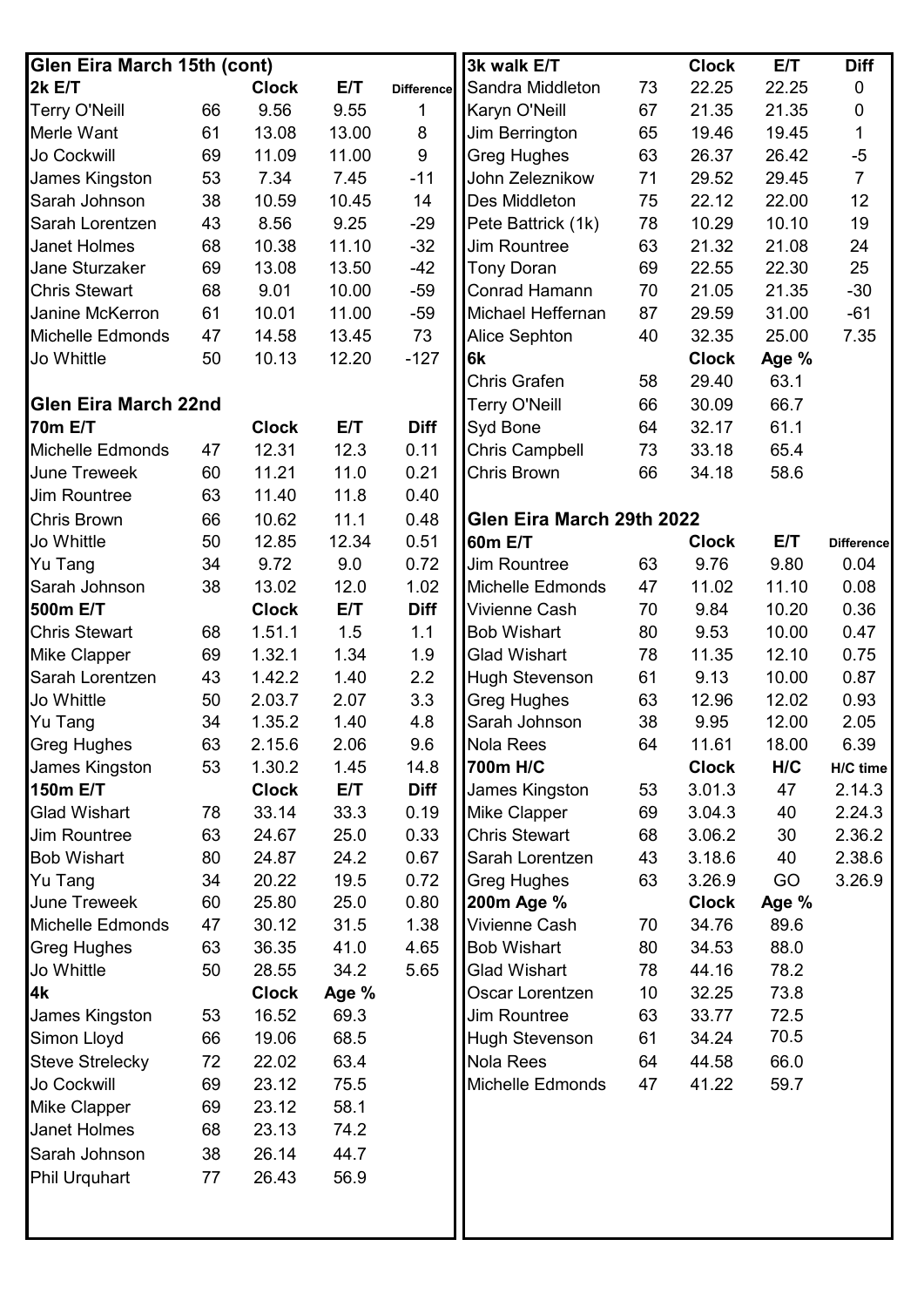| H/C<br>H/C TIME<br>800m walk<br><b>Clock</b><br>Spiral H/C (7 laps) Walk/Run<br>17.20<br>12.00<br>6.24<br>Oscar Lorentzen<br>29.20<br>Ian U'Ren<br>70<br>10<br>Michelle Edmonds<br>18.06<br>David Ruse<br>69<br>7.45<br>29.41<br>11.35<br>47<br>21.21<br>Anne McPherson<br><b>Tony Doran</b><br>29.46<br>8.25<br>65<br>7.47<br>69<br>11.35<br>18.16<br>Glenn Claiden<br>7.47<br><b>Phil Urquhart</b><br>29.51<br>67<br>77<br><b>Chris Campbell</b><br>15.00<br>Julie Richards<br>73<br>29.55<br>14.55<br>59<br>8.37<br>16.15<br><b>Stephen Richards</b><br>60<br>8.38<br>Sarah Lorentzen<br>43<br>29.59<br>13.44<br>31.00<br>Donna Clarke<br>8.43<br>Michael Heffernan<br>87<br>30.00<br>$-1.00$<br>68<br>20.52<br>Erika Bedyn<br>59<br>8.45<br>30.02<br>9.10<br><b>Jim Rountree</b><br>63<br>15.10<br><b>Helen Stanley</b><br>Janine McKerron<br>62<br>30.05<br>14.55<br>8.45<br>66<br>19.09<br>Sam De Fanis<br>65<br>30.09<br>11.00<br>73<br>8.47<br>Jim Berrington<br>16.17<br>Bernie McLoughlan<br>69<br>8.48<br><b>Janet Holmes</b><br>30.12<br>13.55<br>68<br>17.11<br>88<br>Jo Cockwill<br>68<br>30.16<br>13.05<br>Peter LeGet<br>9.08<br>9.10<br>21.07<br>Karyn O'Neill<br>67<br>30.17<br><b>Sprint</b><br>14.08<br>Nileni Fernando<br><b>Terry O'Neill</b><br>30.23<br>16.15<br>9.9 70m<br>66<br>inv<br>James Kingston<br>11.46<br>Helen Stanley<br>11.9 60m<br>53<br>30.26<br>18.40<br>66<br>Julie Richards<br>59<br>13.56 60m<br>Sandra Middleton<br>73<br>30.31<br>8.25<br>22.06<br>22.05<br>13.87 80m<br>8.40<br>Donna Clarke<br>68<br>Des Middleton<br>75<br>30.45<br>31.45<br><b>Brian Mee</b><br>Peter McGrath<br>82<br>30.45<br>$-1.00$<br>84<br>14.45 60m<br>21.02<br>Paul Durrant<br>60<br>15.07 100m<br>Karen Monohan<br>55<br>30.47<br>9.45<br>12.27<br>60<br>18.82 100m<br>Simon Lloyd<br>66<br>30.52<br>18.25<br><b>Stephen Richards</b><br><b>Conrad Hamann</b><br>21.22<br>David Ruse<br>20.04 100m<br>30.57<br>9.45<br>69<br>70<br>17.39<br>88<br>46.9 100m<br>Sarah Johnson<br>38<br>31.19<br>13.40<br>Peter LeGet<br><b>Steve Strelecky</b><br>72<br>31.39<br>16.00<br>15.39<br>400m<br>Glenn Claiden<br><b>Syd Bone</b><br>31.45<br>14.25<br>2.09<br>64<br>17.20<br>67<br>20.46<br>David Ruse<br>69<br>2.26<br><b>Hugh Stevenson</b><br>31.46<br>11.00<br>61<br>Merle Want<br>32.01<br>18.21<br>800m<br>61<br>13.40<br>Bryan Poggenpoel<br>20.02<br><b>Greg Hughes</b><br>63<br>33.07 13.05<br>51<br>2.4<br><b>Stephen Richards</b><br>60<br>3.32<br>Bernie McLoughlan<br>69<br>3.39<br>Erika Bedyn<br>59<br>4.08<br>Donna Clarke<br>68<br>4.26 | Glen Eira March 29th 2022 (cont) |  |  | KNOX March 2nd 2022 |    |      |
|------------------------------------------------------------------------------------------------------------------------------------------------------------------------------------------------------------------------------------------------------------------------------------------------------------------------------------------------------------------------------------------------------------------------------------------------------------------------------------------------------------------------------------------------------------------------------------------------------------------------------------------------------------------------------------------------------------------------------------------------------------------------------------------------------------------------------------------------------------------------------------------------------------------------------------------------------------------------------------------------------------------------------------------------------------------------------------------------------------------------------------------------------------------------------------------------------------------------------------------------------------------------------------------------------------------------------------------------------------------------------------------------------------------------------------------------------------------------------------------------------------------------------------------------------------------------------------------------------------------------------------------------------------------------------------------------------------------------------------------------------------------------------------------------------------------------------------------------------------------------------------------------------------------------------------------------------------------------------------------------------------------------------------------------------------------------------------------------------------------------------------------------------------------------------------------------------------------------------------------------------------------------------------------------------------------------------------------------------------------------------------------------------------------------------------------------------------------------------------------------------------------------------------------------------------------------------|----------------------------------|--|--|---------------------|----|------|
|                                                                                                                                                                                                                                                                                                                                                                                                                                                                                                                                                                                                                                                                                                                                                                                                                                                                                                                                                                                                                                                                                                                                                                                                                                                                                                                                                                                                                                                                                                                                                                                                                                                                                                                                                                                                                                                                                                                                                                                                                                                                                                                                                                                                                                                                                                                                                                                                                                                                                                                                                                              |                                  |  |  |                     |    |      |
|                                                                                                                                                                                                                                                                                                                                                                                                                                                                                                                                                                                                                                                                                                                                                                                                                                                                                                                                                                                                                                                                                                                                                                                                                                                                                                                                                                                                                                                                                                                                                                                                                                                                                                                                                                                                                                                                                                                                                                                                                                                                                                                                                                                                                                                                                                                                                                                                                                                                                                                                                                              |                                  |  |  |                     |    |      |
|                                                                                                                                                                                                                                                                                                                                                                                                                                                                                                                                                                                                                                                                                                                                                                                                                                                                                                                                                                                                                                                                                                                                                                                                                                                                                                                                                                                                                                                                                                                                                                                                                                                                                                                                                                                                                                                                                                                                                                                                                                                                                                                                                                                                                                                                                                                                                                                                                                                                                                                                                                              |                                  |  |  |                     |    |      |
|                                                                                                                                                                                                                                                                                                                                                                                                                                                                                                                                                                                                                                                                                                                                                                                                                                                                                                                                                                                                                                                                                                                                                                                                                                                                                                                                                                                                                                                                                                                                                                                                                                                                                                                                                                                                                                                                                                                                                                                                                                                                                                                                                                                                                                                                                                                                                                                                                                                                                                                                                                              |                                  |  |  |                     |    |      |
|                                                                                                                                                                                                                                                                                                                                                                                                                                                                                                                                                                                                                                                                                                                                                                                                                                                                                                                                                                                                                                                                                                                                                                                                                                                                                                                                                                                                                                                                                                                                                                                                                                                                                                                                                                                                                                                                                                                                                                                                                                                                                                                                                                                                                                                                                                                                                                                                                                                                                                                                                                              |                                  |  |  |                     |    |      |
|                                                                                                                                                                                                                                                                                                                                                                                                                                                                                                                                                                                                                                                                                                                                                                                                                                                                                                                                                                                                                                                                                                                                                                                                                                                                                                                                                                                                                                                                                                                                                                                                                                                                                                                                                                                                                                                                                                                                                                                                                                                                                                                                                                                                                                                                                                                                                                                                                                                                                                                                                                              |                                  |  |  |                     |    |      |
|                                                                                                                                                                                                                                                                                                                                                                                                                                                                                                                                                                                                                                                                                                                                                                                                                                                                                                                                                                                                                                                                                                                                                                                                                                                                                                                                                                                                                                                                                                                                                                                                                                                                                                                                                                                                                                                                                                                                                                                                                                                                                                                                                                                                                                                                                                                                                                                                                                                                                                                                                                              |                                  |  |  |                     |    |      |
|                                                                                                                                                                                                                                                                                                                                                                                                                                                                                                                                                                                                                                                                                                                                                                                                                                                                                                                                                                                                                                                                                                                                                                                                                                                                                                                                                                                                                                                                                                                                                                                                                                                                                                                                                                                                                                                                                                                                                                                                                                                                                                                                                                                                                                                                                                                                                                                                                                                                                                                                                                              |                                  |  |  |                     |    |      |
|                                                                                                                                                                                                                                                                                                                                                                                                                                                                                                                                                                                                                                                                                                                                                                                                                                                                                                                                                                                                                                                                                                                                                                                                                                                                                                                                                                                                                                                                                                                                                                                                                                                                                                                                                                                                                                                                                                                                                                                                                                                                                                                                                                                                                                                                                                                                                                                                                                                                                                                                                                              |                                  |  |  |                     |    |      |
|                                                                                                                                                                                                                                                                                                                                                                                                                                                                                                                                                                                                                                                                                                                                                                                                                                                                                                                                                                                                                                                                                                                                                                                                                                                                                                                                                                                                                                                                                                                                                                                                                                                                                                                                                                                                                                                                                                                                                                                                                                                                                                                                                                                                                                                                                                                                                                                                                                                                                                                                                                              |                                  |  |  |                     |    |      |
|                                                                                                                                                                                                                                                                                                                                                                                                                                                                                                                                                                                                                                                                                                                                                                                                                                                                                                                                                                                                                                                                                                                                                                                                                                                                                                                                                                                                                                                                                                                                                                                                                                                                                                                                                                                                                                                                                                                                                                                                                                                                                                                                                                                                                                                                                                                                                                                                                                                                                                                                                                              |                                  |  |  |                     |    |      |
|                                                                                                                                                                                                                                                                                                                                                                                                                                                                                                                                                                                                                                                                                                                                                                                                                                                                                                                                                                                                                                                                                                                                                                                                                                                                                                                                                                                                                                                                                                                                                                                                                                                                                                                                                                                                                                                                                                                                                                                                                                                                                                                                                                                                                                                                                                                                                                                                                                                                                                                                                                              |                                  |  |  |                     |    |      |
|                                                                                                                                                                                                                                                                                                                                                                                                                                                                                                                                                                                                                                                                                                                                                                                                                                                                                                                                                                                                                                                                                                                                                                                                                                                                                                                                                                                                                                                                                                                                                                                                                                                                                                                                                                                                                                                                                                                                                                                                                                                                                                                                                                                                                                                                                                                                                                                                                                                                                                                                                                              |                                  |  |  |                     |    |      |
|                                                                                                                                                                                                                                                                                                                                                                                                                                                                                                                                                                                                                                                                                                                                                                                                                                                                                                                                                                                                                                                                                                                                                                                                                                                                                                                                                                                                                                                                                                                                                                                                                                                                                                                                                                                                                                                                                                                                                                                                                                                                                                                                                                                                                                                                                                                                                                                                                                                                                                                                                                              |                                  |  |  |                     |    |      |
|                                                                                                                                                                                                                                                                                                                                                                                                                                                                                                                                                                                                                                                                                                                                                                                                                                                                                                                                                                                                                                                                                                                                                                                                                                                                                                                                                                                                                                                                                                                                                                                                                                                                                                                                                                                                                                                                                                                                                                                                                                                                                                                                                                                                                                                                                                                                                                                                                                                                                                                                                                              |                                  |  |  |                     |    |      |
|                                                                                                                                                                                                                                                                                                                                                                                                                                                                                                                                                                                                                                                                                                                                                                                                                                                                                                                                                                                                                                                                                                                                                                                                                                                                                                                                                                                                                                                                                                                                                                                                                                                                                                                                                                                                                                                                                                                                                                                                                                                                                                                                                                                                                                                                                                                                                                                                                                                                                                                                                                              |                                  |  |  |                     |    |      |
|                                                                                                                                                                                                                                                                                                                                                                                                                                                                                                                                                                                                                                                                                                                                                                                                                                                                                                                                                                                                                                                                                                                                                                                                                                                                                                                                                                                                                                                                                                                                                                                                                                                                                                                                                                                                                                                                                                                                                                                                                                                                                                                                                                                                                                                                                                                                                                                                                                                                                                                                                                              |                                  |  |  |                     |    |      |
|                                                                                                                                                                                                                                                                                                                                                                                                                                                                                                                                                                                                                                                                                                                                                                                                                                                                                                                                                                                                                                                                                                                                                                                                                                                                                                                                                                                                                                                                                                                                                                                                                                                                                                                                                                                                                                                                                                                                                                                                                                                                                                                                                                                                                                                                                                                                                                                                                                                                                                                                                                              |                                  |  |  |                     |    |      |
|                                                                                                                                                                                                                                                                                                                                                                                                                                                                                                                                                                                                                                                                                                                                                                                                                                                                                                                                                                                                                                                                                                                                                                                                                                                                                                                                                                                                                                                                                                                                                                                                                                                                                                                                                                                                                                                                                                                                                                                                                                                                                                                                                                                                                                                                                                                                                                                                                                                                                                                                                                              |                                  |  |  |                     |    |      |
|                                                                                                                                                                                                                                                                                                                                                                                                                                                                                                                                                                                                                                                                                                                                                                                                                                                                                                                                                                                                                                                                                                                                                                                                                                                                                                                                                                                                                                                                                                                                                                                                                                                                                                                                                                                                                                                                                                                                                                                                                                                                                                                                                                                                                                                                                                                                                                                                                                                                                                                                                                              |                                  |  |  |                     |    |      |
|                                                                                                                                                                                                                                                                                                                                                                                                                                                                                                                                                                                                                                                                                                                                                                                                                                                                                                                                                                                                                                                                                                                                                                                                                                                                                                                                                                                                                                                                                                                                                                                                                                                                                                                                                                                                                                                                                                                                                                                                                                                                                                                                                                                                                                                                                                                                                                                                                                                                                                                                                                              |                                  |  |  |                     |    |      |
|                                                                                                                                                                                                                                                                                                                                                                                                                                                                                                                                                                                                                                                                                                                                                                                                                                                                                                                                                                                                                                                                                                                                                                                                                                                                                                                                                                                                                                                                                                                                                                                                                                                                                                                                                                                                                                                                                                                                                                                                                                                                                                                                                                                                                                                                                                                                                                                                                                                                                                                                                                              |                                  |  |  |                     |    |      |
|                                                                                                                                                                                                                                                                                                                                                                                                                                                                                                                                                                                                                                                                                                                                                                                                                                                                                                                                                                                                                                                                                                                                                                                                                                                                                                                                                                                                                                                                                                                                                                                                                                                                                                                                                                                                                                                                                                                                                                                                                                                                                                                                                                                                                                                                                                                                                                                                                                                                                                                                                                              |                                  |  |  |                     |    |      |
|                                                                                                                                                                                                                                                                                                                                                                                                                                                                                                                                                                                                                                                                                                                                                                                                                                                                                                                                                                                                                                                                                                                                                                                                                                                                                                                                                                                                                                                                                                                                                                                                                                                                                                                                                                                                                                                                                                                                                                                                                                                                                                                                                                                                                                                                                                                                                                                                                                                                                                                                                                              |                                  |  |  |                     |    |      |
|                                                                                                                                                                                                                                                                                                                                                                                                                                                                                                                                                                                                                                                                                                                                                                                                                                                                                                                                                                                                                                                                                                                                                                                                                                                                                                                                                                                                                                                                                                                                                                                                                                                                                                                                                                                                                                                                                                                                                                                                                                                                                                                                                                                                                                                                                                                                                                                                                                                                                                                                                                              |                                  |  |  |                     |    |      |
|                                                                                                                                                                                                                                                                                                                                                                                                                                                                                                                                                                                                                                                                                                                                                                                                                                                                                                                                                                                                                                                                                                                                                                                                                                                                                                                                                                                                                                                                                                                                                                                                                                                                                                                                                                                                                                                                                                                                                                                                                                                                                                                                                                                                                                                                                                                                                                                                                                                                                                                                                                              |                                  |  |  |                     |    |      |
|                                                                                                                                                                                                                                                                                                                                                                                                                                                                                                                                                                                                                                                                                                                                                                                                                                                                                                                                                                                                                                                                                                                                                                                                                                                                                                                                                                                                                                                                                                                                                                                                                                                                                                                                                                                                                                                                                                                                                                                                                                                                                                                                                                                                                                                                                                                                                                                                                                                                                                                                                                              |                                  |  |  |                     |    |      |
|                                                                                                                                                                                                                                                                                                                                                                                                                                                                                                                                                                                                                                                                                                                                                                                                                                                                                                                                                                                                                                                                                                                                                                                                                                                                                                                                                                                                                                                                                                                                                                                                                                                                                                                                                                                                                                                                                                                                                                                                                                                                                                                                                                                                                                                                                                                                                                                                                                                                                                                                                                              |                                  |  |  |                     |    |      |
|                                                                                                                                                                                                                                                                                                                                                                                                                                                                                                                                                                                                                                                                                                                                                                                                                                                                                                                                                                                                                                                                                                                                                                                                                                                                                                                                                                                                                                                                                                                                                                                                                                                                                                                                                                                                                                                                                                                                                                                                                                                                                                                                                                                                                                                                                                                                                                                                                                                                                                                                                                              |                                  |  |  |                     |    |      |
|                                                                                                                                                                                                                                                                                                                                                                                                                                                                                                                                                                                                                                                                                                                                                                                                                                                                                                                                                                                                                                                                                                                                                                                                                                                                                                                                                                                                                                                                                                                                                                                                                                                                                                                                                                                                                                                                                                                                                                                                                                                                                                                                                                                                                                                                                                                                                                                                                                                                                                                                                                              |                                  |  |  |                     |    |      |
|                                                                                                                                                                                                                                                                                                                                                                                                                                                                                                                                                                                                                                                                                                                                                                                                                                                                                                                                                                                                                                                                                                                                                                                                                                                                                                                                                                                                                                                                                                                                                                                                                                                                                                                                                                                                                                                                                                                                                                                                                                                                                                                                                                                                                                                                                                                                                                                                                                                                                                                                                                              |                                  |  |  |                     |    |      |
|                                                                                                                                                                                                                                                                                                                                                                                                                                                                                                                                                                                                                                                                                                                                                                                                                                                                                                                                                                                                                                                                                                                                                                                                                                                                                                                                                                                                                                                                                                                                                                                                                                                                                                                                                                                                                                                                                                                                                                                                                                                                                                                                                                                                                                                                                                                                                                                                                                                                                                                                                                              |                                  |  |  |                     |    |      |
|                                                                                                                                                                                                                                                                                                                                                                                                                                                                                                                                                                                                                                                                                                                                                                                                                                                                                                                                                                                                                                                                                                                                                                                                                                                                                                                                                                                                                                                                                                                                                                                                                                                                                                                                                                                                                                                                                                                                                                                                                                                                                                                                                                                                                                                                                                                                                                                                                                                                                                                                                                              |                                  |  |  | Peter Thorne        | 73 | 4.52 |
| Anne McPherson<br>5.02<br>65                                                                                                                                                                                                                                                                                                                                                                                                                                                                                                                                                                                                                                                                                                                                                                                                                                                                                                                                                                                                                                                                                                                                                                                                                                                                                                                                                                                                                                                                                                                                                                                                                                                                                                                                                                                                                                                                                                                                                                                                                                                                                                                                                                                                                                                                                                                                                                                                                                                                                                                                                 |                                  |  |  |                     |    |      |
| Ian U'Ren<br>70<br>$6.11$ walk                                                                                                                                                                                                                                                                                                                                                                                                                                                                                                                                                                                                                                                                                                                                                                                                                                                                                                                                                                                                                                                                                                                                                                                                                                                                                                                                                                                                                                                                                                                                                                                                                                                                                                                                                                                                                                                                                                                                                                                                                                                                                                                                                                                                                                                                                                                                                                                                                                                                                                                                               |                                  |  |  |                     |    |      |
| 1600m                                                                                                                                                                                                                                                                                                                                                                                                                                                                                                                                                                                                                                                                                                                                                                                                                                                                                                                                                                                                                                                                                                                                                                                                                                                                                                                                                                                                                                                                                                                                                                                                                                                                                                                                                                                                                                                                                                                                                                                                                                                                                                                                                                                                                                                                                                                                                                                                                                                                                                                                                                        |                                  |  |  |                     |    |      |
| Shane Grund<br>4.35<br>40                                                                                                                                                                                                                                                                                                                                                                                                                                                                                                                                                                                                                                                                                                                                                                                                                                                                                                                                                                                                                                                                                                                                                                                                                                                                                                                                                                                                                                                                                                                                                                                                                                                                                                                                                                                                                                                                                                                                                                                                                                                                                                                                                                                                                                                                                                                                                                                                                                                                                                                                                    |                                  |  |  |                     |    |      |
| 200m NOT                                                                                                                                                                                                                                                                                                                                                                                                                                                                                                                                                                                                                                                                                                                                                                                                                                                                                                                                                                                                                                                                                                                                                                                                                                                                                                                                                                                                                                                                                                                                                                                                                                                                                                                                                                                                                                                                                                                                                                                                                                                                                                                                                                                                                                                                                                                                                                                                                                                                                                                                                                     |                                  |  |  |                     |    |      |
| Paul Durrant<br>60<br>31.24 2nd                                                                                                                                                                                                                                                                                                                                                                                                                                                                                                                                                                                                                                                                                                                                                                                                                                                                                                                                                                                                                                                                                                                                                                                                                                                                                                                                                                                                                                                                                                                                                                                                                                                                                                                                                                                                                                                                                                                                                                                                                                                                                                                                                                                                                                                                                                                                                                                                                                                                                                                                              |                                  |  |  |                     |    |      |
| <b>Stephen Richards</b><br>60<br>34.97 3rd                                                                                                                                                                                                                                                                                                                                                                                                                                                                                                                                                                                                                                                                                                                                                                                                                                                                                                                                                                                                                                                                                                                                                                                                                                                                                                                                                                                                                                                                                                                                                                                                                                                                                                                                                                                                                                                                                                                                                                                                                                                                                                                                                                                                                                                                                                                                                                                                                                                                                                                                   |                                  |  |  |                     |    |      |
| Donna Clarke<br>68<br>37.56                                                                                                                                                                                                                                                                                                                                                                                                                                                                                                                                                                                                                                                                                                                                                                                                                                                                                                                                                                                                                                                                                                                                                                                                                                                                                                                                                                                                                                                                                                                                                                                                                                                                                                                                                                                                                                                                                                                                                                                                                                                                                                                                                                                                                                                                                                                                                                                                                                                                                                                                                  |                                  |  |  |                     |    |      |
| David Ruse<br>69<br>49.31                                                                                                                                                                                                                                                                                                                                                                                                                                                                                                                                                                                                                                                                                                                                                                                                                                                                                                                                                                                                                                                                                                                                                                                                                                                                                                                                                                                                                                                                                                                                                                                                                                                                                                                                                                                                                                                                                                                                                                                                                                                                                                                                                                                                                                                                                                                                                                                                                                                                                                                                                    |                                  |  |  |                     |    |      |
| Peter Thorne<br>73<br>57.76                                                                                                                                                                                                                                                                                                                                                                                                                                                                                                                                                                                                                                                                                                                                                                                                                                                                                                                                                                                                                                                                                                                                                                                                                                                                                                                                                                                                                                                                                                                                                                                                                                                                                                                                                                                                                                                                                                                                                                                                                                                                                                                                                                                                                                                                                                                                                                                                                                                                                                                                                  |                                  |  |  |                     |    |      |
| Anne McPherson<br>65<br>1.13                                                                                                                                                                                                                                                                                                                                                                                                                                                                                                                                                                                                                                                                                                                                                                                                                                                                                                                                                                                                                                                                                                                                                                                                                                                                                                                                                                                                                                                                                                                                                                                                                                                                                                                                                                                                                                                                                                                                                                                                                                                                                                                                                                                                                                                                                                                                                                                                                                                                                                                                                 |                                  |  |  |                     |    |      |
| Helen Stanley<br>1.23<br>66                                                                                                                                                                                                                                                                                                                                                                                                                                                                                                                                                                                                                                                                                                                                                                                                                                                                                                                                                                                                                                                                                                                                                                                                                                                                                                                                                                                                                                                                                                                                                                                                                                                                                                                                                                                                                                                                                                                                                                                                                                                                                                                                                                                                                                                                                                                                                                                                                                                                                                                                                  |                                  |  |  |                     |    |      |
| Ian U'Ren<br>70<br>1.27 Winner                                                                                                                                                                                                                                                                                                                                                                                                                                                                                                                                                                                                                                                                                                                                                                                                                                                                                                                                                                                                                                                                                                                                                                                                                                                                                                                                                                                                                                                                                                                                                                                                                                                                                                                                                                                                                                                                                                                                                                                                                                                                                                                                                                                                                                                                                                                                                                                                                                                                                                                                               |                                  |  |  |                     |    |      |
| Julie Richards<br>59<br>1.47                                                                                                                                                                                                                                                                                                                                                                                                                                                                                                                                                                                                                                                                                                                                                                                                                                                                                                                                                                                                                                                                                                                                                                                                                                                                                                                                                                                                                                                                                                                                                                                                                                                                                                                                                                                                                                                                                                                                                                                                                                                                                                                                                                                                                                                                                                                                                                                                                                                                                                                                                 |                                  |  |  |                     |    |      |
|                                                                                                                                                                                                                                                                                                                                                                                                                                                                                                                                                                                                                                                                                                                                                                                                                                                                                                                                                                                                                                                                                                                                                                                                                                                                                                                                                                                                                                                                                                                                                                                                                                                                                                                                                                                                                                                                                                                                                                                                                                                                                                                                                                                                                                                                                                                                                                                                                                                                                                                                                                              |                                  |  |  |                     |    |      |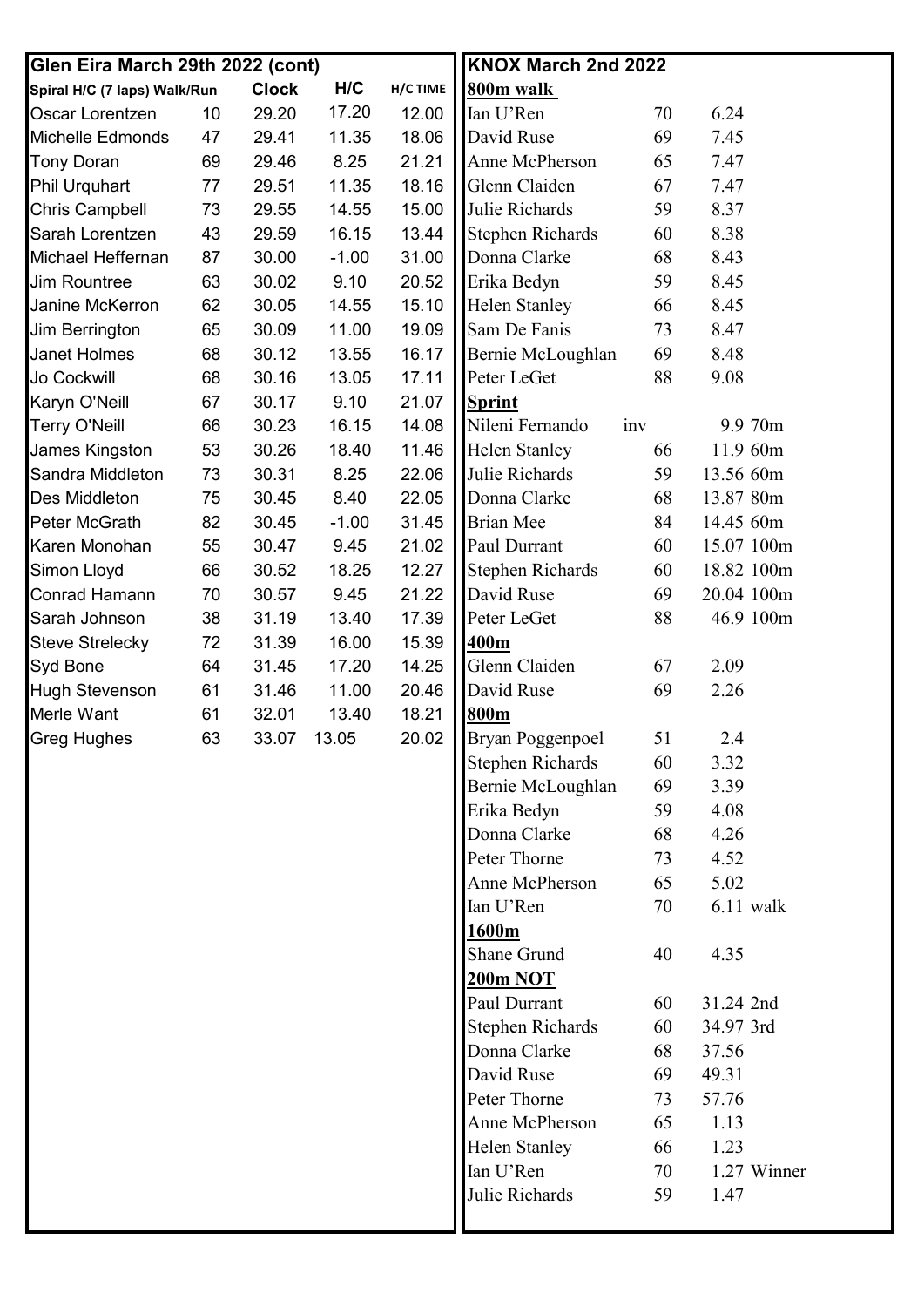| KNOX 2nd March 2022 (cont) |    |            | 200m NOT                |    |              |
|----------------------------|----|------------|-------------------------|----|--------------|
| <b>Distance</b>            |    |            | Paul Durrant            | 60 | 30.53 winner |
| 1k                         |    |            | Peter Shanahan          | 60 | 46.44 2nd    |
| David Ruse                 | 69 | 9.19       | Peter Thorne            | 73 | 47.1         |
| 3k                         |    |            | David Wear              | 75 | 49.75        |
| <b>Bryan Poggenpoel</b>    | 51 | 11.53      | Jodi Sinclair           | 51 | 52.09        |
| <b>Stephen Richards</b>    | 60 | 16.24      | Brian Mee               | 84 | 54.35        |
| Glenn Claiden              | 67 | 16.46      | <b>Helen Stanley</b>    | 66 | 56.46        |
| <b>Brian Mee</b>           | 84 | 20.59      | Erika Bedyn             | 55 | 57.97        |
| Maggie Hawkes              | 66 | 24.13      | Anne McPherson          | 65 | 71.83        |
| Anne McPherson             | 65 | 31.25 walk | Ian U'Ren               | 70 | 85.03 3rd    |
| Ian U'Ren                  | 70 | 31.25 walk | David Ruse              | 70 | 85.87        |
| 5k                         |    |            | <b>Distance</b>         |    |              |
| <b>Shane Grund</b>         | 40 | 16.46      | 2k                      |    |              |
| Bernie McLoughlan          | 69 | 25.48      | David Wear              | 75 | 12.29        |
| Michelle Quan              | 52 | 27.1       | Marina Curnow           | 74 | 21.18        |
| Peter Thorne               | 73 | 28.41      | David Ruse              | 70 | 21.19        |
| Sam De Fanis               | 73 | 28.42      | 3k                      |    |              |
|                            |    |            | Maggie Hawkes           | 66 | 24.21        |
| <b>KNOX 9th March 2022</b> |    |            | Anne McPherson          | 65 | 31.12 walk   |
| 800m walk                  |    |            | Ian U'Ren               | 70 | 31.15 walk   |
| Peter Shanahan             | 60 | 5.58       | 4k                      |    |              |
| Mark Harris                | 53 | 6.37       | Helen Stanley           | 66 | 20.32        |
| Ian U'Ren                  | 70 | 7.46       | Sam De Fanis            | 73 | 22.1         |
| David Ruse                 | 70 | 7.47       | Peter Thorne            | 73 | 22.14        |
| Anne McPherson             | 65 | 7.5        | Glenn Claiden           | 68 | 22.2         |
| Glenn Claiden              | 68 | 7.51       | Erika Bedyn             | 55 | 25           |
| Erika Bedyn                | 55 | 8.3        | Jodi Sinclair           | 51 | 26.42        |
| Marina Curnow              | 74 | 8.31       | Peter Shanahan          | 60 | 26.48        |
| Peter Thorne               | 73 | 8.32       | <b>Brian Mee</b>        | 84 | 28.44        |
| Sam De Fanis               | 53 | 8.34       | 6k                      |    |              |
| David Wear                 | 75 | 8.36       | Shane Grund             | 40 | 19.33        |
| <b>Sprint</b>              |    |            |                         |    |              |
| Nilani Fernando            | 21 | 11.28 80m  | KNOX 16th March 2022    |    |              |
| Paul Durrant               | 60 | 14.74 100m | 800m walk - 16/3/22     |    |              |
| Peter Shanahan             | 60 | 16.4 80m   | Glenn claiden           | 68 | 7.18         |
| Jodi Sinclair              | 51 | 22.77 100m | David Ruse              | 70 | 7.18         |
| David Ruse                 | 70 | 27.56 80m  | Anne McPherson          | 65 | 7.5          |
| 300m                       |    |            | David Wear              | 75 | 7.51         |
| Peter Shanahan             | 60 | 1.34       | Graeme Leticq           | 67 | 7.52         |
| David Ruse                 | 70 | 2.09       | Paul Twining            | 72 | 7.53         |
| 700metres                  |    |            | Bernie McLoughlan       | 69 | 7.59         |
| Glenn Claiden              | 68 | 3.33       | Marina Curnow           | 74 | 8            |
| Peter Thorne               | 73 | 3.35       | <b>Sprint</b>           |    |              |
| David Wear                 | 75 | 3.36       | Jodi Sinclair           | 51 | 7.86 40m     |
| Jodi Sinclair              | 51 | 3.53       | <b>Bryan Poggenpoel</b> | 51 | 8.39 55m     |
| Anne McPherson             | 65 | 4.11       | Paul Durrant            | 60 | 9.01 60m     |
| Ian U'Ren                  | 70 | 5.58 walk  | David Ruse              | 70 | 11.27 60m    |
|                            |    |            |                         | 58 |              |
|                            |    |            | <b>Andrea Putting</b>   |    | 11.61 50m    |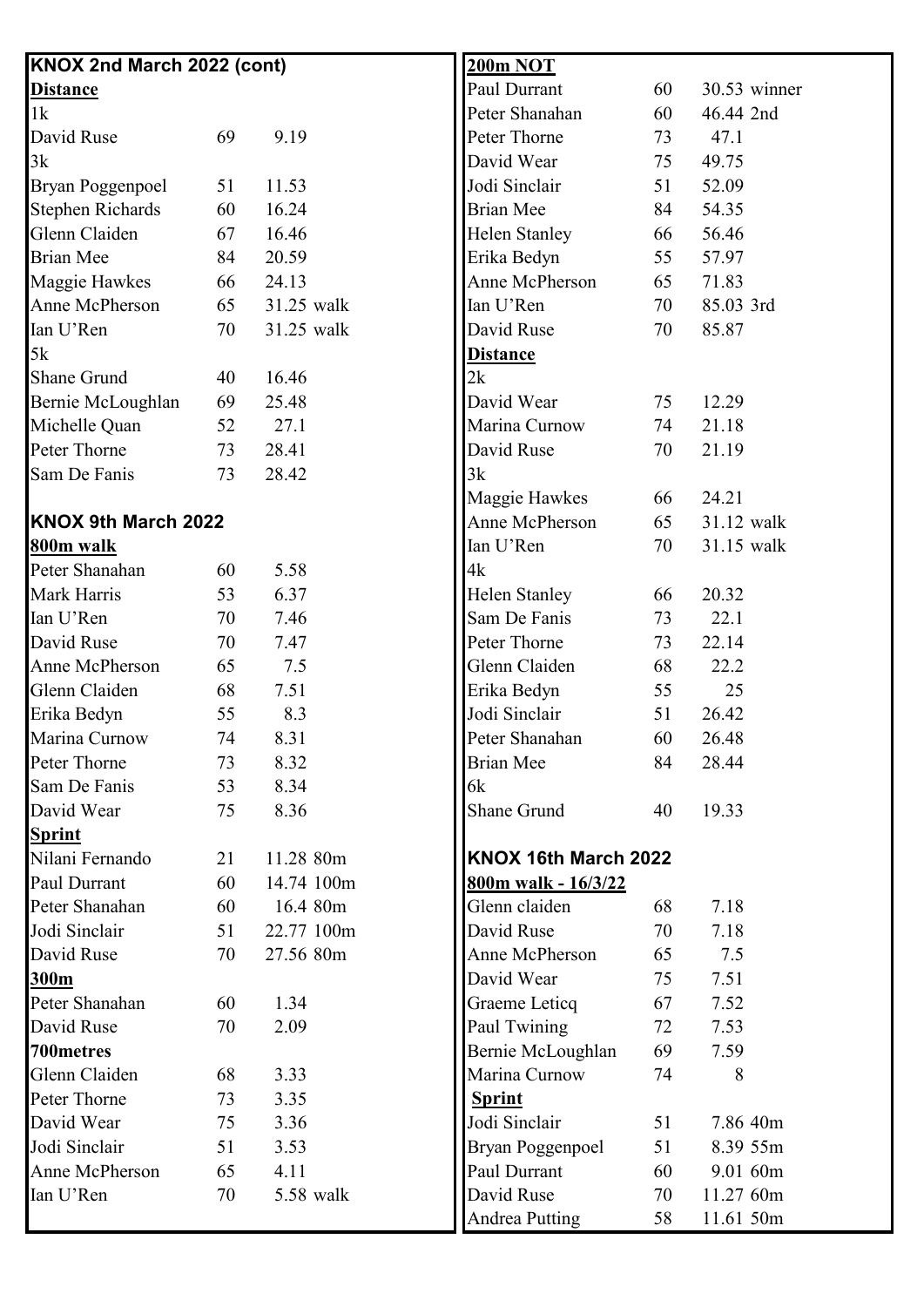| KNOX 16th March 2022 (cont) |    |           |              | <b>Sprint</b>        |    |                   |     |
|-----------------------------|----|-----------|--------------|----------------------|----|-------------------|-----|
| 400m                        |    |           |              | Paul Durrant         | 60 | 13.22 90m         |     |
| <b>Glenys Brown</b>         | 69 | 2.51      |              | Peter Shanahan       | 60 | 14.58 70m         |     |
| David Ruse                  | 70 | 3.06      |              | 600m                 |    |                   |     |
| 800metres                   |    |           |              | Peter Shanahan       | 60 | 3.42              |     |
| Glenn Claiden               | 68 | 4.13      |              | Mick Carr            | 68 | 3.58              |     |
| Jodi Sinclair               | 51 | 4.33      |              | 1000metres           |    |                   |     |
| 1200metres                  |    |           |              | Paul Twining         |    | 72 5.11.13        |     |
| Bernie McLoughlan           | 69 | 5         |              | David Wear           |    | 75 5.11.33        |     |
| David Wear                  | 75 | 6.07      |              | Graeme Leticq        | 67 | 5.2               |     |
| Anne McPherson              | 65 | 6.54      |              | Peter Thorne         | 73 | 5.24              |     |
| Paul Twining                | 72 | 7.1       |              | Anne McPherson       | 65 | 5.44              |     |
| 1600metres                  |    |           |              | <b>300m NOT</b>      |    |                   |     |
| Graeme Leticq               | 67 | 8.46      |              | Paul Durrant         | 60 | 46.65 2nd         |     |
| <b>200m NOT</b>             |    |           |              | Peter Thorne         |    | 73 1.11.9         | 3rd |
| Jodi Sinclair               | 51 | 43.22     |              | Peter Shanahan       |    | 60 1.17.25        |     |
| Paul Twining                | 72 | 64.35     |              | <b>Helen Stanley</b> |    | 66 1.29.01        |     |
| Bernie McLoughlan           | 69 | 66.54 3rd |              | Michelle Quan        |    | 52 1.33.02        |     |
| Anne McPherson              | 65 |           | 69 2nd       | Paul Twining         |    | 72 1.34.45 winner |     |
| <b>Glenys Brown</b>         | 69 | 70.58     |              | Anne McPherson       |    | 65 1.35.02        |     |
| Graeme Leticq               | 67 | 71.95     |              | David Wear           |    | 75 1.36.19        |     |
| David Ruse                  | 70 |           | 93.18 Winner | Mick Carr            |    | 68 1.54.79        |     |
| Marina Curnow               | 74 | 96.77     |              | <b>Distance</b>      |    |                   |     |
| <b>Andrea Putting</b>       | 58 | 116.9     |              | 1.84k                |    |                   |     |
| 10lap spiral                |    |           |              | <b>Helen Stanley</b> | 66 | 10.1              |     |
| <b>Shane Grund</b>          | 40 | 13.32     |              | 3k                   |    |                   |     |
| Zac Mellech                 | 12 | 15.18     |              | Paul Twining         | 72 | 16.34             |     |
| <b>Bryan Poggenpoel</b>     | 51 | 16.05     |              | David Wear           | 75 | 18.53             |     |
| Graeme Leticq               | 67 | 19.03     |              | Peter Shanahan       | 60 | 19.43             |     |
| Bernie McLoughlan           | 69 | 21.2      |              | 5k                   |    |                   |     |
| Michelle Quan               | 52 | 21.56     |              | Shane Grund          | 40 | 16.16             |     |
| Paul Twining                | 74 | 22.07     |              | Graeme Leticq        | 67 | 23.17             |     |
| David Wear                  | 74 | 25.17     |              | Michelle Quan        | 52 | 26.07             |     |
| Jodie Sinclair              | 51 | 28.43     |              | Sam De Fanis         | 74 | 26.35             |     |
| 400m w                      |    |           |              | Peter Thorne         | 73 | 29.16             |     |
| David Ruse                  | 70 | 3.13      |              | Mick Carr            | 68 | 36.09 walk        |     |
| KNOX 23rd March 2022        |    |           |              | KNOX 30th March 2022 |    |                   |     |
| 800m walk - 23/3/22         |    |           |              | <b>Sprint</b>        |    |                   |     |
| Kylie Irshad                | 50 | 4.31      |              | Peter Shanahan       | 60 | 11.93 60m         |     |
| Mick Carr                   | 68 | 5.33      |              | Paul Durrant         | 60 | 12.47 85m         |     |
| Peter Shanahan              | 60 | 5.52      |              | 700m                 |    |                   |     |
| Anne McPherson              | 65 | 8.21      |              | John Graeme          | 71 | 2.51              |     |
| Maggie Hawkes               | 66 | 8.23      |              | Glenn Claiden        | 68 | 3.42              |     |
| Sam De Fanis                | 74 | 8.47      |              | Peter Shanahan       | 60 | 3.56              |     |
| David Wear                  | 75 | 8.49      |              | Peter Thorne         | 73 | 4.11              |     |
| Graeme Leticq               | 67 | 8.51      |              | David Wear           | 75 | 4.12              |     |
| Paul Twining                | 72 | 8.52      |              | Mick Carr            | 68 | 4.52 walk         |     |
|                             |    |           |              | Michelle Quan        | 52 | $6.17$ walk       |     |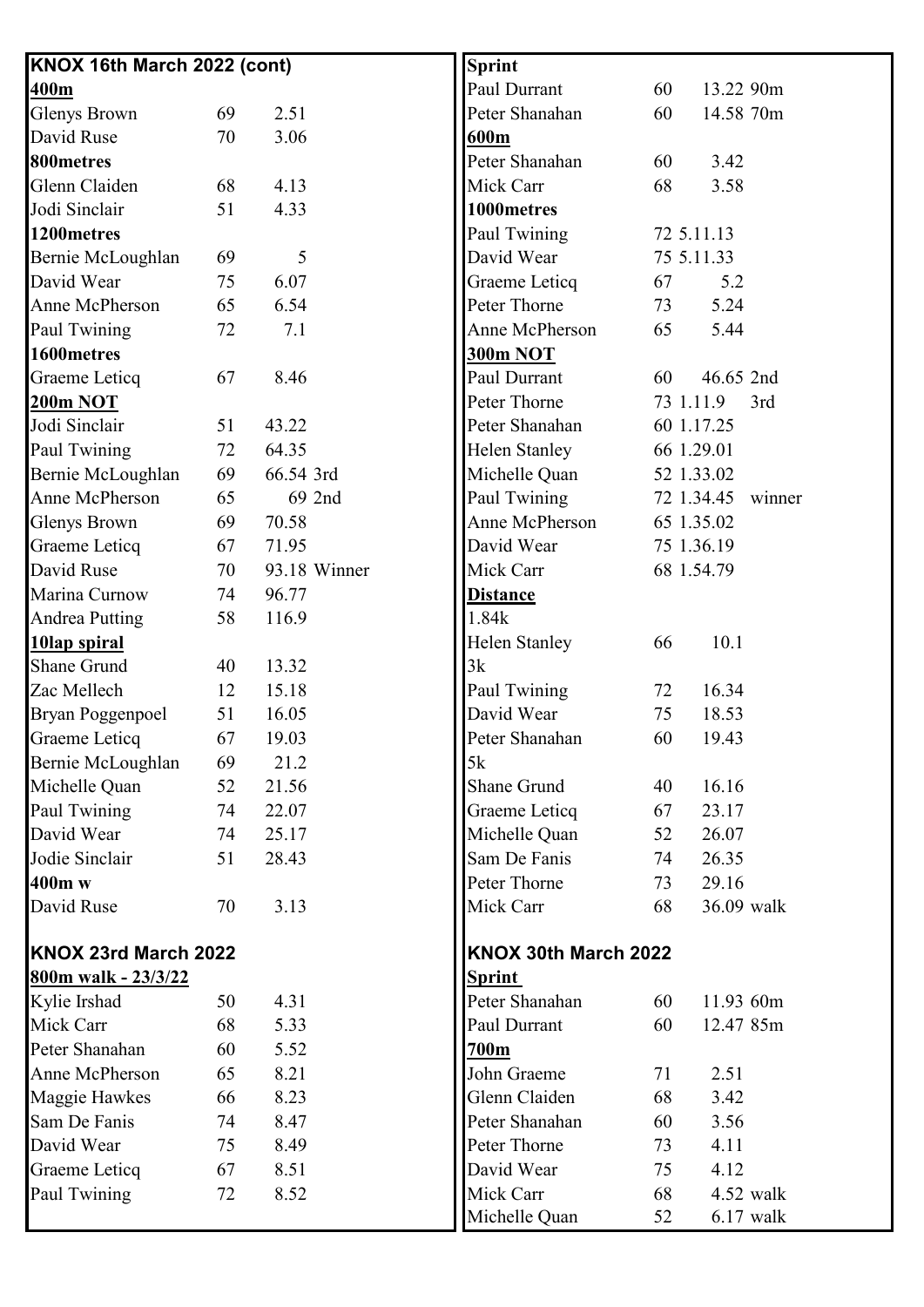| KNOX 30th March 2022 (cont) |    |              | <b>Mentone March 2nd 2022</b>                                                                                                                                                                                                    |                                                                               |                                                                                                                   |                                                                             |    |
|-----------------------------|----|--------------|----------------------------------------------------------------------------------------------------------------------------------------------------------------------------------------------------------------------------------|-------------------------------------------------------------------------------|-------------------------------------------------------------------------------------------------------------------|-----------------------------------------------------------------------------|----|
| 1100metres                  |    |              | 500m E.T. Walk                                                                                                                                                                                                                   |                                                                               | <b>Clock</b>                                                                                                      | Diff                                                                        |    |
| Paul Twining                | 72 | 6.22         | Sylvia Machin                                                                                                                                                                                                                    | 80                                                                            | 3.46                                                                                                              | 0.01                                                                        |    |
| 1500metres                  |    |              | Julian Boland                                                                                                                                                                                                                    | 58                                                                            | 3.07                                                                                                              | 0.02                                                                        |    |
| Graeme Leticq               | 67 | 7.08         | Emma Wishart                                                                                                                                                                                                                     | 45                                                                            | 3.36                                                                                                              | $-0.04$                                                                     |    |
| Helen Stanley               | 66 | 7.14         | <b>Kevin Cassidy</b>                                                                                                                                                                                                             | 61                                                                            | 2.15                                                                                                              | $-0.05$                                                                     |    |
| 300m NOT                    |    |              | Ian Beaumont                                                                                                                                                                                                                     | 85                                                                            | 5.04                                                                                                              | 0.06                                                                        |    |
| Paul Durrant                | 60 | 48.93 winner | <b>Iris Boulton</b>                                                                                                                                                                                                              | 73                                                                            | 3.59                                                                                                              | $-0.11$                                                                     |    |
| John Graeme                 | 71 | 64.47        | John Zeleznikow                                                                                                                                                                                                                  | 71                                                                            | 4.34                                                                                                              | $-0.11$                                                                     |    |
| <b>Helen Stanley</b>        | 66 | 73.21        | <b>Michael Boulton</b>                                                                                                                                                                                                           | 67                                                                            | 4.06                                                                                                              | $-0.14$                                                                     |    |
| Peter Shanahan              | 60 | 118.29 3rd   | <b>John Mathew</b>                                                                                                                                                                                                               | 85                                                                            | 5.15                                                                                                              | 0.15                                                                        |    |
| Peter Thorne                | 73 | 123 2nd      | Mila Wishart                                                                                                                                                                                                                     | Inv                                                                           | 4.47                                                                                                              | 0.32                                                                        |    |
| Paul Twining                | 72 | 133.55       | Jarvis Wishart                                                                                                                                                                                                                   | Inv                                                                           | 4.38                                                                                                              | 0.46                                                                        |    |
| David Wear                  | 75 | 143.39       | Helen Bryan                                                                                                                                                                                                                      | 51                                                                            | 6.05                                                                                                              | 1.00                                                                        |    |
| Mick Carr                   | 68 | 158.94       | Jeanne Bryan                                                                                                                                                                                                                     | 79                                                                            | 6.05                                                                                                              | 1.10                                                                        |    |
| Graeme Leticq               | 67 | 200.19       | Gillian Bryan                                                                                                                                                                                                                    | 53                                                                            | 6.04                                                                                                              | 1.14                                                                        |    |
| Glenys Brown                | 69 | 209.73       | 1000m Self H/cap                                                                                                                                                                                                                 |                                                                               | <b>Clock</b>                                                                                                      | <u>Actual</u>                                                               |    |
| Michelle Quan               | 52 | 215.1        | Sam Turner                                                                                                                                                                                                                       | Inv                                                                           | 5.51.8                                                                                                            | 5.01.8                                                                      |    |
| <b>Distance</b>             |    |              | Sandra Wynne                                                                                                                                                                                                                     | 70                                                                            | 5.59.2                                                                                                            | 5.07.2                                                                      |    |
| 800 metres                  |    |              | Emma Wishart                                                                                                                                                                                                                     | 45                                                                            | 6.00.3                                                                                                            | 5.30.3                                                                      |    |
| John Graeme                 | 72 | 4.01         | <b>Greg Hughes</b>                                                                                                                                                                                                               | 63                                                                            | 6.07.4                                                                                                            | 5.58.4                                                                      |    |
| Michelle Quan               | 52 | 8.07 walk    | Martin O'Malley                                                                                                                                                                                                                  | 67                                                                            | 7.13.3                                                                                                            | 5.35.3                                                                      |    |
| 2k                          |    |              | <b>Ashley Page</b>                                                                                                                                                                                                               | 81                                                                            |                                                                                                                   | 5.16.9                                                                      | dq |
| David Wear                  | 75 | 11.23        | <b>Ashley Birrell</b>                                                                                                                                                                                                            | 77                                                                            |                                                                                                                   | 5.20.6                                                                      | dq |
| Peter Shanahan              | 60 | 12.54        | Col Waring                                                                                                                                                                                                                       | 76                                                                            |                                                                                                                   | 4.18.2                                                                      | dq |
| 2.54k                       |    |              | <b>Avril Britter</b>                                                                                                                                                                                                             | 63                                                                            |                                                                                                                   | 5.10.9                                                                      | dq |
| <b>Helen Stanley</b>        | 66 | 12.09        | Gemma Mackay                                                                                                                                                                                                                     | Inv                                                                           |                                                                                                                   | 4.26.6                                                                      | dq |
| 4k                          |    |              | <u>4 Laps Road Self H/cap</u>                                                                                                                                                                                                    |                                                                               | <b>Clock</b>                                                                                                      | <b>Actual</b>                                                               |    |
| Paul Twining                | 72 | 19.47        | Sandra Wynne                                                                                                                                                                                                                     | 70                                                                            | 22.10                                                                                                             | 20.20                                                                       |    |
| Glenn Claiden               | 68 | 21.32        | <b>Ashley Birrell</b>                                                                                                                                                                                                            | 77                                                                            | 23.02                                                                                                             | 23.02                                                                       |    |
| Graeme Leticq               | 67 | 22.06        | <b>Avril Britter</b>                                                                                                                                                                                                             | 63                                                                            | 23.14                                                                                                             | 21.54                                                                       |    |
| Mick Carr                   | 68 | 27.35 walk   | Sam Turner                                                                                                                                                                                                                       | Inv                                                                           | 23.44                                                                                                             | 22.44                                                                       |    |
|                             |    |              | Martin O'Malley                                                                                                                                                                                                                  | 67                                                                            | 24.42                                                                                                             | 19.42                                                                       |    |
|                             |    |              | 200m H/cap                                                                                                                                                                                                                       |                                                                               | <b>Clock</b>                                                                                                      | <b>Metres</b>                                                               |    |
|                             |    |              | Oli Turner                                                                                                                                                                                                                       | Inv                                                                           | 24.35                                                                                                             | 80                                                                          |    |
|                             |    |              | Sam Turner                                                                                                                                                                                                                       | Inv                                                                           | 25.43                                                                                                             | 80                                                                          |    |
|                             |    |              | <b>Glad Wishart</b>                                                                                                                                                                                                              | 78                                                                            | 25.97                                                                                                             | 73                                                                          |    |
|                             |    |              |                                                                                                                                                                                                                                  |                                                                               |                                                                                                                   |                                                                             |    |
|                             |    |              |                                                                                                                                                                                                                                  |                                                                               |                                                                                                                   |                                                                             |    |
|                             |    |              |                                                                                                                                                                                                                                  |                                                                               |                                                                                                                   |                                                                             |    |
|                             |    |              |                                                                                                                                                                                                                                  |                                                                               |                                                                                                                   |                                                                             |    |
|                             |    |              |                                                                                                                                                                                                                                  |                                                                               |                                                                                                                   |                                                                             |    |
|                             |    |              |                                                                                                                                                                                                                                  |                                                                               |                                                                                                                   |                                                                             |    |
|                             |    |              |                                                                                                                                                                                                                                  |                                                                               |                                                                                                                   |                                                                             |    |
|                             |    |              |                                                                                                                                                                                                                                  |                                                                               |                                                                                                                   |                                                                             |    |
|                             |    |              |                                                                                                                                                                                                                                  |                                                                               |                                                                                                                   |                                                                             |    |
|                             |    |              |                                                                                                                                                                                                                                  |                                                                               |                                                                                                                   |                                                                             |    |
|                             |    |              |                                                                                                                                                                                                                                  |                                                                               |                                                                                                                   |                                                                             |    |
|                             |    |              |                                                                                                                                                                                                                                  |                                                                               |                                                                                                                   |                                                                             |    |
|                             |    |              | <b>Avril Britter</b><br>Vivienne Cash<br>Ron Arthur<br>John Mackay<br>Julian Boland<br>Stephen Wishart<br>John Mathew<br>Mila Wishart<br><b>Bob Wishart</b><br>Kevin Cassidy<br>Gemma Mackay<br>Jarvis Wishart<br>Peter Humphris | 63<br>70<br>82<br>54<br>58<br>49<br>85<br>Inv<br>80<br>61<br>Inv<br>Inv<br>72 | 26.00<br>26.47<br>26.48<br>26.71<br>26.96<br>27.31<br>27.66<br>28.45<br>29.05<br>29.21<br>31.06<br>33.01<br>38.31 | 69<br>41<br>55<br>20<br>43<br>20<br>110<br>45<br>32<br>75<br>15<br>60<br>65 |    |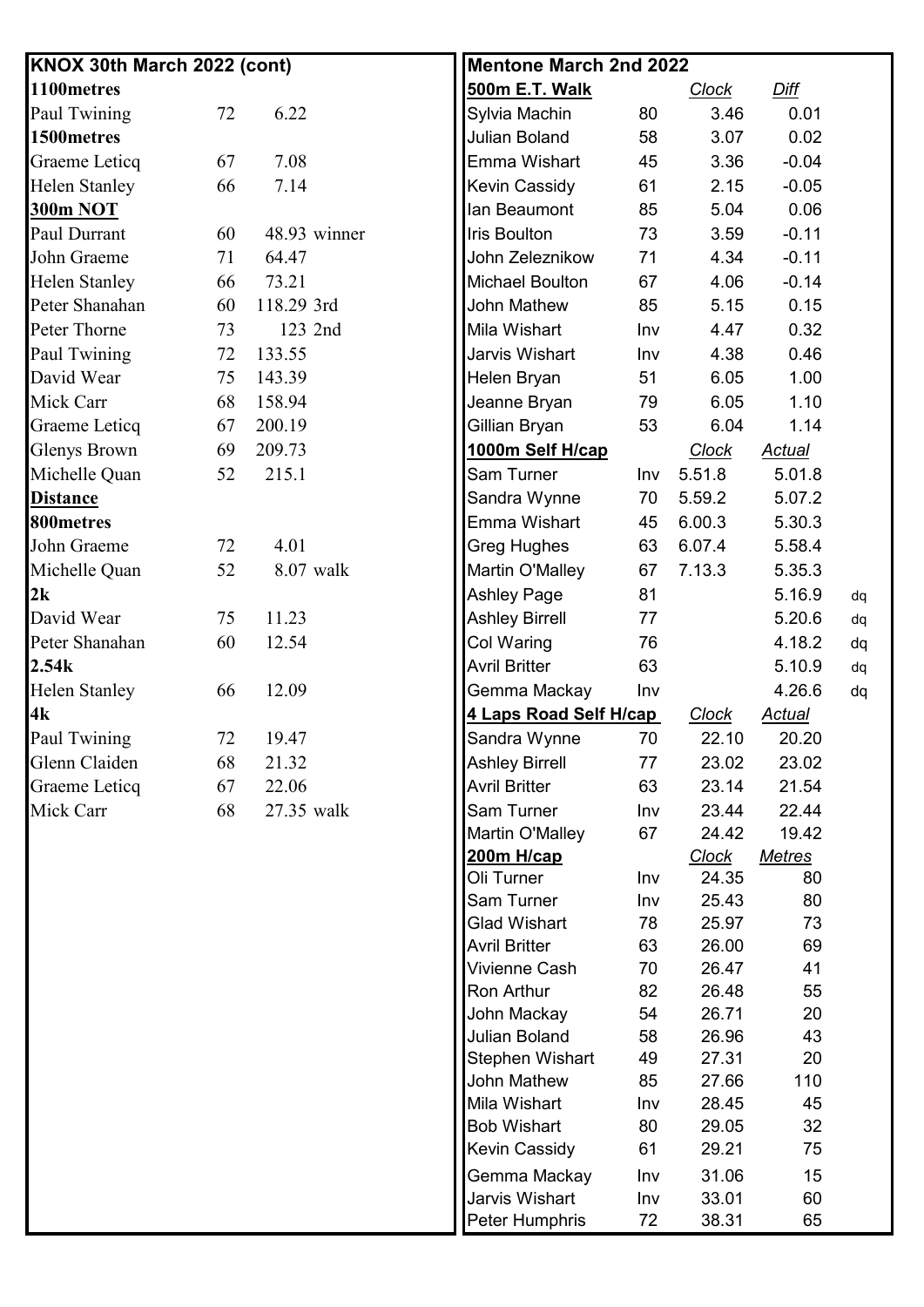| Mentone March 2nd 2022 (cont) |     |              |               | Vivienne Cash  | 70                             | 25.99 | 0.99         | $\mathbf{1}$ |                |
|-------------------------------|-----|--------------|---------------|----------------|--------------------------------|-------|--------------|--------------|----------------|
| 2 x 800m Relay Walk           |     |              |               |                | John Cain                      | 61    | 28.03        | $-2.97$      | $\mathbf{1}$   |
| <b>Julian Boland</b>          | 58  | 23.28        |               |                | Emma Wishart                   | 45    | 30.20        | $-3.00$      | $\mathbf{1}$   |
| John Zeleznikow               | 71  |              |               |                | John Mackay                    | 54    | 20.80        | $-3.20$      | $\mathbf{1}$   |
| <b>Kevin Cassidy</b>          | 61  | 23.54        |               |                | Jarvis Wishart                 | Inv   | 34.25        | $-3.75$      |                |
| John Mathew                   | 85  |              |               |                | Peter Humphris                 | 72    | 41.38        | 7.88         | $\mathbf{1}$   |
| Emma Wishart                  | 45  | 24.37        |               |                | Greg Hughes                    | 63    | 41.91        | $-9.09$      | $\mathbf{1}$   |
| <b>Jarvis Wishart</b>         | Inv |              |               |                | John Mathew                    | 85    | 20.30        | (60m)        |                |
| <b>Glad Wishart</b>           | 78  | 24.52        |               |                | 3 Km E.T.- 9/3/22              |       | <b>Clock</b> | <b>Diff</b>  |                |
| Sylvia Machin                 | 80  |              |               |                | <b>Helen Castel</b>            | 59    | 17.20        | $-0.10$      |                |
| <b>Iris Boulton</b>           | 73  | 26.20        |               |                | <b>Ralph Bennett</b>           | 80    | 17.19        | $-0.41$      |                |
| <b>Michael Boulton</b>        | 67  |              |               |                | <b>Avril Britter</b>           | 63    | 18.09        | $-0.49$      |                |
| Mila Wishart                  | Inv | 26.40        |               |                | <b>Ashley Birrell</b>          | 77    | 18.59        | 1.09         |                |
| <b>Stephen Wishart</b>        | 49  |              |               |                | Sandra Wynne                   | 70    | 17.28        | $-1.22$      |                |
|                               |     |              |               |                | Lydia Rands                    | 33    | 18.11        | $-3.49$      |                |
| <b>Mentone March 9th 2022</b> |     |              |               |                | 3000m E.T. Walk *Agg Event*    |       |              |              |                |
| 600m E.T. Walk                |     | <b>Clock</b> | Diff          |                |                                |       | <b>Clock</b> | Diff         | Pts            |
| Bev Hugo                      | 82  | 5.07         | 0.00          |                | Kevin Cassidy                  | 61    | 15.59        | $-0.01$      | $\overline{7}$ |
| lan Beaumont                  | 85  | 6.04         | 0.01          |                | Iris Boulton                   | 73    | 26.05        | 0.05         | 5              |
| Maureen Seedsman              | 84  | 4.47         | 0.02          |                | <b>Michael Boulton</b>         | 67    | 27.04        | $-0.06$      | $\overline{4}$ |
| <b>Julian Boland</b>          | 58  | 3.46         | 0.03          |                | Sylvia Machin                  | 80    | 23.29        | $-0.09$      | 3              |
| <b>Stephen Wishart</b>        | 49  | 4.25         | 0.03          |                | <b>Geoff Barrow</b>            | 73    | 22.12        | 0.17         | $\overline{2}$ |
| <b>Iris Boulton</b>           | 73  | 4.51         | $-0.04$       |                | Dawn Bennett                   | 77    | 26.48        | 0.18         | $\mathbf{1}$   |
| <b>Michael Boulton</b>        | 67  | 5.01         | $-0.04$       |                | lan Beaumont                   | 85    | 31.27        | $-0.23$      | $\mathbf{1}$   |
| Joan Clarke                   | 86  | 6.12         | $-0.05$       |                | Bev Hugo                       | 82    | 27.09        | $-0.37$      | $\mathbf{1}$   |
| <b>Ralph Bennett</b>          | 80  | 3.45         | $-0.05$       |                | Julian Boland                  | 58    | 20.10        | 0.47         | $\mathbf{1}$   |
| <b>Kevin Cassidy</b>          | 61  | 2.49         | $-0.06$       |                | <b>Greg Hughes</b>             | 63    | 26.42        | 0.54         | $\mathbf{1}$   |
| Dawn Bennett                  | 77  | 5.06         | 0.06          |                | Maureen Seedsman               | 84    | 26.47        | 0.57         | $\mathbf 1$    |
| Sylvia Machin                 | 80  | 4.36         | 0.06          |                | Joan Clarke                    | 86    | 31.39        | $-2.01$      | $\mathbf{1}$   |
| Jarvis Wishart                | Inv | 4.34         | 0.14          |                | Helen Bryan                    | 51    | 36.20        | $-2.40$      | $\mathbf{1}$   |
| John Mathew                   | 85  | 6.28         | 0.28          |                | Jeanne Bryan                   | 79    | 36.20        | $-3.40$      |                |
| Emma Wishart                  | 45  | 4.16         | 0.36          |                | <b>Gill Russon</b>             | 53    | 36.20        | $-3.40$      | 1              |
| <b>Jill Russon</b>            | 53  | 6.51         | 0.36          |                |                                |       |              |              |                |
| Helen Bryan                   | 51  | 6.52         | 0.42          |                | <b>Mentone March 16th 2022</b> |       |              |              |                |
| Jeanne Bryan                  | 79  | 6.52         | 0.47          |                | 100m E.T.                      |       | <b>Clock</b> | Diff         |                |
| 1 Mile Self H/cap *Agg Event* |     |              |               |                | Vivienne Cash                  | 70    | 16.29        | $-0.01$      |                |
|                               |     | <b>Clock</b> | <u>Actual</u> | Pts            | <b>Bob Wishart</b>             | 80    | 16.09        | $-0.01$      |                |
| <b>Ashley Birrell</b>         | 77  | 11.16.7      | 8.43.7        | $\overline{7}$ | Stephen Wishart                | 49    | 13.98        | 0.18         |                |
| Sandra Wynne                  | 70  | 11.19.7      | 8.49.7        | 5              | <b>Avril Britter</b>           | 63    | 19.44        | $-0.53$      |                |
| Marlene Gourlay               | 70  | 11.23.0      | 7.08.0        | 4              | Gemma Mackay                   | Inv   | 15.19        | 0.69         |                |
| <b>Helen Castel</b>           | 59  | 11.35.3      | 8.35.3        | $\mathbf{3}$   | Mila Wishart                   | Inv   | 18.71        | 1.48         |                |
| <b>Greg Hughes</b>            | 63  | 11.49.0      | 9.09.0        | $\overline{2}$ | Emma Wishart                   | 45    | 18.84        | 1.52         |                |
| <b>Avril Britter</b>          | 63  | dq           | 8.56.8        | $\mathbf{1}$   | <b>Glad Wishart</b>            | 78    | 21.80        | 1.80         |                |
| <b>Abby Farmer</b>            | 50  | dq           | 8.46.3        | $\mathbf{1}$   | Jarvis Wishart                 | Inv   | 21.54        | 2.34         |                |
| 150m E.T. * Agg Event*        |     |              |               |                | John Mathew                    | 85    | 29.65        | $-3.35$      |                |
|                               |     | <b>Clock</b> | <u>Diff</u>   | $P$ ts         | Peter Humphris                 | 72    | 25.70        | 6.50         |                |
| <b>Julian Boland</b>          | 58  | 29.99        | 0.00          | $\overline{7}$ | 5 Km E.T. *Agg Event*          |       | <u>Clock</u> |              |                |
| <b>Ron Arthur</b>             | 82  | 27.06        | $-0.24$       | $\,$ 5 $\,$    | Sandra Wynne                   | 70    | 30.35        |              |                |
| <b>Stephen Wishart</b>        | 49  | 22.10        | $-0.49$       | 4              | Stephen Bird                   | 59    | 25.05        |              |                |
| <b>Bob Wishart</b>            | 80  | 25.36        | $-0.64$       | 3              | <b>Avril Britter</b>           | 63    | 30.36        |              |                |
| <b>Glad Wishart</b>           | 77  | 34.71        | 0.66          | $\overline{2}$ | <b>Ashley Birrell</b>          | 77    | 39.12        |              |                |
| Gemma Mackay                  | 63  | 24.84        | 0.84          |                |                                |       |              |              |                |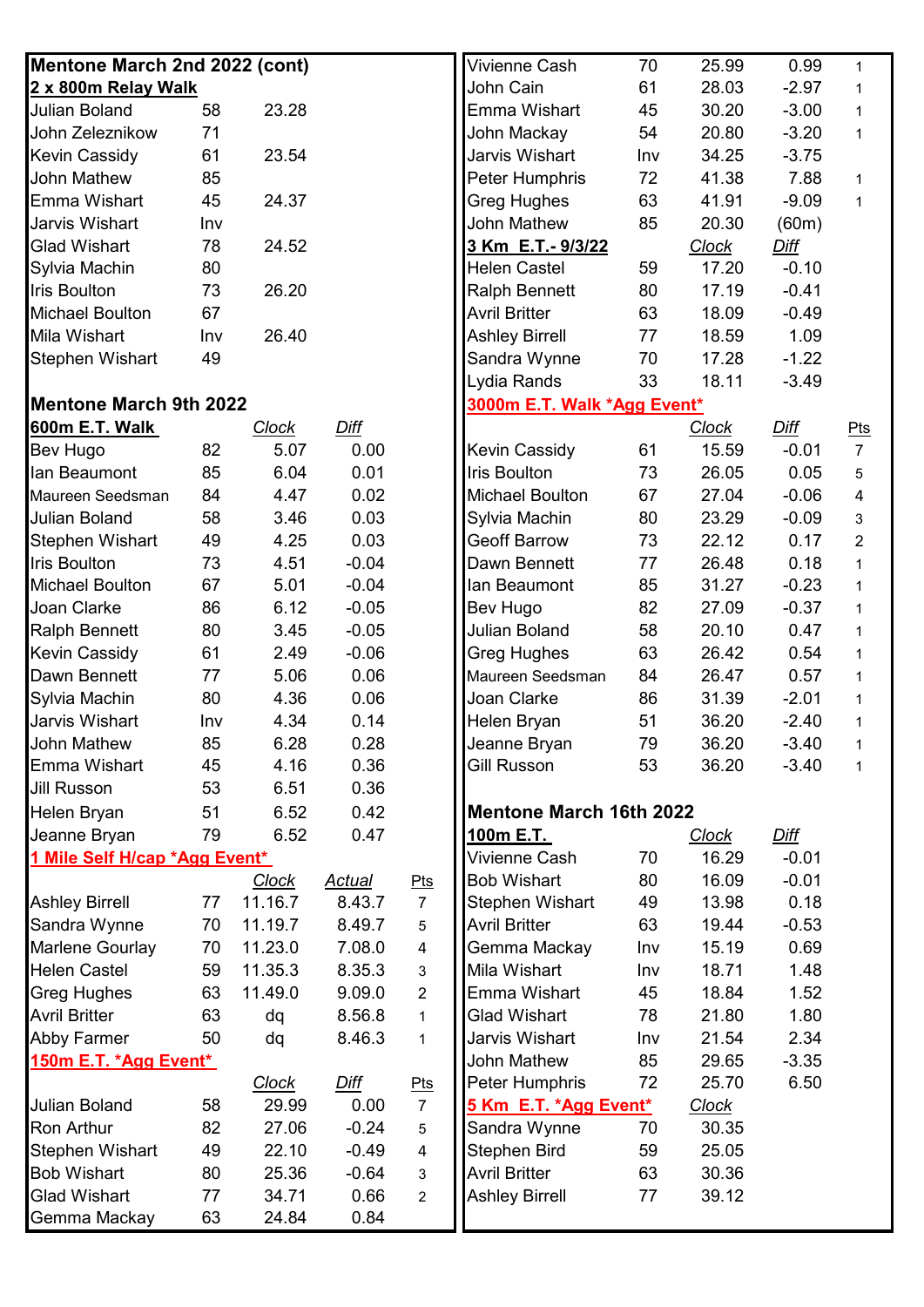| Mentone March 16th 2022 (cont) |     |              |             |                           | <b>Mentone March 23rd 2022</b> |              |               |  |
|--------------------------------|-----|--------------|-------------|---------------------------|--------------------------------|--------------|---------------|--|
| 800m E.T. Walk                 |     | <b>Clock</b> | Diff        | 1500m Self H/cap          |                                | <b>Clock</b> | <b>Actual</b> |  |
| <b>Michael Boulton</b>         | 67  | 6.45         | 0.00        | <b>Ashley Page</b>        | 81                             | 8.50.2       | 8.13.2        |  |
| <b>Greg Hughes</b>             | 63  | 6.13         | 0.01        | <b>Avril Britter</b>      | 63                             | 8.54.6       | 8.26.6        |  |
| <b>Iris Boulton</b>            | 73  | 6.35         | 0.05        | <b>Col Waring</b>         | 76                             | 8.57.9       | 6.59.9        |  |
| Helen Bryan                    | 51  | 9.53         | $-0.07$     | <b>Greg Hughes</b>        | 63                             | 9.10.3       | 9.10.3        |  |
| Joan Clarke                    | 86  | 8.12         | $-0.07$     | <b>Ashley Birrell</b>     | 77                             | 9.15.9       | 8.13.9        |  |
| Sylvia Machin                  | 80  | 6.17         | 0.07        | Sandra Wynne              | 70                             | dq           | 8.09.7        |  |
| Dawn Bennett                   | 77  | 6.52         | 0.07        | Stephen Bird              | 58                             | dq           | 6.40.6        |  |
| <b>Kevin Cassidy</b>           | 61  | 3.52         | $-0.08$     | <b>Helen Castel</b>       | 59                             | dq           | 7.41.1        |  |
| <b>Stephen Wishart</b>         | 49  | 6.01         | $-0.11$     | 400m E.T. Walk            |                                | <b>Clock</b> | <b>Diff</b>   |  |
| Emma Wishart                   | 45  | 5.37         | $-0.11$     | Michael Boulton           | 67                             | 3.10         | 0.00          |  |
| <b>Julian Boland</b>           | 58  | 5.09         | 0.12        | Sylvia Machin             | 80                             | 2.56         | 0.01          |  |
| <b>Gill Russon</b>             | 53  | 9.53         | 0.13        | Julian Boland             | 58                             | 3.04         | $-0.02$       |  |
| John Zeleznikow                | 71  | 8.05         | 0.15        | Maureen Seedsman          | 84                             | 3.02         | $-0.03$       |  |
| Bev Hugo                       | 82  | 7.13         | 0.18        | <b>Ralph Bennett</b>      | 80                             | 2.29         | $-0.03$       |  |
| Jeanne Bryan                   | 79  | 9.53         | 0.23        | Bev Hugo                  | 82                             | 3.24         | 0.03          |  |
| Debbie Thomson                 | 64  | 9.15         | 0.25        | Ian Beaumont              | 85                             | 4.03         | 0.04          |  |
| <b>Jarvis Wishart</b>          | Inv | 6.02         | $-0.38$     | John Mathew               | 85                             | 4.04         | 0.04          |  |
| Ruth-Mary F'bridge             | 84  | 7.20         | $-0.40$     | <b>Iris Boulton</b>       | 73                             | 3.06         | $-0.04$       |  |
| John Mathew                    | 85  | 8.13         | $-0.47$     | Greg Hughes               | 63                             | 3.01         | $-0.06$       |  |
| 900m E.T.                      |     | <b>Clock</b> | <b>Diff</b> | Jarvis Wishart            | Inv                            | 3.30         | $-0.07$       |  |
| Sandra Wynne                   | 70  | 4.36.7       | $-1.3$      | Emma Wishart              | 45                             | 2.37         | $-0.08$       |  |
| <b>Avril Britter</b>           | 63  | 4.45.6       | $-4.4$      | Dawn Bennett              | 77                             | 3.12         | $-0.08$       |  |
| Peta Lough                     | 31  | 4.48.7       | $-11.3$     | John Zeleznikow           | 71                             | 3.32         | $-0.20$       |  |
| <b>Ashley Birrell</b>          | 77  | 4.32.5       | $-12.5$     | Ruth-Mary F'bridge        | 84                             | 3.35         | 0.35          |  |
| <b>Helen Castel</b>            | 59  | 4.25.2       | $-19.8$     | Stephen Wishart           | 49                             | 2.38         | $-0.37$       |  |
| <b>Greg Hughes</b>             | 63  | 5.35.0       | 1.00.0      | <b>Margaret Beaumont</b>  | 84                             | 5.02         | 0.42          |  |
| 1500m/ 5000m E.T. Walk         |     |              |             | Joan Clarke               | 86                             | 5.02         | 0.53          |  |
| 1500m                          |     | <b>Clock</b> | Diff        | 120m E.T.                 |                                | <b>Clock</b> | Diff          |  |
| <b>Greg Hughes</b>             | 63  | 12.29        | $-0.01$     | Jarvis Wishart            | Inv                            | 26.38        | 0.13          |  |
| <b>Julian Boland</b>           | 58  | 9.26         | 0.06        | <b>Glad Wishart</b>       | 78                             | 26.68        | 0.38          |  |
| Dawn Bennett                   | 77  | 12.51        | $-0.09$     | ***<br><b>Bob Wishart</b> | 80                             | 19.78        | 0.43          |  |
| <b>Iris Boulton</b>            | 73  | 12.42        | $-0.18$     | <b>Avril Britter</b>      | 63                             | 24.16        | 0.43          |  |
| <b>Michael Boulton</b>         | 67  | 13.35        | $-0.25$     | ***<br>Vivienne Cash      | 70                             | 20.51        | 0.51          |  |
| <b>Kevin Cassidy</b>           | 61  | 8.10         | 0.30        | Ron Arthur                | 82                             | 21.09        | $-1.41$       |  |
| Jarvis Wishart                 | Inv | 13.22        | 0.37        | ***<br><b>Greg Hughes</b> | 63                             | 27.29        | $-1.71$       |  |
| Helen Bryan                    | 51  | 18.09        | $-0.51$     | Stephen Wishart***        | 49                             | 17.35        | 2.25          |  |
| <b>Gill Russon</b>             | 53  | 18.09        | $-1.21$     | Emma Wishart              | 45                             | 23.45        | 2.25          |  |
| Jeanne Bryan                   | 79  | 18.09        | $-1.51$     | ***<br>John Mathew        | 85                             | 41.07        | 5.07          |  |
| John Mathew                    | 85  | 20.03        | 4.03        | <u>4 Km E.T.</u>          |                                | <b>Clock</b> | <u>Diff</u>   |  |
| 5000m                          |     |              |             | Sandra Wynne              | 70                             | 23.48        | $-0.02$       |  |
| John Zeleznikow                | 82  | 50.10        | $-0.20$     | <b>Ashley Page</b>        | 81                             | 23.31        | $-0.22$       |  |
| ***<br><b>Ralph Bennett</b>    | 80  | 36.15        | $-1.15$     | <b>Avril Britter</b>      | 63                             | 25.25        | 0.31          |  |
| Sylvia Machin                  | 80  | 42.28        | 2.48        | <b>Helen Castel</b>       | 59                             | 23.29        | $-0.31$       |  |
|                                |     |              |             | Stephen Bird              | 59                             | 19.49        | $-0.41$       |  |
|                                |     |              |             |                           |                                |              |               |  |
|                                |     |              |             |                           |                                |              |               |  |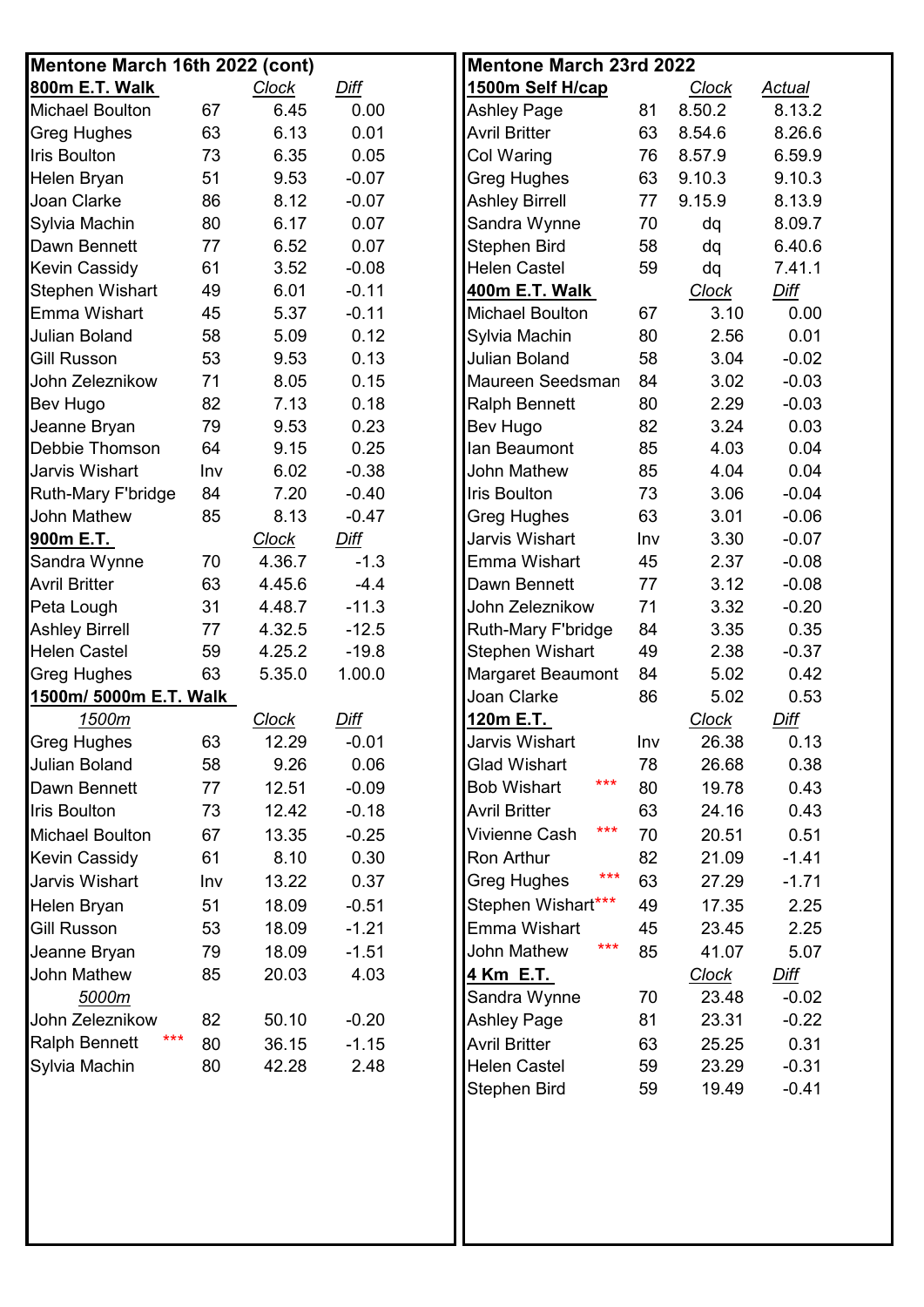| Mentone March 23rd 2022 (cont)                     |     |                        |                    | 110m E.T.              |     | <b>Clock</b> | <b>Diff</b> |  |
|----------------------------------------------------|-----|------------------------|--------------------|------------------------|-----|--------------|-------------|--|
| 2000m E.T. Walk                                    |     | <b>Clock</b>           | Diff               | <b>Bob Wishart</b>     | 80  | 17.85        | 0.00        |  |
| <b>Michael Boulton</b>                             | 67  | 18.11                  | 0.01               | Greg Hughes            | 63  | 22.12        | $-0.05$     |  |
| <b>Iris Boulton</b>                                | 73  | 16.43                  | 0.03               | Vivienne Cash          | 70  | 18.15        | $-0.05$     |  |
| <b>Greg Hughes</b>                                 | 63  | 16.21                  | 0.05               | <b>Ron Arthur</b>      | 82  | 19.13        | $-0.57$     |  |
| Sylvia Machin                                      | 80  | 15.37                  | 0.07               | <b>Glad Wishart</b>    | 78  | 23.14        | $-0.82$     |  |
| Dawn Bennett                                       | 77  | 17.12                  | $-0.08$            | Stephen Wishart        | 49  | 16.62        | 1.12        |  |
| <b>Julian Boland</b>                               | 58  | 17.02                  | $-0.13$            | Mila Wishart           | Inv | 20.12        | 1.62        |  |
| Maureen Seedsman                                   | 84  | 17.01                  | $-0.13$            | <b>Emma Wishart</b>    | 45  | 21.68        | $-2.48$     |  |
| Joan Clarke                                        | 86  | 21.40                  | $-0.20$            | <b>John Mathew</b>     | 85  | 35.80        | 2.80        |  |
| lan Beaumont                                       | 85  | 21.35                  | 0.25               | Jarvis Wishart         | Inv | 24.10        | 3.95        |  |
| Bev Hugo                                           | 82  | 18.26                  | 0.27               | <b>Helen Castel</b>    | 59  | 20.20        | $-5.80$     |  |
| Ruth-Mary F'bridge                                 | 84  | 18.34                  | 0.34               | 5 Lap Spiral E.T. Walk |     | <b>Clock</b> | Diff        |  |
| <b>Ralph Bennett</b>                               | 80  | 12.46                  | $-0.44$            | <b>Ralph Bennett</b>   | 80  | 13.31        | 0.01        |  |
| Margaret Beaumont                                  | 84  | 23.56                  | 0.56               | Joan Clarke            | 87  | 23.26        | $-0.04$     |  |
| John Zeleznikow                                    | 71  | 18.23                  | $-1.22$            | Dawn Bennett           | 77  | 17.37        | 0.07        |  |
| <b>John Mathew</b>                                 | 85  | 27.00                  | 2.00               | lan Beaumont           | 85  | 22.30        | $-0.08$     |  |
|                                                    |     |                        |                    | Iris Boulton           | 73  | 17.41        | $-0.19$     |  |
| <b>Mentone March 30th 2022</b>                     |     |                        |                    | Maureen Seedsman       | 84  | 17.40        | $-0.20$     |  |
| 500m E.T. Walk                                     |     | <b>Clock</b>           | Diff               | Bev Hugo               | 82  | 19.22        | $-0.21$     |  |
| Joan Clarke                                        | 87  | 5.07                   | 0.01               | John Mathew            | 64  | 26.30        | 0.30        |  |
| Sylvia Machin                                      | 80  | 3.46                   | 0.01               | Margaret Beaumont      | 84  | 23.26        | $-0.34$     |  |
| <b>Iris Boulton</b>                                | 73  | 3.58                   | $-0.02$            | <b>Michael Boulton</b> | 67  | 18.54        | 0.44        |  |
| Maureen Seedsman                                   | 84  | 3.57                   | 0.03               | Sylvia Machin          | 80  | 16.27        | 0.47        |  |
| lan Beaumont                                       | 85  | 5.06                   | 0.03               | Greg Hughes            | 63  | 17.26        | $-1.10$     |  |
| Bev Hugo                                           | 82  | 4.19                   | 0.04               | Jim Swinden            | 68  | 17.32        | $-2.28$     |  |
| <b>Michael Boulton</b>                             | 67  | 4.00                   | $-0.05$            | Jenny Swinden          | 67  | 17.12        | $-2.48$     |  |
| Debbie Thomson                                     | 64  | 5.34                   | $-0.06$            | Helen Bryan            | 51  | 24.34        | $-3.26$     |  |
| <b>John Mathew</b>                                 | 85  | 5.07                   | 0.07               | Jeanne Bryan           | 79  | 24.34        | $-3.56$     |  |
| Dawn Bennett                                       | 77  | 4.00                   | $-0.10$            |                        |     |              |             |  |
| <b>Mila Wishart</b>                                | Inv | 4.05                   | $-0.10$            |                        |     |              |             |  |
| Emma Wishart                                       | 45  | 3.30                   | $-0.10$            |                        |     |              |             |  |
| Vivienne Cash                                      | 70  | 3.28                   | $-0.12$            |                        |     |              |             |  |
| John Cain                                          | 61  | 3.12                   | 0.12               |                        |     |              |             |  |
| <b>Greg Hughes</b>                                 | 63  | 3.43                   | 0.13               |                        |     |              |             |  |
|                                                    | 84  | 5.06                   | $-0.14$            |                        |     |              |             |  |
| <b>Margaret Beaumont</b><br><b>Stephen Wishart</b> | 49  | 3.23                   | $-0.15$            |                        |     |              |             |  |
| Jarvis Wishart                                     | Inv | 4.05                   | 0.15               |                        |     |              |             |  |
| Jeanne Bryan                                       | 79  | 6.00                   | 0.40               |                        |     |              |             |  |
| Helen Bryan                                        | 51  | 6.00                   | 0.50               |                        |     |              |             |  |
| 800m E.T                                           |     |                        |                    |                        |     |              |             |  |
| Col Waring                                         | 76  | <u>Clock</u><br>3.21.0 | <u>Diff</u><br>5.0 |                        |     |              |             |  |
|                                                    |     | 4.09.9                 | 9.1                |                        |     |              |             |  |
| <b>Greg Hughes</b>                                 | 63  |                        |                    |                        |     |              |             |  |
| <b>Ashley Page</b>                                 | 81  | 4.11.7                 | $-12.3$            |                        |     |              |             |  |
| <b>Ashley Birrell</b>                              | 77  | 3.58.2                 | $-17.2$            |                        |     |              |             |  |
| Emma Wishart                                       | 45  | 5.04.5                 | $-19.5$            |                        |     |              |             |  |
| <b>Helen Castel</b>                                | 59  | 3.45.2                 | $-19.8$            |                        |     |              |             |  |
| <b>Mila Wishart</b>                                | Inv | 5.05.4                 | $-49.6$            |                        |     |              |             |  |
| Jarvis Wishart                                     | Inv | 4.07.1                 | $-107.9$           |                        |     |              |             |  |
|                                                    |     |                        |                    |                        |     |              |             |  |
|                                                    |     |                        |                    |                        |     |              |             |  |
|                                                    |     |                        |                    |                        |     |              |             |  |
|                                                    |     |                        |                    |                        |     |              |             |  |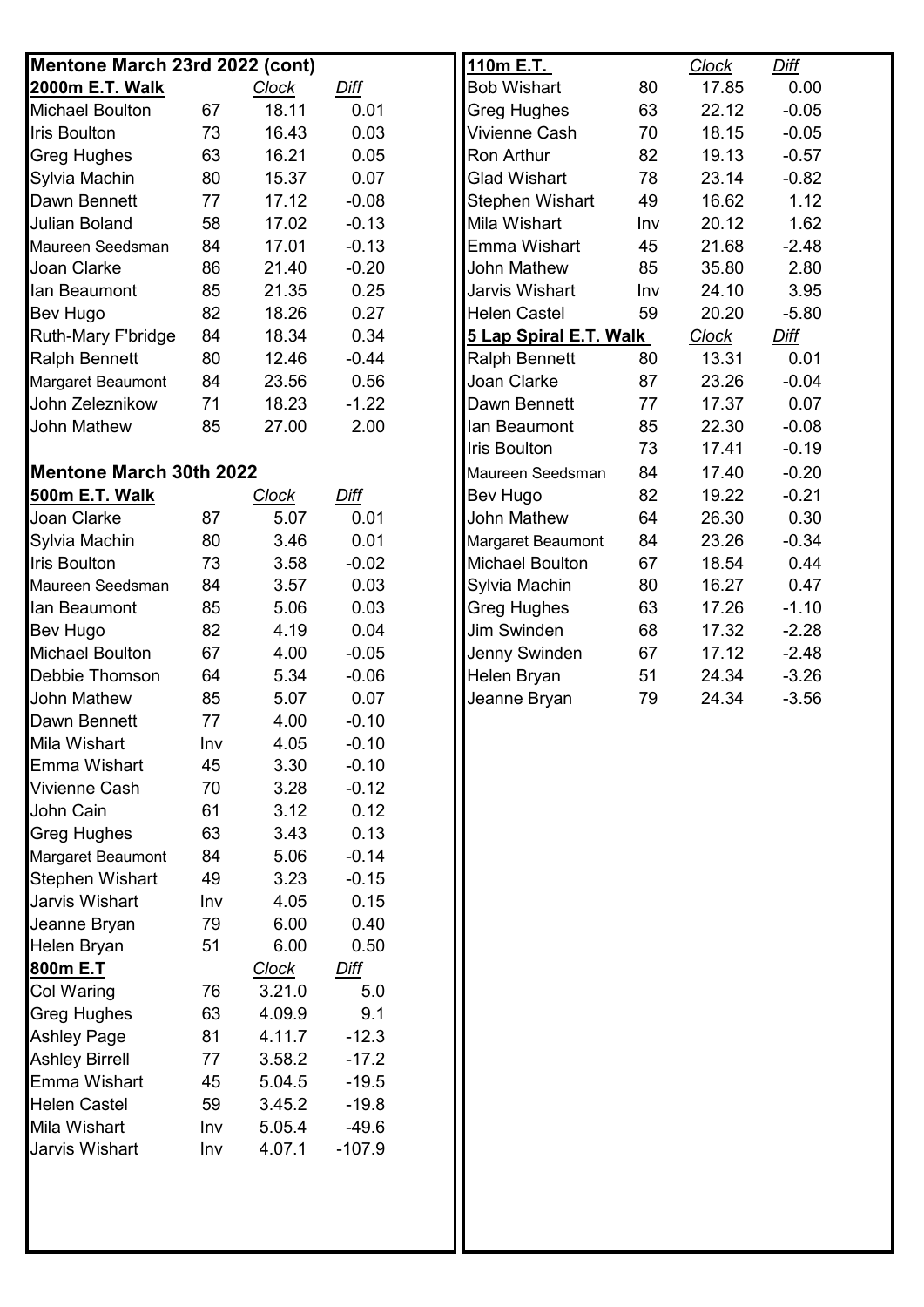| <b>SPRINGVALE March 2nd 2022</b> |    |       |       | 2500 metres road walk            |    |        |          |
|----------------------------------|----|-------|-------|----------------------------------|----|--------|----------|
| 100 metres                       |    |       | hcp.  | Peter ELLIS                      | 71 | 16.49  |          |
| Tracey HUTCHINSON                | 51 | 14.20 | 38mts | Theresia BAIRD                   | 80 | 18.33  |          |
| Alan ANDERSON                    | 30 | 14.40 | plus2 | <b>Tony DORAN</b>                | 69 | 20.09  |          |
| <b>Sayed KHATAB</b>              | 71 | 14.40 | 9.00  | <b>Jim SMITH</b>                 | 81 | 20.09  |          |
| <b>Chris McARDLE</b>             | 68 | 14.40 | 17.00 | <b>Mark McGuiness</b>            | 61 | 21.39  |          |
| lan TREGEAR                      | 71 | 14.50 | 19.00 | <b>Frank ALLEN</b>               | 77 | 22.04  |          |
| <b>Kevin PARDY</b>               | 56 | 14.60 | 8.00  | Claudio RIGA                     | 66 | 22.57  |          |
| <b>Mick COLGAN</b>               | 71 | 20.00 | 25.00 | <b>Dennis PHILLIPS</b>           | 79 | 23.24  |          |
| heat <sub>2</sub>                |    |       |       | Anand THILLAISUNDARAN            | 45 | 23.32  |          |
| Padraig BRADY                    | 39 | 14.20 | 7mts  | Mick COLGAN                      | 71 | 23.33  |          |
| Jenny FOX                        | 81 | 14.20 | 45.00 | Pam THOMAS                       | 75 | 25.03  |          |
| Dominique RUELLOT                | 70 | 14.30 | 38.00 | Iwetta                           |    | 25.03  |          |
| <b>Helen ANDERSON</b>            | 59 | 14.50 | 8.00  | Eric NEGROS                      | 58 | 25.15  |          |
| <b>Mike HALL</b>                 | 83 | 15.10 | 14.00 | <b>Helen ANDERSON</b>            | 59 | 27.30  |          |
| <b>Troy JEFFS</b>                | 47 | 15.60 | 14.00 | <b>Chris McARDLE</b>             | 68 | 27.30  |          |
| Paul WINTERTON                   | 67 | 20.60 | 19.00 | 2500 run                         |    |        |          |
| 100 metres                       |    |       |       | Kelly KUAMIS                     | 22 | 18.34  |          |
| <b>Muzafer ALI</b>               | 28 | 12.40 |       | Dominique RUELLOT                | 70 | 18.37  |          |
| <b>Alan ANDERSON</b>             | 30 | 14.20 |       | Tracey HUTCHINSON                | 51 | 18.48  |          |
| <b>Kelly KUAMIS</b>              | 22 | 15.20 |       | <b>Muzafer ALI</b>               | 28 | 19.55? |          |
| <b>Kevin PARDY</b>               | 56 | 15.70 |       |                                  |    |        |          |
| Padraig BRADY                    | 39 | 16.30 |       | <b>SPRINGVALE March 9th 2022</b> |    |        |          |
| 100 metres                       |    |       |       | 100 metres                       |    |        | hcp.     |
| Sayed KHATAB                     | 71 | 16.00 |       | Tracey HUTCHINSON                | 51 | 13.60  | 27.5 mts |
| <b>Helen ANDERSON</b>            | 59 | 17.90 |       | Padraig BRADY                    | 39 | 13.80  | 6.00     |
| Chris McARDLE                    | 68 | 18.50 |       | Alan ANDERSON                    | 30 | 13.90  | plus20   |
| Iwetta                           |    | 19.50 |       | Sayed KHATAB                     | 71 | 14.20  | 8.00     |
| <b>Lindsay OXENHAM</b>           | 72 | 23.00 |       | Mike HALL                        | 83 | 14.40  | 16.00    |
| Dominique RUELLOT                | 70 | 23.90 |       | <b>Helen ANDERSON</b>            | 59 | 14.40  | 7.00     |
| Jenny FOX                        | 81 | 27.10 |       | <b>Kevin PARDY</b>               | 56 | 14.80  | 7.50     |
| 800 metres                       |    |       |       | Dominique RUELLOT                | 70 | 15.10  | 37.00    |
| Alan ANDERSON                    | 30 | 3.05  |       | Jenny FOX                        | 81 | 16.60  | 39.00    |
| <b>Muzafer ALI</b>               | 28 | 3.13  |       | 600 metres                       |    |        |          |
| <b>Kelly KUAMIS</b>              | 22 | 3.20  |       | <b>Muzafer ALI</b>               | 28 | 1.54   |          |
| Sayed KHATAB                     | 71 | 3.27  |       | Alan ANDERSON                    | 30 | 2.08   |          |
| Dave TALBOT                      | 67 | 3.30  |       | Sayed KHATAB                     | 71 | 2.22   |          |
| Paul MULLINS                     | 81 | 4.00  |       | <b>Kelly KUAMIS</b>              | 22 | 2.27   |          |
| Padraig BRADY                    | 39 | 4.00  |       | <b>Helen ANDERSON</b>            | 59 | 2,31   |          |
| Lindsay OXENHAM                  | 72 | 4.20  |       | Padraig BRADY                    | 39 | 2.38   |          |
| <b>Frances HALTON</b>            | 65 | 5.18  |       | Neil GRAY                        | 74 | 2.46   |          |
| Claudio RIGA                     | 66 | 5.20  |       | <b>Mark McGuiness</b>            | 61 | 2.50   |          |
| 4000 metres road run             |    |       |       | <b>Kevin PARDY</b>               | 56 | 2.53   |          |
| Alan BENNIE                      | 75 | 19.31 |       | <b>Howard REES</b>               | 74 | 2.59   |          |
| <b>Howard REES</b>               | 74 | 20.21 |       | Paul WINTERTON                   | 67 | 3.00   |          |
| John INGUANTI                    | 66 | 20.47 |       | Claudio RIGA                     | 66 | 3.17   |          |
| <b>Troy JEFFS</b>                | 47 | 22.41 |       | Lindsay OXENHAM                  | 72 | 3.29   |          |
| <b>Bill IRVINE</b>               | 73 | 23.46 |       | Tracey HUTCHINSON                | 51 | 3.40   |          |
| Lindsay OXENHAM                  | 72 | 24.25 |       | 1000 metres                      |    |        |          |
| <b>Kevin PARDY</b>               | 56 | 25.17 |       | Lou BUCCIERI                     | 66 | 5.05   |          |
| Sayed KHATAB                     | 71 | 25.42 |       | lan SAVAGE                       | 59 | 5.40   |          |
| Padraig BRADY                    | 39 | 26.40 |       |                                  |    |        |          |
|                                  |    |       |       |                                  |    |        |          |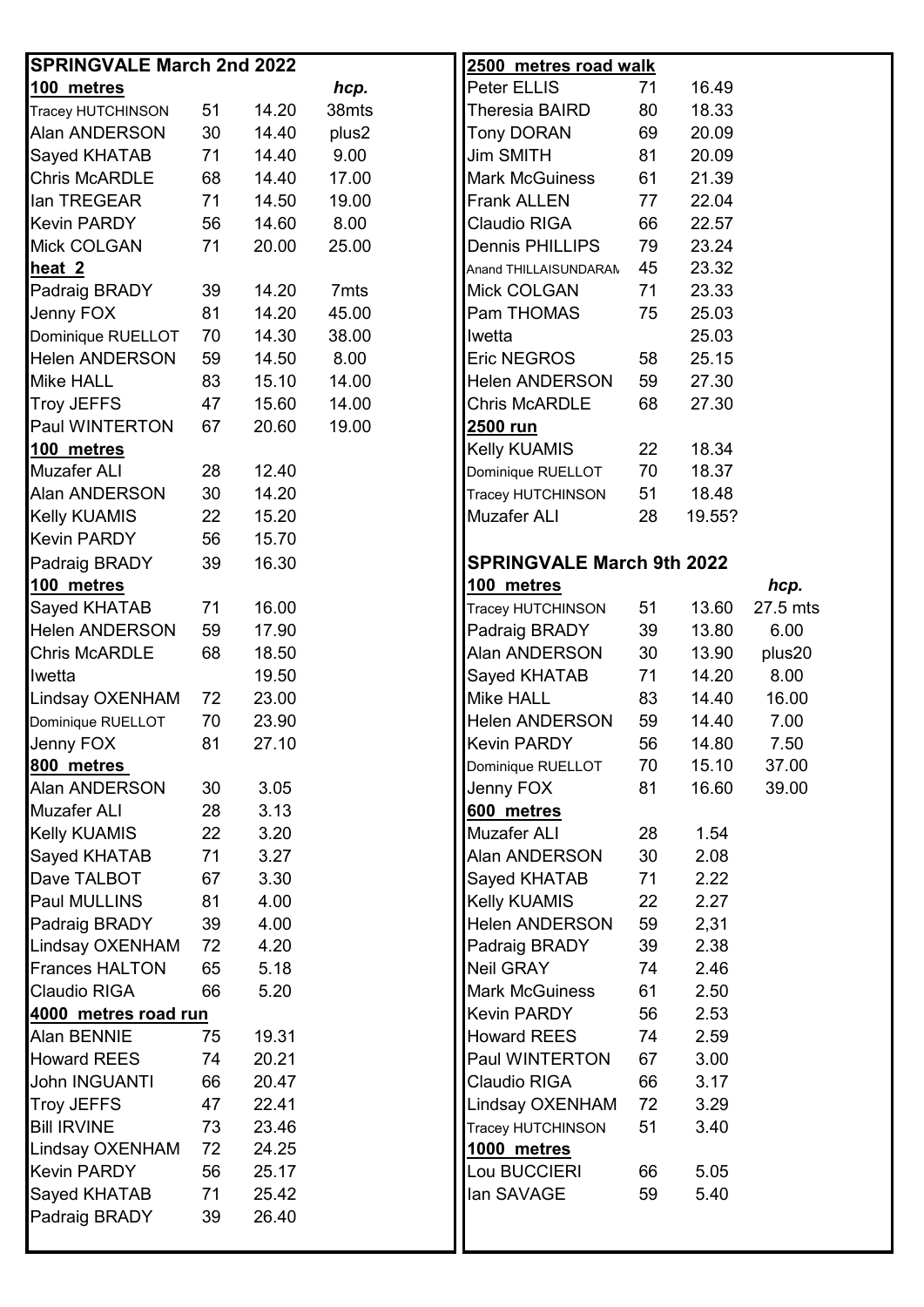| <b>SPRINGVALE March 9th 2022 (cont)</b> | <b>SPRINGVALE March 16th 2022</b>  |
|-----------------------------------------|------------------------------------|
| 100 metres                              | 80 metres ht. 1                    |
| Muzafer ALI                             | Alan ANDERSON                      |
| 28                                      | 32                                 |
| 13.40                                   | 9.90                               |
| Kelly KUAMIS                            | Muzafer ALI                        |
| 22                                      | 28                                 |
| 15.10                                   | 10.30                              |
| Sayed KHATAB                            | Padraig BRADY                      |
| 71                                      | 39                                 |
| 15.50                                   | 12.50                              |
| <b>Helen ANDERSON</b>                   | Sayed KHATAB                       |
| 16.30                                   | 71                                 |
| 59                                      | 13.60                              |
| Mike HALL<br>83<br>17.60                | heat 2                             |
| 70                                      | <b>Helen ANDERSON</b>              |
| 24.40                                   | 13.30                              |
| Dominique RUELLOT                       | 59                                 |
| Lindsay OXENHAM                         | <b>Chris McARDLE</b>               |
| 72                                      | 68                                 |
| 24.10                                   | 14.40                              |
| Claudio RIGA                            | 51                                 |
| 26.00                                   | Tracey HUTCHINSON                  |
| 66                                      | 16.40                              |
| 1200 metres walk                        | 70<br>Dominique RUELLOT<br>19.10   |
| Tony JOHNSON                            | 81                                 |
| 81                                      | Jenny FOX                          |
| 10.09                                   | 21.20                              |
| Mick COLGAN<br>10.16<br>71              | 700 metres                         |
| Ernie JEFFS                             | Alan ANDERSON                      |
| 10.29                                   | 32                                 |
| 77                                      | 2.29                               |
| <b>Tony DORAN</b>                       | <b>Muzafer ALI</b>                 |
| 69                                      | 28                                 |
| 9.04                                    | 2.43                               |
| Pam THOMAS<br>75<br>11.22               | 22                                 |
|                                         | <b>Kelly KUAMIS</b><br>2.48        |
| Celia JOHNSON                           | <b>Helen ANDERSON</b>              |
| 74                                      | 59                                 |
| 11.55                                   | 2.54                               |
| Ernie JEFFS                             | <b>Kevin PARDY</b>                 |
| 10.29                                   | 58                                 |
| 77                                      | 2.55                               |
| <b>Tony DORAN</b>                       | 39                                 |
| 69                                      | Padraig BRADY                      |
| 9.04                                    | 2.56                               |
| Pam THOMAS                              | Dave TALBOT                        |
| 11.22                                   | 67                                 |
| 75                                      | 2.58                               |
| Celia JOHNSON                           | Sayed KHATAB                       |
| 74                                      | 71                                 |
| 11.55                                   | 3.11                               |
| <b>Howard REES</b>                      | Neil GRAY                          |
| 13.30                                   | 3.13                               |
| 74                                      | 74                                 |
| 51                                      | Lou BUCCIERI                       |
| 8.48run                                 | 66                                 |
| Tracey HUTCHINSON                       | 3.15                               |
| 2000 metres walk                        | <b>N HARTCHER</b><br>3.27          |
| 15.38                                   | Paul WINTERTON                     |
| <b>Jim SMITH</b>                        | 67                                 |
| 81                                      | 3.36                               |
| 16.37<br>46<br>Anand THILLAISUNDARAM    | 6000 metres                        |
| <b>John MANNING</b>                     | <b>Howard REES</b>                 |
| 16.40                                   | 31.54                              |
| 76                                      | 74                                 |
| <b>Helen ANDERSON</b><br>19.39<br>59    | 4000 metres                        |
| Natalie IRVINE                          | Alan BENNIE                        |
| 76                                      | 19.55                              |
| 19.39                                   | 75                                 |
| Eric NEGROS                             | 71                                 |
| 58                                      | 21.55                              |
| 20.48                                   | Sayed KHATAB                       |
| 4000 metres walk                        | Lou BUCCIERI<br>66<br>22.35        |
| Peter ELLIS                             | <b>Kevin PARDY</b>                 |
| 27.05                                   | 56                                 |
| 71                                      | 22.53                              |
| <b>Frank ALLEN</b>                      | lan SAVAGE                         |
| 77                                      | 59                                 |
| 35.36                                   | 24.31                              |
| 2000 metres                             | Paul MULLINS<br>81<br>24.32        |
| <b>Mark McGuiness</b>                   | lan TREGEAR                        |
| 10.40                                   | 71                                 |
| 61                                      | 24.48                              |
| <b>Bill IRVINE</b>                      | Padraig BRADY                      |
| 73                                      | 39                                 |
| 10.52                                   | 25.52                              |
| Sayed KHATAB                            | Celia JOHNSON                      |
| 11.42                                   | 31.26                              |
| 71                                      | 74                                 |
| Paul MULLINS<br>81<br>14.28             | 2000 metres walk                   |
| <b>Kelly KUAMIS</b>                     | Theresia BAIRD                     |
| 22                                      | 80                                 |
| 14.33                                   | 14.21                              |
| <b>Muzafer ALI</b>                      | <b>Muzafer ALI</b>                 |
| 15.03                                   | 14.40                              |
| 28                                      | 28                                 |
| Rebecca KENNY                           | <b>Tony DORAN</b>                  |
| 52                                      | 69                                 |
| 15.44                                   | 14.34                              |
| 10.27<br>Prabhav                        | <b>Kelly KUAMIS</b><br>14.40<br>22 |
| 11.55<br>Raj                            | Claudio RIGA<br>66<br>15.05        |
| Kamya<br>14.28                          | <b>Mick COLGAN</b><br>17.36<br>71  |
| 4000 metres                             | Rebecca KENNY<br>52<br>17.44       |
| Alan BENNIE<br>18.18<br>75<br>record    | Natalie IRVINE<br>76<br>18.18      |
| <b>Troy JEFFS</b>                       | 46                                 |
| 21.15                                   | 19.47                              |
| 47                                      | Anand THILLAISUNDARAM              |
| <b>Kevin PARDY</b>                      | <b>Eric NEGROS</b>                 |
| 22.50                                   | 58                                 |
| 56                                      | 19.56                              |
| Lou BUCCIERI                            | John ABEL                          |
| 23.50                                   | 22.36                              |
| 66                                      | 72                                 |
| Lindsay OXENHAM                         | Ernie JEFFS                        |
| 24.58                                   | 22.36                              |
| 72                                      | 77                                 |
| lan SAVAGE<br>59<br>25.16               |                                    |
| Dominique RUELLOT<br>70<br>28.22        |                                    |
| Padraig BRADY<br>39.13<br>39<br>6k      |                                    |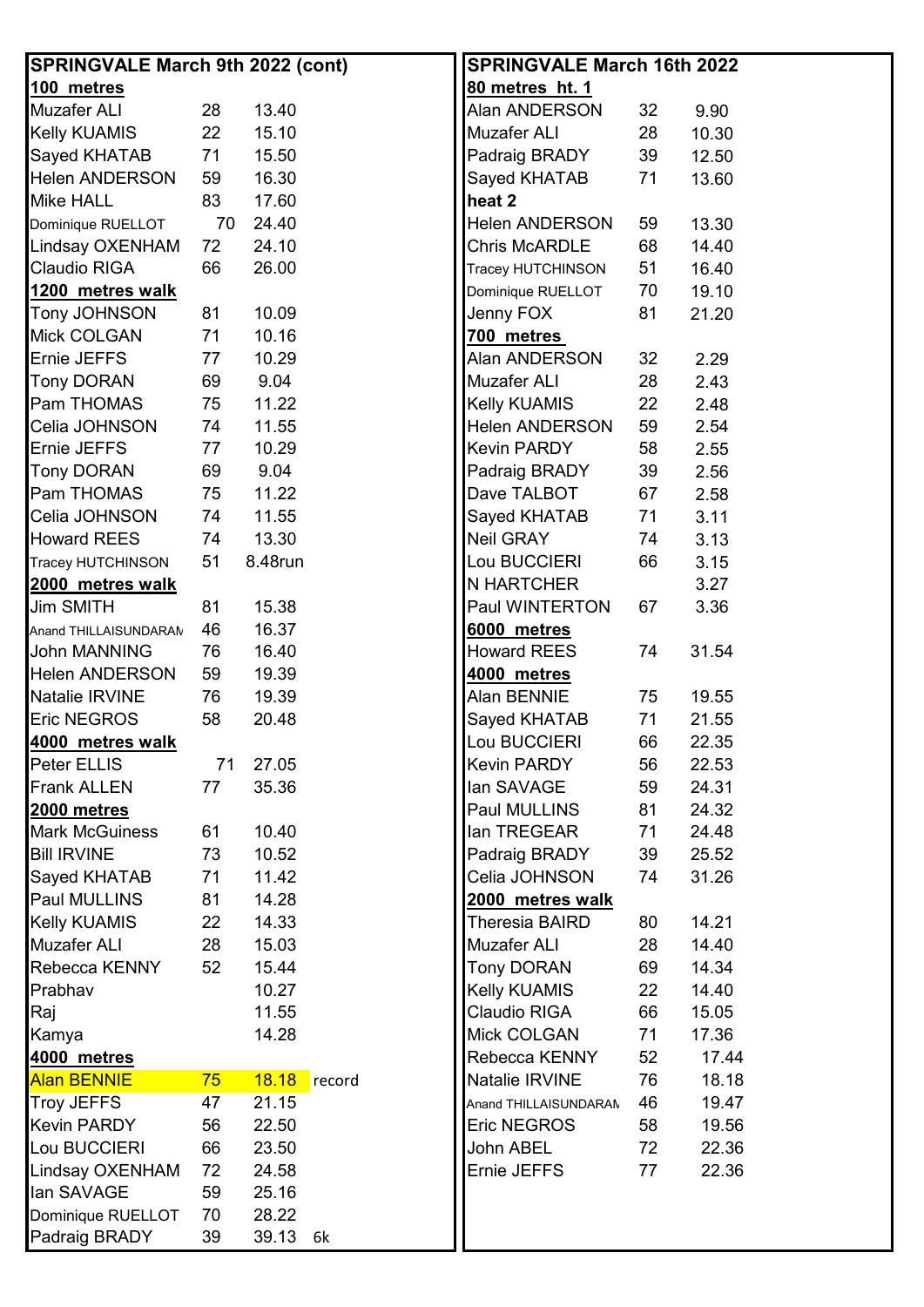| <b>SPRINGVALE March 16th (cont)</b> |    |       | <u>7 or 12 lap spiral walk/run</u> |    |       |
|-------------------------------------|----|-------|------------------------------------|----|-------|
| 1500 metres                         |    |       | Anand THILLAISUNDARAM              | 46 | 21.02 |
| <b>Troy JEFFS</b>                   | 47 | 6.54  | <b>Muzafer ALI</b>                 | 28 | 21.02 |
| Rebecca KENNY                       | 52 | 8.06  | Dominique RUELLOT                  | 70 | 21.52 |
| lan SAVAGE                          | 59 | 8.18  | Tony JOHNSON                       | 81 | 24.48 |
| 200 metres heat 1                   |    |       | <b>John MANNING</b>                | 76 | 24.58 |
| <b>Kelly KUAMIS</b>                 | 22 | 33.10 | <b>Jim SMITH</b>                   | 81 | 25.42 |
| <b>Helen ANDERSON</b>               | 59 | 36.50 | <b>Bill IRVINE</b>                 | 73 | 25.43 |
| <b>Chris McARDLE</b>                | 68 |       | Frank ALLEN                        | 77 | 26.50 |
|                                     |    | 39.70 |                                    |    |       |
| <b>Tracey HUTCHINSON</b>            | 51 | 51.40 | <b>Howard REES</b>                 | 74 | 25.15 |
| Dominique RUELLOT                   | 70 | 60.50 | <b>Tony DORAN</b>                  | 69 | 25.52 |
| Jenny FOX                           | 81 | 68.60 | Celia JOHNSON                      | 74 | 27.02 |
| Ernie JEFFS                         | 77 | 71.50 | Pam THOMAS                         | 75 | 27.23 |
| heat <sub>2</sub>                   |    |       | Troy JEFFS                         | 47 | 27.21 |
| Alan ANDERSON                       | 30 | 26.20 | Kelly DAVIDSON                     | 43 | 28.03 |
| <b>Muzafer ALI</b>                  | 28 | 31.30 | <b>Kevin PARDY</b>                 | 56 | 29.04 |
| <b>Sayed KHATAB</b>                 | 71 | 37.50 | John ABEL                          | 72 | 29.35 |
| <b>Kevin PARDY</b>                  | 56 | 43.50 | lan TREGEAR                        | 71 | 29.36 |
|                                     |    |       | Ernie JEFFS                        | 77 | 29.38 |
| <b>SPRINGVALE March 23rd 2022</b>   |    |       | Eric NEGROS                        | 59 | 29.38 |
| 100 metres                          |    |       | Lou BUCCIERI                       | 66 | 29.51 |
| <b>Muzafer ALI</b>                  | 28 | 12.80 | Padraig BRADY                      | 39 | 30.38 |
| Raj                                 |    | 14.10 | Lindsay OXENHAM                    | 72 | 31.10 |
| <b>Kevin PARDY</b>                  | 56 | 16.00 | Sayed KHATAB                       | 71 | 31.28 |
| <b>Helen ANDERSON</b>               | 59 | 16.70 | lan SAVAGE                         | 59 | 31.50 |
| Kamya                               |    | 18.70 | Raj                                |    | 34.39 |
| Lindsay OXENHAM                     | 72 | 23.30 | 800 metres                         |    |       |
| <b>Sayed KHATAB</b>                 | 71 | 23.60 | Kelly KUAMIS                       | 22 | 2.57  |
| Dominique RUELLOT                   | 70 | 23.90 | <b>Muzafer ALI</b>                 | 28 | 3.05  |
| Jenny FOX                           | 81 | 25.70 | <b>Kevin PARDY</b>                 | 56 | 3.21  |
| 50 metres                           |    |       | Padraig BRADY                      | 39 | 3.24  |
| Heat 1                              |    |       | <b>Neil GRAY</b>                   | 74 | 3.33  |
| Padraig BRADY                       | 39 | 7.80  | Sayed KHATAB                       | 71 | 3.42  |
| <b>Kevin PARDY</b>                  | 56 | 8.50  | <b>Bill IRVINE</b>                 | 73 | 3.43  |
| <b>Helen ANDERSON</b>               | 59 | 8.80  | Paul MULLINS                       | 81 | 3.44  |
|                                     |    |       | Lou BUCCIERI                       |    |       |
| <b>Mike HALL</b>                    | 83 | 9.60  |                                    | 66 | 3.49  |
| Kamya                               |    | 9.90  | Kamya                              |    | 3.53  |
| Dominique RUELLOT                   | 70 | 11.90 | <b>Howard REES</b>                 | 74 | 3.53  |
| Jenny FOX                           | 81 | 12.70 | Paul WINTERTON                     | 67 | 4.02  |
| heat <sub>2</sub>                   |    |       | <b>Claudio RIGA</b>                | 66 | 4.17  |
| <b>Muzafer ALI</b>                  | 28 | 6.60  | Lindsay OXENHAM                    | 72 | 4.26  |
| Raj                                 |    | 7.50  |                                    |    |       |
| Prabhau                             | 32 | 7.80  |                                    |    |       |
| <b>Kelly KUAMIS</b>                 | 22 | 8.10  |                                    |    |       |
| <b>Sayed KHATAB</b>                 | 71 | 8.40  |                                    |    |       |
| Lindsay OXENHAM                     | 72 | 11.30 |                                    |    |       |
| <b>Mick COLGAN</b>                  | 71 | 11.90 |                                    |    |       |
|                                     |    |       |                                    |    |       |
|                                     |    |       |                                    |    |       |
|                                     |    |       |                                    |    |       |
|                                     |    |       |                                    |    |       |
|                                     |    |       |                                    |    |       |